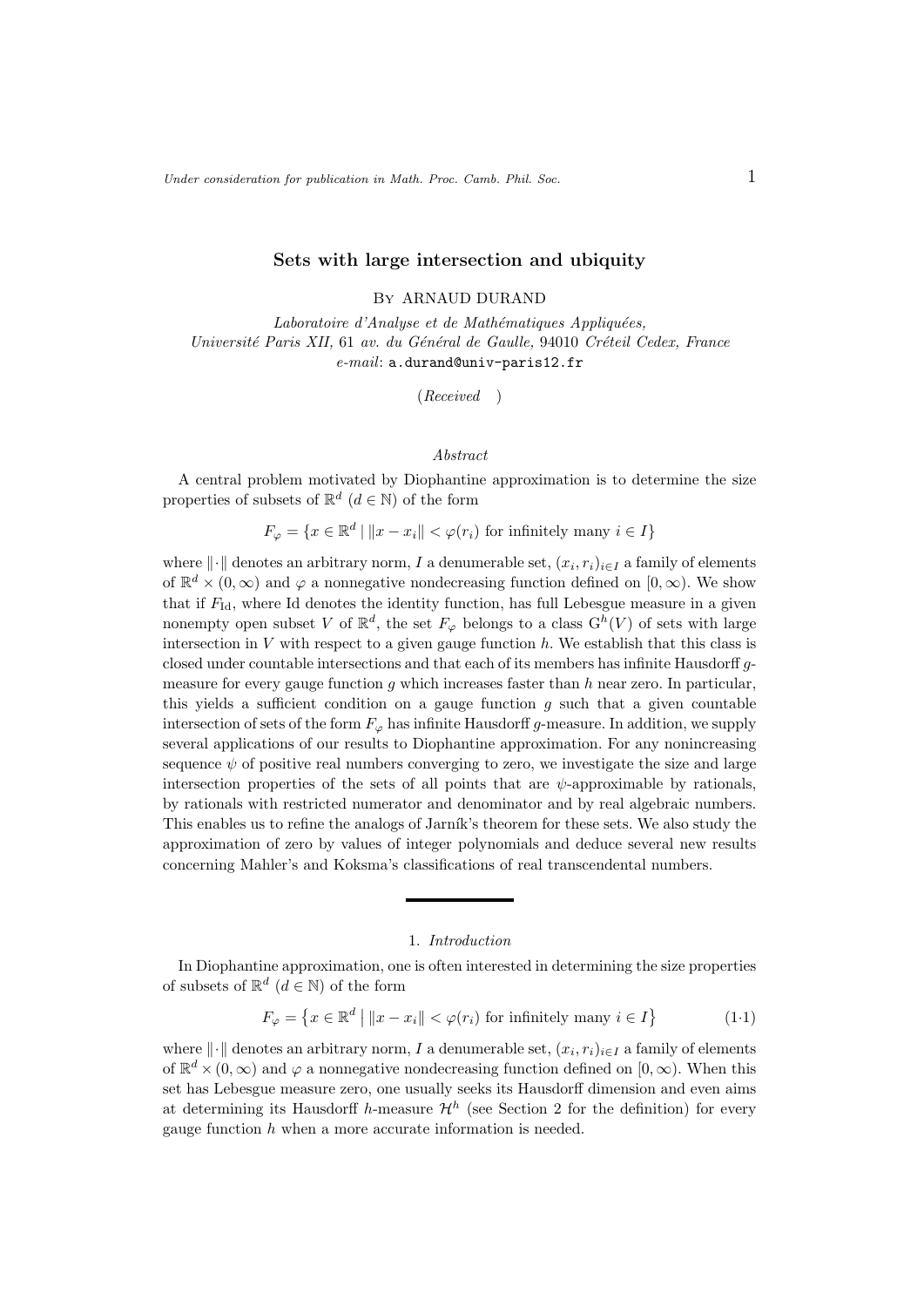Definition. A gauge function is a nondecreasing function h defined on  $[0, \varepsilon]$  for some  $\varepsilon > 0$  and such that  $\lim_{0^+} h = h(0) = 0$ . The set of gauge functions is denoted by  $\mathfrak{D}$ .

In this paper we show that a very simple hypothesis on  $(x_i, r_i)_{i \in I}$  suffices to ensure that the set  $F_{\varphi}$  enjoys a *large intersection* property. As a by-product, we obtain a sufficient condition on  $h \in \mathfrak{D}$  such that a given countable intersection of sets of the form  $(1\cdot 1)$  has infinite Hausdorff h-measure.

The prototype of all sets of the form  $(1.1)$  is the set

$$
J_{1,\tau} = \left\{ x \in \mathbb{R} \mid \left| x - \frac{p}{q} \right| < q^{-\tau} \text{ for infinitely many } (p,q) \in \mathbb{Z} \times \mathbb{N} \right\}
$$

of all real numbers that are  $\tau$ -approximable by rationals ( $\tau > 0$ ). A well-known theorem of Dirichlet ensures that  $J_{1,\tau} = \mathbb{R}$  if  $\tau \leq 2$ , see [22]. In the opposite case,  $J_{1,\tau}$  has Lebesgue measure zero and Jarník and Besicovitch established that its Hausdorff dimension is  $2/\tau$ , see [10, 25]. In addition, K. Falconer [20] proved that  $J_{1,\tau}$  enjoys a large intersection property in the sense that it belongs to the class  $\mathcal{G}^{2/\tau}(\mathbb{R})$ . Recall that the class  $\mathcal{G}^s(\mathbb{R}^d)$ of sets with large intersection of Hausdorff dimension at least a given  $s \in (0,d]$  is the collection of all  $G_{\delta}$ -subsets F of  $\mathbb{R}^d$  that satisfy

$$
\dim \bigcap_{n=1}^{\infty} f_n(F) \geqslant s \tag{1.2}
$$

for every sequence  $(f_n)_{n\in\mathbb{N}}$  of similarities, where dim stands for Hausdorff dimension. It is the maximal class of  $G_{\delta}$ -sets of Hausdorff dimension at least s that is closed under countable intersections and similarities. K. Falconer introduced it in order to supply a general setting for various families of sets of dimension at least s which enjoy the remarkable property that countable intersections of the sets also have dimension at least s, see [20]. This property is somewhat counterintuitive because the dimension of the intersection of two subsets of  $\mathbb{R}^d$  of dimensions  $d_1$  and  $d_2$  respectively is usually expected to be  $d_1 + d_2 - d$ , see [21, Chapter 8].

The set  $J_{1,\tau}$  can be generalized in the following manner. Let  $\psi = (\psi(q))_{q \in \mathbb{N}}$  be a nonincreasing sequence of positive real numbers converging to zero and let

$$
K_{d,\psi} = \left\{ x \in \mathbb{R}^d \mid \left\| x - \frac{p}{q} \right\| < \psi(q) \text{ for infinitely many } (p,q) \in \mathbb{Z}^d \times \mathbb{N} \right\}
$$

be the set of all points that are  $\psi$ -approximable by rationals. Note that this set is of the form (1·1). Khintchine [27] established that it has full (resp. zero) Lebesgue measure in  $\mathbb{R}^d$  if  $\sum_q \psi(q)^d q^d = \infty$  (resp.  $< \infty$ ). Jarník [26] described more precisely the size properties of  $K_{d,\psi}$ . Specifically he determined its Hausdorff h-measure for h in the set  $\mathfrak{D}_d$  that is defined as follows.

Definition. Let  $\mathfrak{D}_d$  be the set of all  $h \in \mathfrak{D}$  such that  $r \mapsto h(r)/r^d$  is positive and nonincreasing on  $(0, \varepsilon]$  for some  $\varepsilon > 0$ .

It is easy to check that any function in  $\mathfrak{D}_d$  is continuous in a neighborhood of zero. For  $g, h \in \mathfrak{D}_d$ , let us write  $g \prec h$  if  $g/h$  monotonically tends to infinity at zero. Moreover, let Id denote the identity function. The result of Jarník, later refined by V. Beresnevich, D. Dickinson and S. Velani [7], is the following: for every  $h \in \mathfrak{D}_d$  with  $h \prec \mathrm{Id}^d$ , the set  $K_{d,\psi}$  has infinite (resp. zero) Hausdorff h-measure if  $\sum_{q} h(\psi(q))q^d = \infty$  (resp.  $< \infty$ ).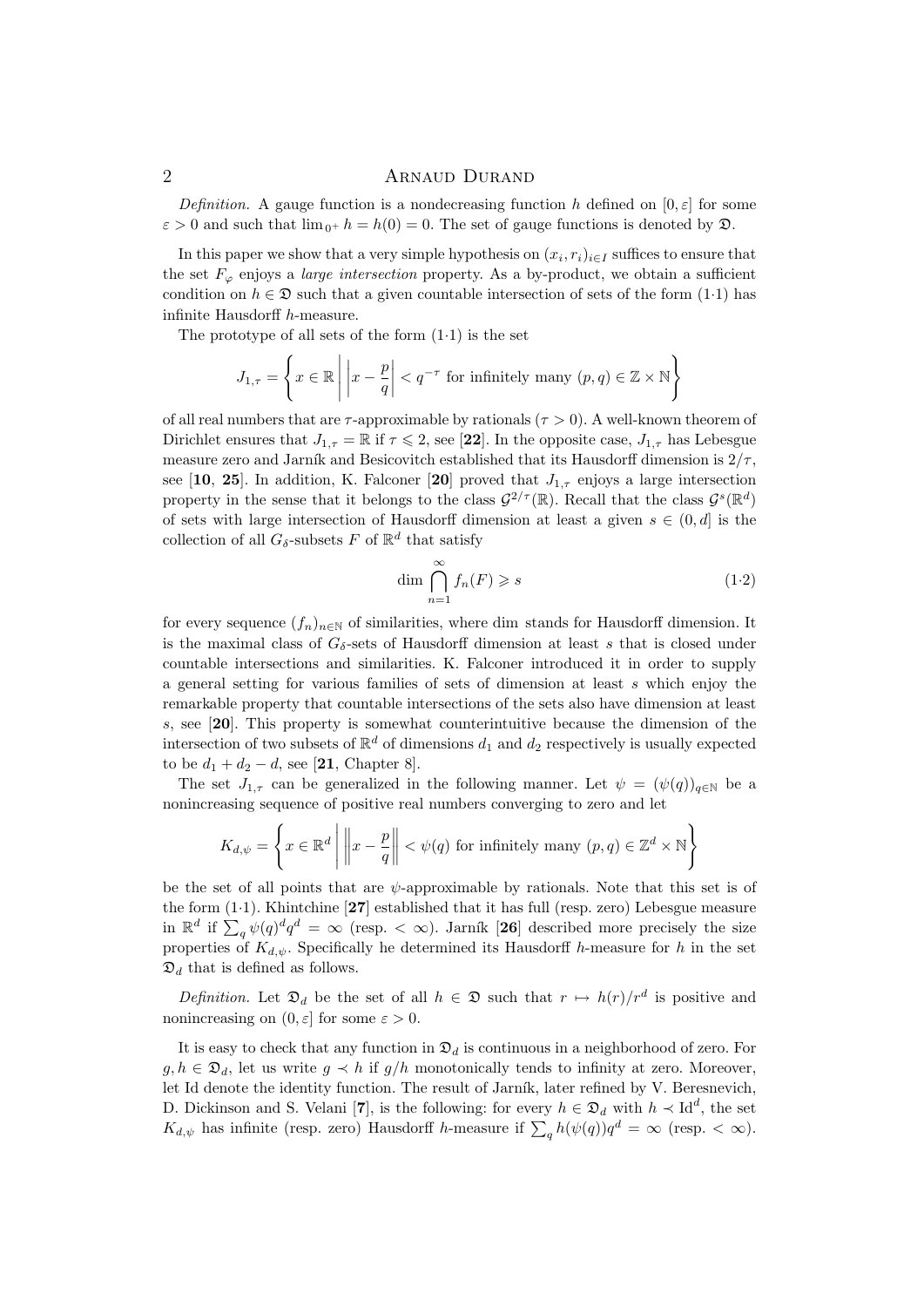This criterion yields the Hausdorff dimension  $s_{d,\psi}$  of  $K_{d,\psi}$ . On top of that, the results of Section 4 enable to show that  $K_{d,\psi}$  belongs to the class  $\mathcal{G}^{s_{d,\psi}}(\mathbb{R}^d)$  of sets with large intersection when  $s_{d,\psi} > 0$ . However, this property is not really satisfactory for the following reasons. While  $\psi$  is a refinement of  $(q^{-\tau})_{q\in\mathbb{N}}$ , the class  $\mathcal{G}^{s_{d,\psi}}(\mathbb{R}^d)$  of K. Falconer which contains  $K_{d,\psi}$  cannot give a precise account of the potential complexity of  $\psi$ . More generally, the fact that a given set belongs to  $\mathcal{G}^s(\mathbb{R}^d)$   $(0 < s \leq d)$  shows that it enjoys a large intersection property and is of dimension at least s, but yields no more accurate information as regards its size.

This is mainly to cope with that problem that we introduce in Section 2 new classes of sets with large intersection which are finer than those of K. Falconer. To be specific, given a gauge function  $h \in \mathfrak{D}_d$  and a nonempty open subset V of  $\mathbb{R}^d$ , we define a class  $G^h(V)$  of sets with large intersection in V with respect to h. The class  $G^h(V)$  is closed under countable intersections and each of its members has infinite Hausdorff  $g$ -measure, for every gauge function  $g \in \mathfrak{D}_d$  with  $g \prec h$ . Moreover, the classes  $G^h(V)$  allow to perform a precise study of the large intersection properties of  $K_{d,\psi}$ . Indeed, Theorem 5 in Section 4 shows that for every gauge function  $h \in \mathfrak{D}_d$  and every nonempty open subset V of  $\mathbb{R}^d$ , the set  $K_{d,\psi}$  belongs to  $G^h(V)$  if and only if  $\sum_q h(\psi(q))q^d$  diverges. This result also completely describes the size properties of  $K_{d,\psi}$ . Specifically, for  $h \in \mathfrak{D}$ , let

$$
h_d: r \mapsto r^d \inf_{\rho \in (0,r]} \frac{h(\rho)}{\rho^d}.\tag{1.3}
$$

If  $\sum_{q} h_d(\psi(q))q^d = \infty$  (resp.  $< \infty$ ), then  $\mathcal{H}^h(K_{d,\psi} \cap V) = \mathcal{H}^h(V)$  (resp. = 0) for every open V. This is an extension of Jarník's theorem to all the gauge functions in  $\mathfrak{D}$ .

Furthermore, since the set  $L_1$  of all Liouville numbers may be expressed as a countable intersection of sets of the form  $K_{1,\psi}$ , we can infer its size and large intersection properties, thereby improving a result of L. Olsen and D. Renfro [31, 32]. Note that  $L_1$  cannot belong to any class of K. Falconer since its Hausdorff dimension is zero. Thus it is necessary to use the classes  $G^h(V)$  in order to study the large intersection properties of this set.

A. Baker and W. Schmidt [2] as well as V. Beresnevich [3] and Y. Bugeaud [12, 15] investigated the size properties of another generalization of  $J_{1,\tau}$ , where the real numbers are approached by real algebraic numbers rather than rationals only. For  $n \in \mathbb{N}$ , let  $\mathbb{A}_n$  be the set of all real algebraic numbers of degree at most n. The height  $H(a)$  of  $a \in \mathbb{A}_n$  is the maximum of the absolute values of the coefficients of its minimal defining polynomial over Z. Let  $\psi = (\psi(q))_{q \in \mathbb{N}}$  be a nonincreasing sequence of positive real numbers converging to zero and let

$$
A_{n,\psi} = \{ x \in \mathbb{R} \mid |x - a| < \psi(H(a)) \text{ for infinitely many } a \in A_n \}
$$

be the set of all real numbers that are  $\psi$ -approximable by real algebraic numbers of degree at most n. V. Beresnevich [3] established a Khintchine-type result for  $A_{n,\psi}$ . This set has full (resp. zero) Lebesgue measure in  $\mathbb R$  if  $\sum_h \psi(h)h^n = \infty$  (resp.  $\langle \infty \rangle$ ). Moreover, Y. Bugeaud [12] proved an analog of Jarník's theorem: for every  $g \in \mathfrak{D}_1$  with  $g \prec \mathrm{Id}$ , the set  $A_{n,\psi}$  has infinite (resp. zero) Hausdorff g-measure if  $\sum_h g(\psi(h))h^n = \infty$  (resp.  $< \infty$ ). In [15] he also showed that  $A_{n,\psi}$  enjoys a large intersection property when  $\psi$  is the product of  $(h^{-\omega-1})_{h\in\mathbb{N}}$ , for  $\omega \geq n$ , and a logarithmic correction. As a complement, Theorem 9 in Section 4 shows that for every gauge function  $g \in \mathfrak{D}_1$  and every nonempty open subset V of R, the set  $A_{n,\psi}$  belongs to  $\mathcal{G}^g(V)$  if and only if  $\sum_h g(\psi(h))h^n$  diverges. This yields new results concerning Koksma's classification of real transcendental numbers [28]. In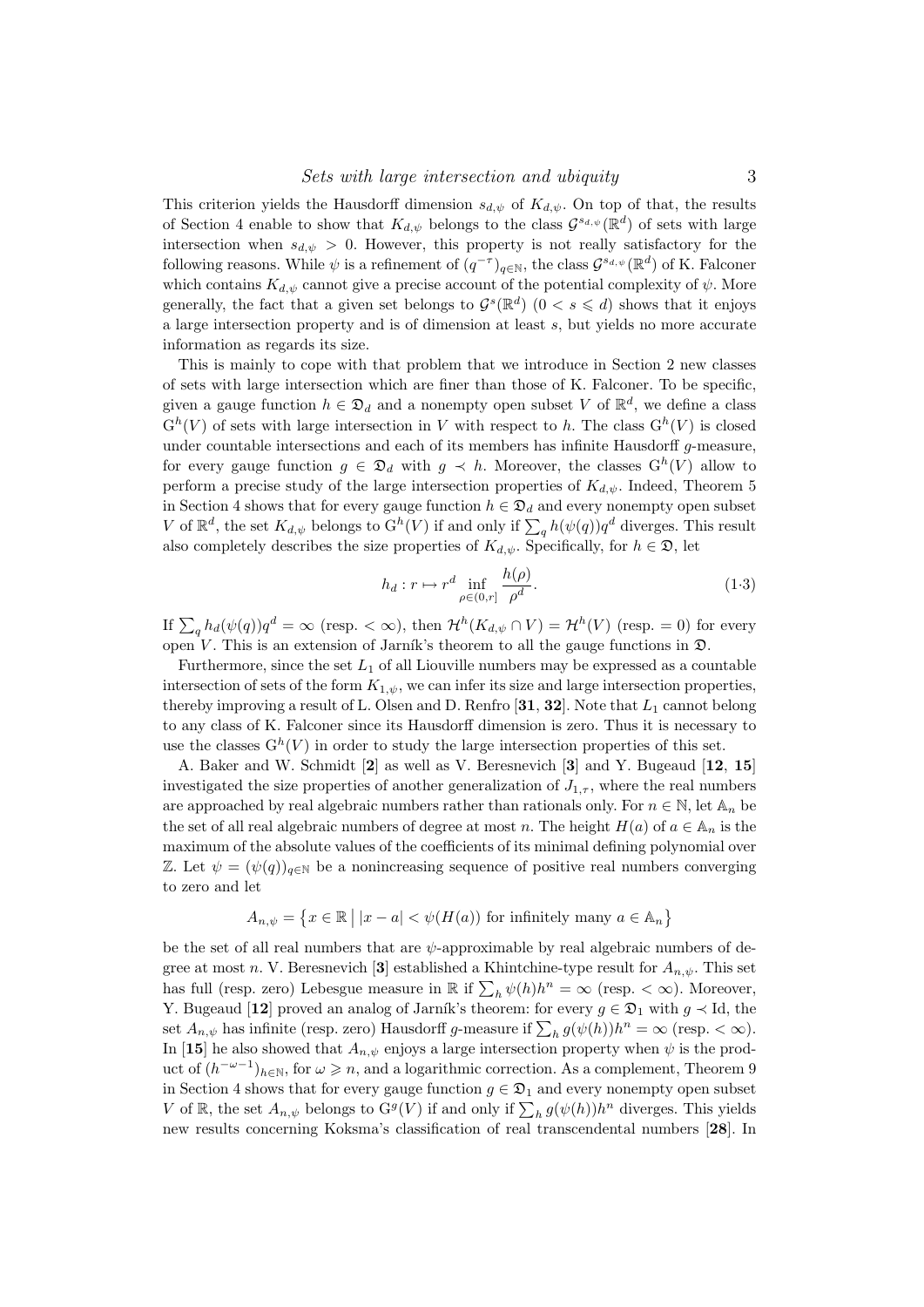addition, Theorem 9 completely describes the size properties of  $A_{n,\psi}$ : for every  $g \in \mathfrak{D}$ and every open V, we have  $\mathcal{H}^g(A_{n,\psi} \cap V) = \mathcal{H}^g(V)$  (resp. = 0) if  $\sum_h g_1(\psi(h))h^n = \infty$ (resp.  $<\infty$ ), where  $g_1$  is defined as in (1.3).

The previous examples are studied in detail in Section 4. We also investigate the size and large intersection properties of the sets which occur in simultaneous inhomogeneous Diophantine approximation, in Diophantine approximation with restrictions and in the context of the approximation of zero by values of integer polynomials. This last problem is related to Mahler's classification of real transcendental numbers [30].

Let us consider the set  $F_{\varphi}$  given by (1·1) again. By covering  $F_{\varphi}$  appropriately, it is usually obvious to supply a sufficient condition on a gauge function  $h$  to ensure that it has zero Hausdorff h-measure. Conversely, it is often much more difficult to provide a sufficient condition on h such that  $F_{\varphi}$  has infinite h-measure. This problem was basically solved by Y. Bugeaud [14] in the case where the family  $(x_i, r_i)_{i \in I}$  comes from an *optimal regular system* of points. In dimension  $d = 1$ , Y. Bugeaud even proved in [15] that  $F_{\varphi}$  enjoys a large intersection property. Under the same hypothesis, A. Baker and W. Schmidt [2] had given an accurate lower bound on the Haudorff dimension of  $F_{\varphi}$ . Likewise, the problem was solved by V. Beresnevich, D. Dickinson and S. Velani [7] in the case where  $(x_i, r_i)_{i \in I}$  forms a *ubiquitous system*. A similar notion had been introduced by M. Dodson, B. Rynne and J. Vickers [16] in order to give a lower bound on the dimension of  $F_{\varphi}$ . In addition, J.-M. Aubry and S. Jaffard [1, 24] investigated the problem with a view to performing the multifractal analysis of some random processes. The trouble is that the notions of optimal regular system and of ubiquitous system in the sense of [7] are rather technical. In addition, whereas the large intersection properties of  $F_{\varphi}$  have been exhibited in some particular cases (e.g. the set  $J_{1,\tau}$  of all real numbers that are  $\tau$ -approximable by rationals [20] or the set of all real numbers that are approached by the points of an optimal regular system  $[15]$ , they have never been investigated systematically.

We show in this paper that a very simple hypothesis on the family  $(x_i, r_i)_{i \in I}$  suffices to ensure that  $F_{\varphi}$  always belongs to a certain class  $G^h(V)$  of sets with large intersection. On the one hand, this supplies a sufficient condition on  $g \in \mathfrak{D}$  such that  $F_{\varphi}$  has infinite Hausdorff g-measure. On the other hand, this enables to investigate the size properties of a countable intersection of sets of the form  $(1\cdot 1)$ . The aforementioned hypothesis is that the set

$$
F_{\text{Id}} = \left\{ x \in \mathbb{R}^d \mid ||x - x_i|| < r_i \text{ for infinitely many } i \in I \right\}
$$

has full Lebesgue measure in a given nonempty open subset V of  $\mathbb{R}^d$ . In this case,  $(x_i, r_i)_{i \in I}$  is called a *homogeneous ubiquitous system* in V. This kind of property can easily be established if a Khintchine-type result holds. By way of illustration, the family  $(p/q, \psi(q))_{(p,q)\in\mathbb{Z}^d\times\mathbb{N}}$  is a homogeneous ubiquitous system in  $\mathbb{R}^d$  if  $\sum_q \psi(q)^dq^d = \infty$  by virtue of Khintchine's theorem. In the same vein,  $(a, \psi(H(a)))_{a \in A_n}$  is a homogeneous ubiquitous system in  $\mathbb R$  if  $\sum_h \psi(h)h^n = \infty$ . More generally, a result of V. Beresnevich [4] enables to prove that an optimal regular system of points leads to a homogeneous ubiquitous system. Thus the results of this paper are relevant in all the situations where optimal regular systems of points arise.

Theorem 2 in Section 3 shows that if  $(x_i, r_i)_{i \in I}$  is a homogeneous ubiquitous system in a fixed nonempty open subset V of  $\mathbb{R}^d$ , the set  $F_{\varphi}$  lies in the class  $G^h(V)$  for every gauge function  $h \in \mathfrak{D}_d$  and every function  $\varphi$  which coincides with the pseudo-inverse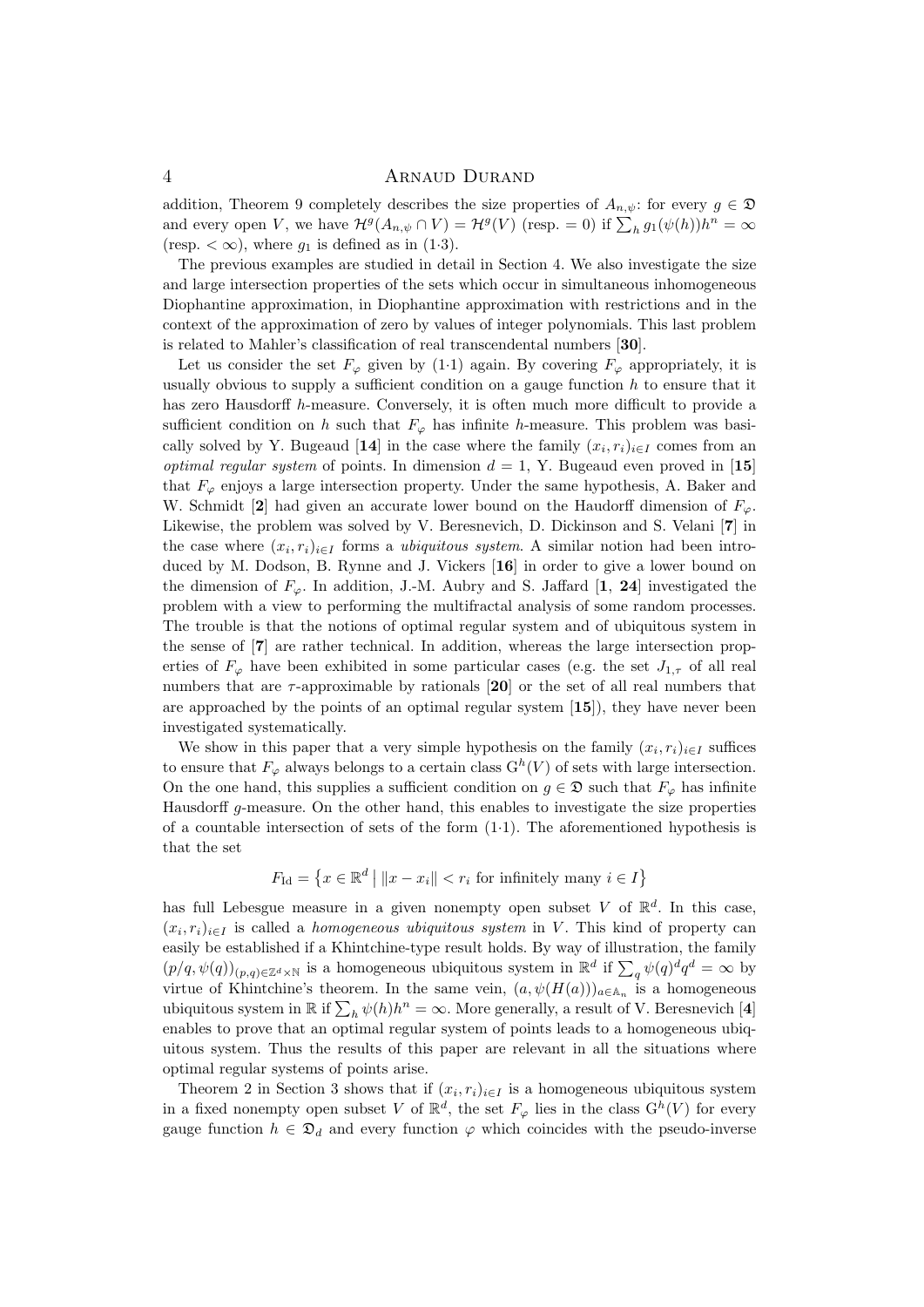function of  $h^{1/d}$  in a neighborhood of zero. Basically, this theorem systematically converts a Khintchine-type result into a large intersection property. For example, it implies that  $K_{d,\psi} \in \mathcal{G}^h(V)$  if  $\sum_{q} h(\psi(q))q^d = \infty$ . In practice, Theorem 2 also enables to effortlessly deduce a Jarník-type result from a Khintchine-type one. This way, we establish that  $\mathcal{H}^h(K_{d,\psi}\cap V)=\mathcal{H}^h(V)$  for every  $h\in\mathfrak{D}$  with  $\sum_q h_d(\psi(q))q^d=\infty$ . We refer to Section 4 for many other applications of Theorem 2.

The paper is organized as follows. We define in Section 2 the class  $G^h(V)$  of sets with large intersection in a given nonempty open subset V of  $\mathbb{R}^d$  with respect to a given gauge function  $h \in \mathfrak{D}_d$  and we state its main properties. This is the purpose of Proposition 1 and Theorem 1. In Section 3 we introduce the notion of homogeneous ubiquitous system in a given nonempty open subset V of  $\mathbb{R}^d$  and we state Theorem 2, which describes the large intersection properties of the set  $F_{\varphi}$  defined by (1.1) when  $(x_i, r_i)_{i \in I}$  is a homogeneous ubiquitous system. Section 4 provides several applications to the theory of Diophantine approximation. We investigate the size and large intersection properties of the set of all points that are  $\psi$ -approximable by rationals (in the homogeneous case as well as in the inhomogeneous one), by rationals with restricted numerator and denominator and by real algebraic numbers. Moreover, we study the approximation of zero by values of integer polynomials and we deduce some results concerning Mahler's and Koksma's classifications of real transcendental numbers. Section 5 and Section 6 are devoted to proving Theorem 1, Theorem 2 and ancillary results.

#### 2. Sets with large intersection

Recall that the set  $\mathfrak D$  of gauge functions is defined at the beginning of Section 1. For every  $h \in \mathfrak{D}$ , the Hausdorff h-measure of  $F \subseteq \mathbb{R}^d$  is given by

$$
\mathcal{H}^{h}(F) = \lim_{\delta \downarrow 0} \uparrow \inf_{\substack{F \subseteq \bigcup_{p} U_p \\ |U_p| < \delta}} \sum_{p=1}^{\infty} h(|U_p|).
$$

The infimum is taken over all sequences  $(U_p)_{p \in \mathbb{N}}$  of sets with  $F \subseteq \bigcup_p U_p$  and  $|U_p| < \delta$  for all  $p \in \mathbb{N}$ , where  $|\cdot|$  denotes diameter. Note that  $\mathcal{H}^h$  is a Borel measure on  $\mathbb{R}^d$ , see [33]. The Hausdorff dimension of a nonempty set  $F \subseteq \mathbb{R}^d$  is defined by

$$
\dim F = \sup \{ s \in (0, d) \mid \mathcal{H}^{\mathrm{Id}^s}(F) = \infty \} = \inf \{ s \in (0, d) \mid \mathcal{H}^{\mathrm{Id}^s}(F) = 0 \}
$$

with the convention that sup  $\emptyset = 0$  and inf  $\emptyset = d$ , see [21].

The classes of sets with large intersection considered by K. Falconer in [20] only refer to the functions  $\mathrm{Id}^s$ , where  $s \in (0, d]$ . Those introduced in this section are associated with the functions that belong to the set  $\mathfrak{D}_d$  defined in Section 1. The classes of K. Falconer also necessarily refer to a large intersection property in the whole space  $\mathbb{R}^d$  because all similarities come into play in their definition, see (1·2). However, large intersection properties are often investigated in a subset of  $\mathbb{R}^d$ , see Section 3 and Section 4. Thus the classes that we introduce are not defined using similarities. Instead, we make use of outer net measures analogous to those which arise in the study of the  $\mathcal{M}^s_\infty$ -dense construction of K. Falconer [19] or characterize the classes  $\mathcal{G}^s(\mathbb{R}^d)$ , see [20, Theorem B].

Given an integer  $c \geqslant 2$ , let  $\Lambda_c$  be the collection of all c-adic cubes of  $\mathbb{R}^d$ , that is, sets of the form  $\lambda = c^{-j}(k + [0, 1]^d)$  for  $j \in \mathbb{Z}$  and  $k \in \mathbb{Z}^d$ . The integer j is the generation of  $\lambda$ , denoted by  $\langle \lambda \rangle_c$ . For any  $h \in \mathfrak{D}_d$ , the set of all  $\varepsilon \in (0,1]$  such that h is nondecreasing on  $[0, \varepsilon]$  and  $r \mapsto h(r)/r^d$  is nonincreasing on  $(0, \varepsilon]$  is nonempty. Let  $\varepsilon_h$  denote its supremum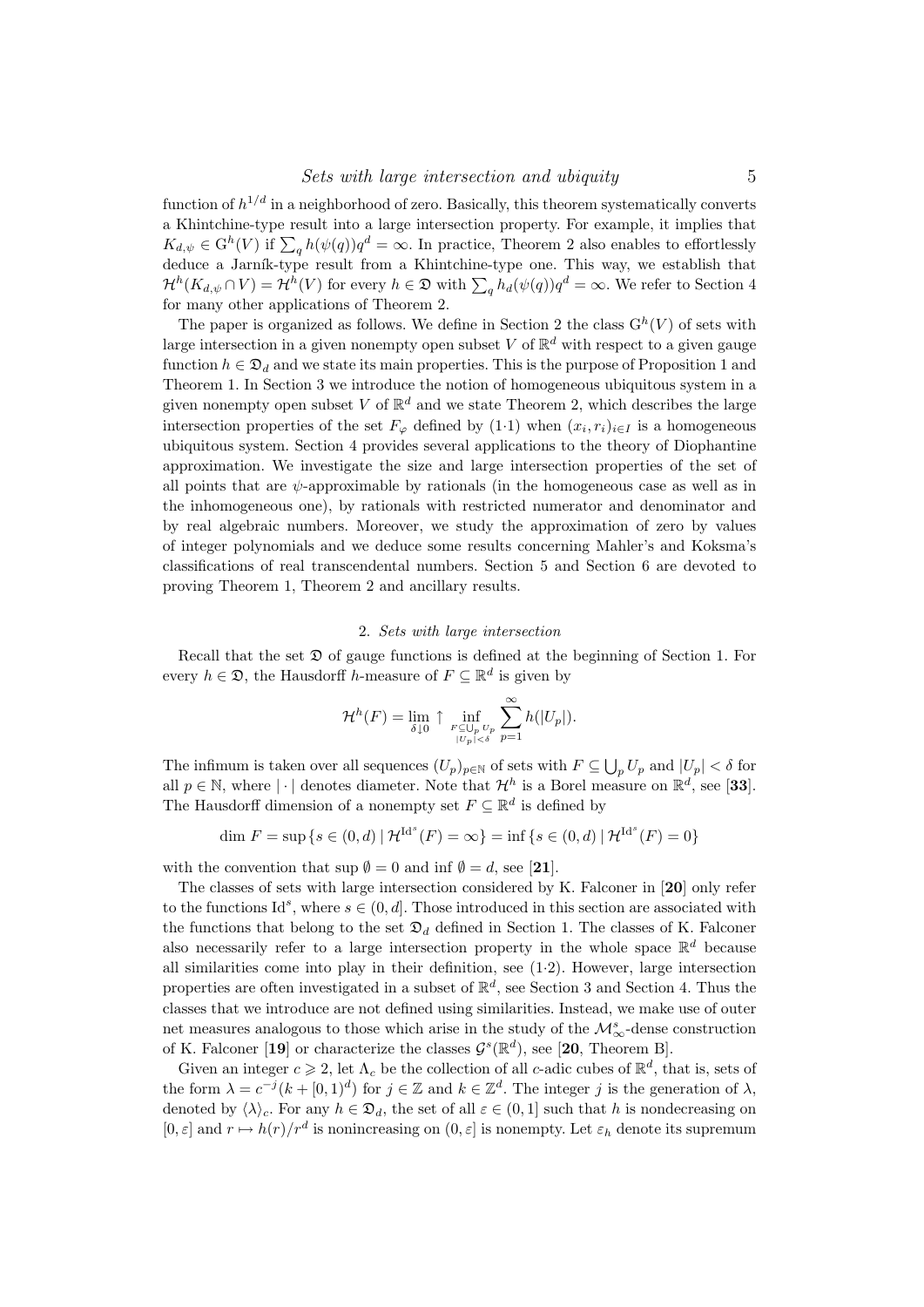and let  $\Lambda_{c,h}$  be the set of all cubes  $\lambda \in \Lambda_c$  with  $|\lambda| < \varepsilon_h$ . The outer net measure associated with  $h \in \mathfrak{D}_d$  is defined by

$$
\forall F \subseteq \mathbb{R}^d \qquad \mathcal{M}_{\infty}^h(F) = \inf_{(\lambda_p)_p \in \mathbb{R}^d \in R_{c,h}(F)} \sum_{p=1}^{\infty} h(|\lambda_p|) \tag{2.1}
$$

where  $R_{c,h}(F)$  is the set of all sequences  $(\lambda_p)_{p\in\mathbb{N}}$  in  $\Lambda_{c,h}\cup\{\emptyset\}$  enjoying  $F\subseteq\bigcup_p\lambda_p$ . The outer measure  $\mathcal{M}_{\infty}^h$  is related to  $\mathcal{H}^h$ , see [33, Theorem 49]. In particular, if a subset F of  $\mathbb{R}^d$  enjoys  $\mathcal{M}_\infty^h(F) > 0$  then  $\mathcal{H}^h(F) > 0$ . We can now define the classes of sets with large intersection we are interested in. Recall that a  $G_{\delta}$ -set is one that may be expressed as a countable intersection of open sets.

*Definition.* Let  $h \in \mathfrak{D}_d$  and let V be a nonempty open subset of  $\mathbb{R}^d$ . The class  $G^h(V)$ of subsets of  $\mathbb{R}^d$  with large intersection in V with respect to h is the collection of all  $G_{\delta}$ -subsets F of  $\mathbb{R}^d$  such that  $\mathcal{M}_{\infty}^g(F \cap U) = \mathcal{M}_{\infty}^g(U)$  for every  $g \in \mathfrak{D}_d$  enjoying  $g \prec h$ and every open set  $U \subseteq V$ .

Remarks. Proposition 13 in Section 5 shows that  $G<sup>h</sup>(V)$  depends on the choice of neither the integer c nor the norm  $\mathbb{R}^d$  is endowed with, even if they affect the construction of  $\mathcal{M}_{\infty}^g$  for any  $g \in \mathfrak{D}_d$  with  $g \prec h$ .

Y. Bugeaud [15] generalized the classes of K. Falconer as follows. For any gauge function  $h, \mathcal{G}^h(\mathbb{R}^d)$  denotes the class of all  $G_{\delta}$ -subsets F of  $\mathbb{R}^d$  such that

$$
\mathcal{H}^g\left(\bigcap_{n=1}^{\infty} f_n(F)\right) = \infty\tag{2.2}
$$

for every sequence  $(f_n)_{n\in\mathbb{N}}$  of similarities and every gauge function  $g \prec h$ . However, the stability of  $\mathcal{G}^h(\mathbb{R}^d)$  under countable intersections is proven in [15] for only very specific gauge functions  $h$ . First, the gauge functions considered by Y. Bugeaud are strictly increasing and concave in a neighborhood of the origin. Second, in order to prove the implication (b)  $\Rightarrow$  (c) of [15, Theorem 6] just by adapting the proof of [20, Theorem B] as Y. Bugeaud did, it is necessary to assume that the gauge functions enjoy a certain scaling property.

The next proposition follows immediately from the definition of  $G^h(V)$ .

PROPOSITION 1. Let  $h \in \mathfrak{D}_d$  and let V be a nonempty open subset of  $\mathbb{R}^d$ . Then

- (a)  $G^{h_1}(V) \supset G^{h_2}(V)$  for every  $h_1, h_2 \in \mathfrak{D}_d$  with  $h_1 \prec h_2$ ;
- (b)  $G^h(V_1) \supseteq G^h(V_2)$  for every nonempty open sets  $V_1, V_2 \subseteq \mathbb{R}^d$  with  $V_1 \subseteq V_2$ ;
- (c)  $G^h(V) = \bigcap_g G^g(V)$  where  $g \in \mathfrak{D}_d$  enjoys  $g \prec h$ ;
- (d)  $G^h(V) = \bigcap_{U}^{v} G^h(U)$  where U is a nonempty open subset of V;
- (e) every  $G_{\delta}$ -set which contains a set of  $G^h(V)$  also belongs to  $G^h(V)$ ;
- (f)  $F \cap U \in \mathcal{G}^h(U)$  for every  $F \in \mathcal{G}^h(V)$  and every nonempty open set  $U \subseteq V$ .

As shown by the following theorem, the class  $G^h(V)$  enjoys the same kind of stability properties as the class  $\mathcal{G}^s(\mathbb{R}^d)$  of K. Falconer, see [20, Theorem A].

THEOREM 1. Let  $h \in \mathfrak{D}_d$  and let V be a nonempty open subset of  $\mathbb{R}^d$ . Then

- (a) the class  $G^h(V)$  is closed under countable intersections;
- (b) the set  $f^{-1}(F)$  belongs to  $G^h(V)$  for every bi-Lipschitz mapping  $f: V \to \mathbb{R}^d$  and every set  $F \in G^h(f(V))$ ;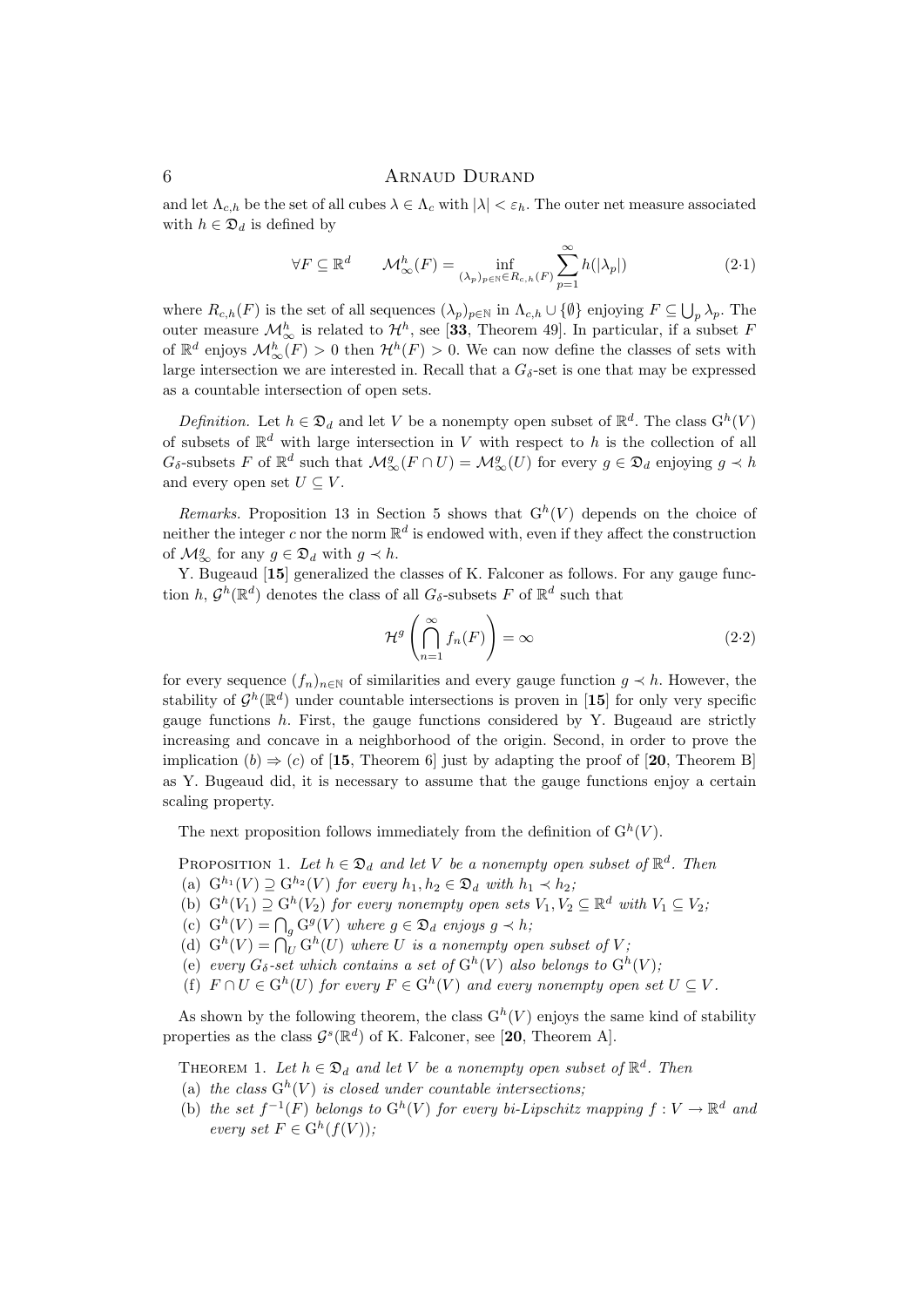(c) every set  $F \in G^h(V)$  enjoys  $\mathcal{H}^g(F) = \infty$  for every  $g \in \mathfrak{D}_d$  with  $g \prec h$  and in particular dim  $F \geq s_h = \sup \{ s \in (0, d) \mid \mathrm{Id}^s \prec h \}.$ 

Theorem 1 is proven in Section 5. For any  $h \in \mathfrak{D}_d$ , it enables us to relate  $G^h(\mathbb{R}^d)$  to the classes of K. Falconer and those of Y. Bugeaud. Indeed, for  $F \in G^h(\mathbb{R}^d)$ , this theorem shows that (2·2) holds for every sequence  $(f_n)_{n\in\mathbb{N}}$  of similarities and every  $g \in \mathfrak{D}_d$  with  $g \prec h$ . In particular (1.2) holds with  $s = s_h$ . Thus  $G^h(\mathbb{R}^d)$  is included in the class  $\mathcal{G}^h(\mathbb{R}^d)$ of Y. Bugeaud and is strictly included in the class  $\mathcal{G}^{s_h}(\mathbb{R}^d)$  of K. Falconer if  $s_h > 0$ .

Let us mention another important consequence of Theorem 1. Let  $h \in \mathfrak{D}_d$  and let V be a nonempty open subset of  $\mathbb{R}^d$ . For every sequence  $(F_n)_{n\in\mathbb{N}}$  of sets of the class  $\mathcal{G}^h(V)$ ,

$$
\forall g \in \mathfrak{D}_d \qquad g \prec h \quad \Longrightarrow \quad \mathcal{H}^g \left( \bigcap_{n=1}^{\infty} F_n \right) = \infty.
$$

Hence dim  $\bigcap_n F_n \geqslant s_h$ . In addition, if the dimension of  $F_n$  is at most  $s_h$  for some  $n \in \mathbb{N}$ , the previous intersection is of dimension  $s_h$ .

Since the classes  $G^h(V)$  are defined for  $h \in \mathfrak{D}_d$  only, we shall restrict ourselves to the gauge functions in  $\mathfrak{D}_d$  when we investigate large intersection properties. Moreover, when we study size properties, we should consider all the gauge functions in  $\mathfrak D$  because the Hausdorff measures are defined for all these functions. The following result shows that it generally suffices to consider the gauge functions in  $\mathfrak{D}_d$ . Recall that for any  $h \in \mathfrak{D}$  the function  $h_d$  is defined by (1.3) with  $h_d(0) = 0$  and observe that  $h_d$  coincides with h in a neighborhood of the origin when  $h \in \mathfrak{D}_d$ .

PROPOSITION 2. For every  $h \in \mathfrak{D}$ , we have  $h_d \in \mathfrak{D}_d \cup \{0\}$ . Moreover, there is a real number  $\kappa \geq 1$  such that for every  $h \in \mathfrak{D}$  and every  $F \subseteq \mathbb{R}^d$ ,

$$
\mathcal{H}^{h_d}(F) \leqslant \mathcal{H}^{h}(F) \leqslant \kappa \mathcal{H}^{h_d}(F).
$$

The proof of Proposition 2 is omitted because it is a straightforward extension of that of [32, Lemma 2.2] to any dimension  $d \in \mathbb{N}$ . Note that for  $h \in \mathfrak{D}$ , if  $h(r)/r^d$  tends to infinity as  $r \to 0$ , every nonempty open subset of  $\mathbb{R}^d$  has infinite Hausdorff h-measure. Otherwise,  $h_d(r) = O(r^d)$  as  $r \to 0$  so that  $\mathcal{H}^{h_d}$  is finite on every compact subset of  $\mathbb{R}^d$ . By Proposition 2, the measure  $\mathcal{H}^h$  is also finite on compacts. Since it is a translation invariant Borel measure, it coincides up to a multiplicative constant with the Lebesgue measure on the Borel subsets of  $\mathbb{R}^d$ .

#### 3. Homogeneous ubiquity

Let I denote a denumerable set and let  $\mathcal{S}_d(I)$  be the set of all families  $(x_i, r_i)_{i \in I}$  of elements of  $\mathbb{R}^d \times (0, \infty)$  such that

$$
\sup_{i\in I} r_i < \infty \qquad \text{and} \qquad \forall m \in \mathbb{N} \quad # \left\{ i \in I \; \middle| \; ||x_i|| < m \text{ and } r_i > \frac{1}{m} \right\} < \infty.
$$

This last condition is equivalent to the fact that for every bounded set  $E \subseteq \mathbb{R}^d$  and every  $\varepsilon > 0$  there are at most finitely many  $i \in I$  satisfying  $x_i \in E$  and  $r_i > \varepsilon$ .

Let  $(x_i, r_i)_{i \in I} \in \mathcal{S}_d(I)$  and let  $\varphi : [0, \infty) \to \mathbb{R}$  be a nonnegative nondecreasing function. We shall study the large intersection properties of

$$
F_{\varphi} = \left\{ x \in \mathbb{R}^d \mid ||x - x_i|| < \varphi(r_i) \text{ for infinitely many } i \in I \right\}. \tag{3.1}
$$

Note that  $F_{\varphi}$  depends on  $\varphi$  only through its local behavior at zero. Indeed,  $F_{\tilde{\varphi}} = F_{\varphi}$  for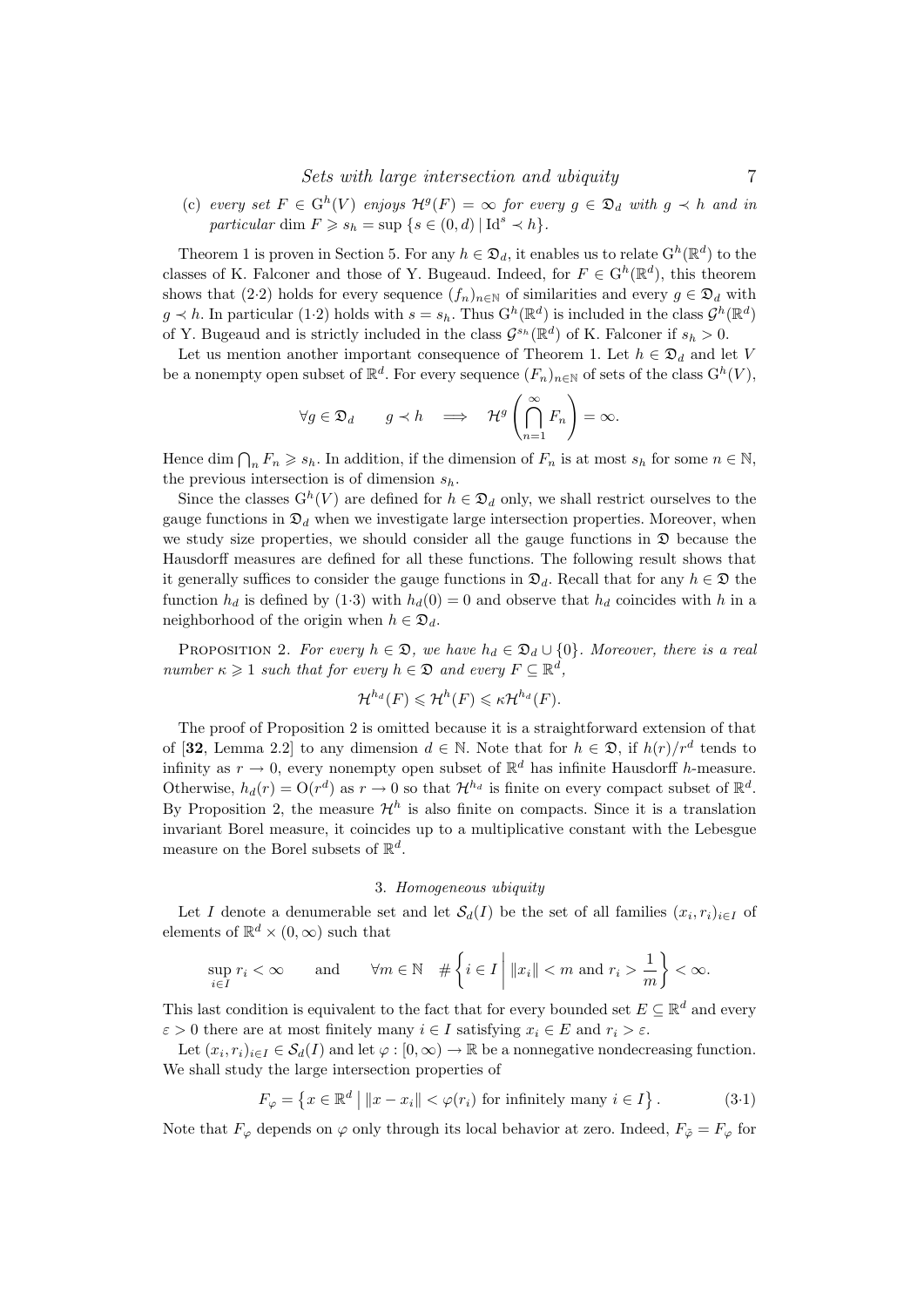every nonnegative nondecreasing function  $\tilde{\varphi} : [0, \infty) \to \mathbb{R}$  that coincides with  $\varphi$  in a neighborhood of the origin. Moreover  $F_{\varphi}$  is a  $G_{\delta}$ -set since  $F_{\varphi} = \bigcap_{n=1}^{\infty} \bigcup_{n'=n}^{\infty} B(x_{i_{n'}}, \varphi(r_{i_{n'}}))$ for any enumeration  $(i_n)_{n\in\mathbb{N}}$  of I, with the convention that every open ball  $B(x, r)$  with center  $x \in \mathbb{R}^d$  is empty if its radius r vanishes. Theorem 2 below states that, under certain hypotheses on  $\varphi$ ,  $F_{\varphi}$  is a set with large intersection if the family  $(x_i, r_i)_{i \in I}$  satisfies the following definition.

Definition. Let I be a denumerable set and let V be a nonempty open subset of  $\mathbb{R}^d$ . A family  $(x_i, r_i)_{i \in I} \in S_d(I)$  is called a homogeneous ubiquitous system in V if the set  $F_{\text{Id}}$ given by (3.1) with  $\varphi = Id$  has full Lebesgue measure in V.

*Remarks.* As shown by Proposition 15 in Section 6, if  $(x_i, r_i)_{i \in I} \in S_d(I)$  is a homogeneous ubiquitous system in V, so is  $(x_i, \kappa r_i)_{i \in I}$  for every  $\kappa > 0$ . Thus the fact that  $(x_i, r_i)_{i \in I} \in S_d(I)$  is a homogeneous ubiquitous system in V does not depend on the choice of the norm  $\mathbb{R}^d$  is endowed with.

Let  $(x_i, r_i)_{i \in I} \in S_d(I)$  be a homogeneous ubiquitous system in V. It is also a homogeneous ubiquitous system in every nonempty open subset of  $V$ . Furthermore, for any  $\eta > 0$  the set  $I_{\eta,V}$  of all  $i \in I$  such that  $x_i \in V$  and  $r_i \leq \eta$  is denumerable and  $(x_i, r_i)_{i \in I_{\eta,V}} \in \mathcal{S}_d(I_{\eta,V})$  is a homogeneous ubiquitous system in V.

As an example, for any integer  $c \geq 2$  the family  $(kc^{-j}, c^{-j})_{(j,k)\in\mathbb{N}\times\mathbb{Z}^d}$  is a homogeneous ubiquitous system in  $\mathbb{R}^d$ . Likewise, by Dirichlet's theorem, for every  $x \in \mathbb{R}^d$  there are infinitely many  $(p, q) \in \mathbb{Z}^d \times \mathbb{N}$  such that  $||x - p/q||_{\infty} < q^{-1-1/d}$ , where  $|| \cdot ||_{\infty}$  denotes the supremum norm, see [22, Theorem 200]. It follows that  $(p/q, q^{-1-1/d})_{(p,q)\in\mathbb{Z}^d\times\mathbb{N}}$  is a homogeneous ubiquitous system in  $\mathbb{R}^d$ .

It turns out that the optimal regular systems of points, which are common in the theory of Diophantine approximation, also yield homogeneous ubiquitous systems. The notion of regular system was introduced by A. Baker and W. Schmidt [2] and refined by V. Beresnevich  $[4]$  in the following manner. Let V be the cartesian product of d real nonempty open intervals, let A be a denumerable subset of V and let  $N : A \to (0, \infty)$ be a height function. Then  $(A, N)$  is called a regular system in V if for some  $\kappa > 0$  and every open cube  $\beta \subseteq V$ ,

$$
\exists t_{\beta} > 0 \quad \forall t > t_{\beta} \quad \exists A_{\beta,t} \subseteq A \cap \beta \quad \begin{cases} \#A_{\beta,t} \geq \kappa |\beta|^{d} t^{d} \\ \forall a \in A_{\beta,t} \quad N(a) \leqslant t \\ \forall a, a' \in A_{\beta,t} \quad a \neq a' \Rightarrow ||a - a'|| \geqslant 1/t \end{cases}.
$$

In addition, a regular system  $(A, N)$  is called optimal if for all open cubes  $\beta \subseteq V$ ,

$$
\exists \kappa'_{\beta} > 0 \quad \forall t > t_{\beta} \qquad \#\{a \in A \cap \beta \mid N(a) \leqslant t\} \leqslant \kappa'_{\beta} t^d.
$$

Examples include the points with rational coordinates, the real algebraic numbers of bounded degree and the algebraic integers of bounded degree, associated with suitable height functions, see [3, 6, 12, 11, 14]. Let us now consider an optimal regular system  $(A, N)$  in V. The results of [4] lead to the fact that  $(a, \psi(N(a)))_{a \in A}$  is a homogeneous ubiquitous system in V for every nonincreasing function  $\psi : (0, \infty) \to (0, \infty)$  that satisfies  $\sum_n \psi(n)^d n^{d-1} = \infty$  and tends to zero at infinity.

We can now state the main result of this section. Recall that every gauge function  $h \in \mathfrak{D}_d$  is continuous and nondecreasing on  $[0, \varepsilon_h)$ , positive on  $(0, \varepsilon_h)$  and vanishes at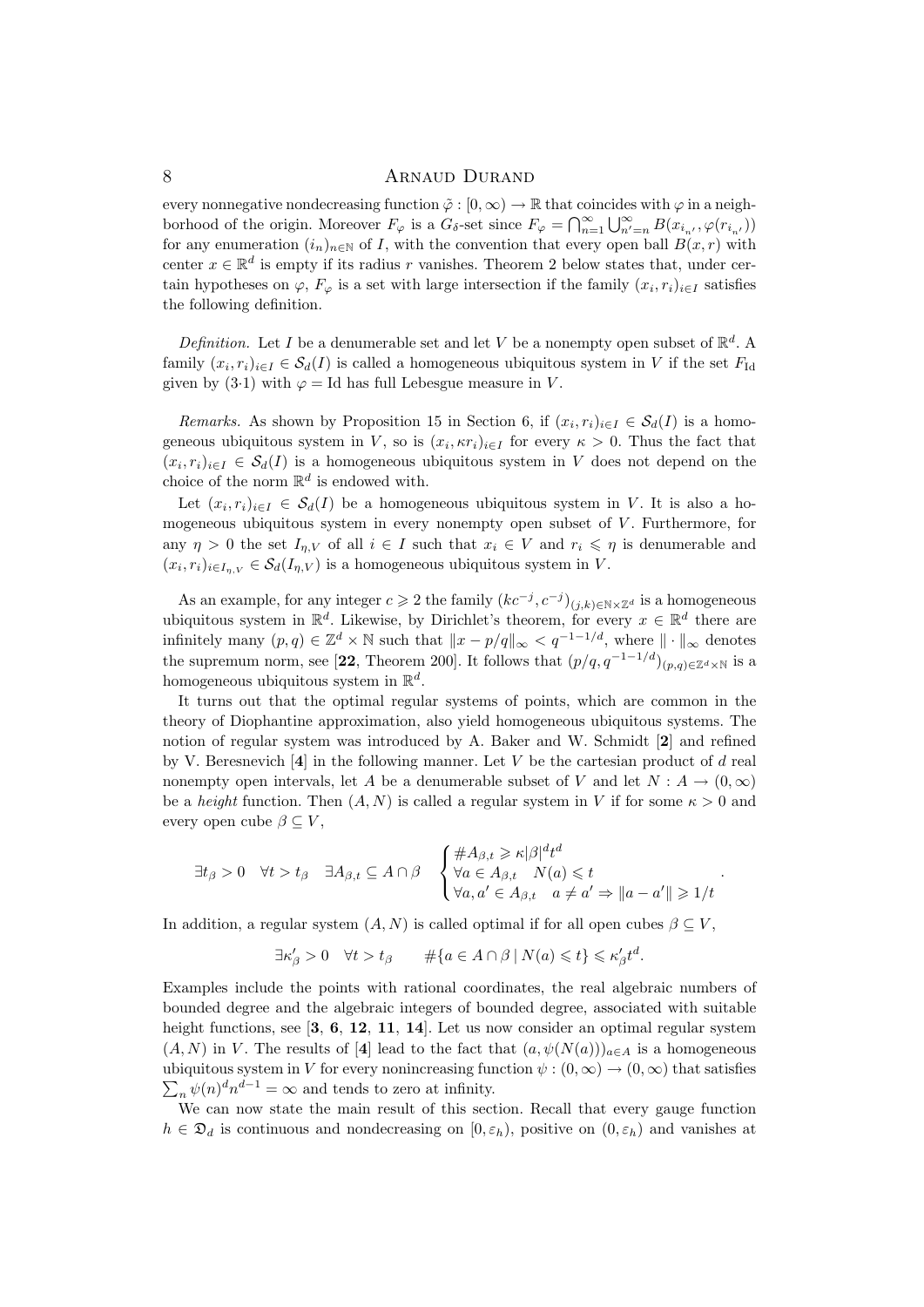zero. The pseudo-inverse function of  $h^{1/d}$  is defined by

 $\forall r \in [0, h^{1/d}(\varepsilon_h^{-}))$   $(h^{1/d})^{-1}(r) = \inf \{ \rho \in [0, \varepsilon_h) \mid h^{1/d}(\rho) \ge r \}$ 

where  $h^{1/d}(\varepsilon_h^-) = \sup_{[0,\varepsilon_h]} h^{1/d} > 0$ . Observe that the function  $(h^{1/d})^{-1}$  is nonnegative and nondecreasing on  $[0, h^{1/d}(\varepsilon_h^{-}))$ . Let  $[(h^{1/d})^{-1}]$  be the set of all nonnegative nondecreasing functions  $\varphi : [0, \infty) \to \mathbb{R}$  that coincide with it in a neighborhood of zero. The next theorem shows that the set  $F_{\varphi}$  given by (3.1) for  $\varphi \in [(h^{1/d})^{-1}]$  enjoys a large intersection property.

THEOREM 2. Let I be a denumerable set, let V be a nonempty open subset of  $\mathbb{R}^d$  and let  $(x_i, r_i)_{i \in I} \in \mathcal{S}_d(I)$  be a homogeneous ubiquitous system in V. Then

$$
\forall h \in \mathfrak{D}_d \quad \forall \varphi \in [(h^{1/d})^{-1}] \qquad F_{\varphi} \in \mathcal{G}^h(V).
$$

This result is proven in Section 6. It is to be compared with the mass transference principle established by V. Beresnevich and S. Velani in [8], which discusses the Hausdorff h-measure of  $F_{\varphi}$  when  $F_{\text{Id}}$  has full Lebesgue measure in  $\mathbb{R}^d$ . Nevertheless, none of these results implies the other one.

Let  $(x_n)_{n\in\mathbb{N}}$  be a sequence of points in  $[0,1]^d$  and let  $(r_n)_{n\in\mathbb{N}}$  be a sequence of positive real numbers converging to zero. Assume that  $\limsup_n B(x_n, r_n)$  has Lebesgue measure 1. Then, J.-M. Aubry and S. Jaffard [1] established that the set

$$
\limsup_{n \to \infty} \bigcup_{k \in \mathbb{Z}^d} B(k + x_n, r_n^{-t})
$$

lies in the class  $\mathcal{G}^{d/t}(\mathbb{R}^d)$  of K. Falconer for every  $t \in [1,\infty)$  and  $d = 1$ . They applied this result to perform the multifractal analysis of a model of random wavelet series. Theorem 2 enables to strengthen it and extend it to any d. To this end, observe that the family  $(k + x_n, r_n)_{(n,k)\in\mathbb{N}\times\mathbb{Z}^d} \in \mathcal{S}_d(\mathbb{N}\times\mathbb{Z}^d)$  is a homogeneous ubiquitous system in  $\mathbb{R}^d$ , so that the aforementioned set belongs to the class  $G^{\text{Id}^{d/t}}(\mathbb{R}^d)$ , which is obviously included in  $\mathcal{G}^{d/t}(\mathbb{R}^d)$ . We use this in [17] in order to study the size and large intersection properties of the Hölder singularity sets of various random processes.

#### 4. Applications to Diophantine approximation

As an application of the previous results, we review some of the sets that arise in classical Diophantine approximation and study their size and large intersection properties. Let  $\psi$  be a nonincreasing sequence of positive reals numbers converging to zero. We provide a complete description of the size properties of the set of all points that are  $\psi$ -approximable by rationals (or real algebraic numbers, etc.). More precisely, we compute its Hausdorff h-measure for every gauge function  $h \in \mathfrak{D}$ . We also describe its large intersection properties. To be specific, we determine for which gauge functions  $h \in \mathfrak{D}_d$ and which nonempty open set V it belongs to the class  $G^h(V)$ . As a by-product, we obtain new results concerning the set of all Liouville numbers. At the end of this section, we also study how well zero may be approximated by integer polynomials evaluated at a given point. Mahler's and Koksma's classifications of real transcendental numbers are investigated as well.

#### 4·1. Simultaneous homogeneous approximation

The distance from a point  $y \in \mathbb{R}^d$  to  $\mathbb{Z}^d$  is given by  $|y|_{\mathbb{Z}^d} = \min_{k \in \mathbb{Z}^d} ||y - k||$ . For any  $q_0 \in \mathbb{N}$ , let  $\mathbb{N}_{q_0} = \{q_0, q_0 + 1, \ldots\}$  denote the set of all integers greater than or equal to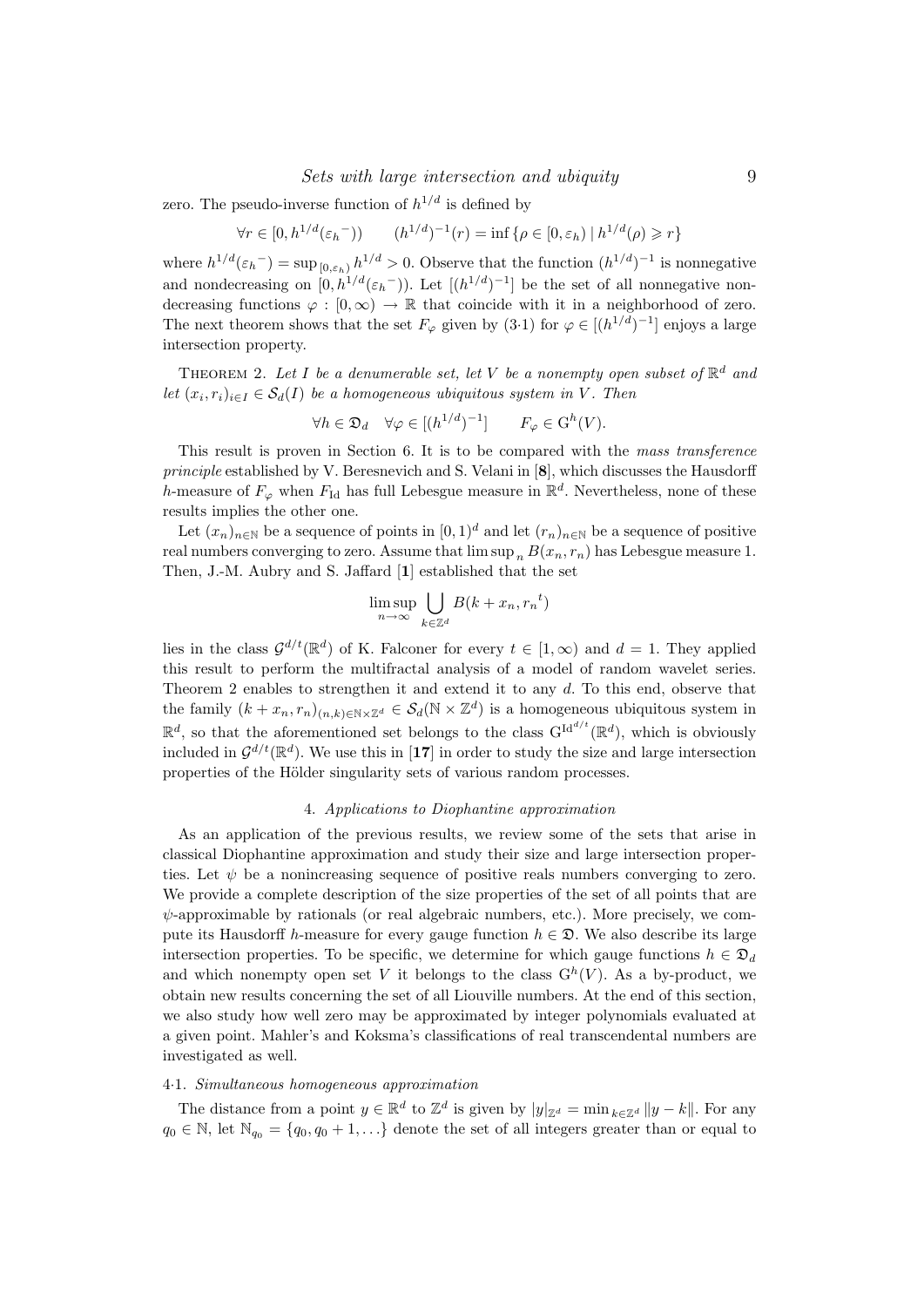$q_0$  and let  $\Psi_{q_0}$  be the set of all nonincreasing sequences  $\psi = (\psi(q))_{q \in \mathbb{N}_{q_0}}$  of positive real numbers converging to zero. Given  $\psi \in \Psi_{q_0}$ , a point  $x \in \mathbb{R}^d$  is called  $\psi$ -approximable by rationals if  $|qx|_{\mathbb{Z}^d} < q\psi(q)$  holds for infinitely many  $q \in \mathbb{N}_{q_0}$ . The set  $K_{d,\psi}$  of all these points was first studied by Khintchine  $[27]$  and is of the form  $(3.1)$  since

$$
K_{d,\psi} = \left\{ x \in \mathbb{R}^d \mid \left\| x - \frac{p}{q} \right\| < \psi(q) \text{ for infinitely many } (p,q) \in \mathbb{Z}^d \times \mathbb{N}_{q_0} \right\}.
$$

In the particular case where  $\psi(q) = q^{-\tau}$ , for  $\tau > 0$  and  $q \in \mathbb{N}$ , any point of  $J_{d,\tau} = K_{d,\psi}$ is called  $\tau$ -approximable by rationals. As an obvious consequence of Dirichlet's theorem,  $J_{d,\tau} = \mathbb{R}^d$  if  $\tau \leq 1 + 1/d$ . Moreover, Jarník [26] proved that the Hausdorff dimension of  $J_{d,\tau}$  is  $(d+1)/\tau$  for any  $\tau > 1 + 1/d$ . For  $d = 1$  this result was previously established in [25] and independently proven by Besicovitch [10]. Theorem 2 yields the following complementary result.

PROPOSITION 3. The set  $J_{d,\tau}$  belongs to  $G^{\text{Id}\frac{d+1}{\tau}}(\mathbb{R}^d)$  for every  $\tau > 1 + 1/d$ .

*Proof.* This follows from Theorem 2 since Id<sup> $\frac{d+1}{\tau} \in \mathfrak{D}_d$  and  $(p/q, q^{-1-1/d})_{(p,q)\in\mathbb{Z}^d\times\mathbb{N}}$  is</sup> a homogeneous ubiquitous system in  $\mathbb{R}^d$  owing to Dirichlet's theorem.

In order to improve Proposition 3 and extend it to general sequences  $\psi$ , we need to recall Khintchine's theorem [27].

THEOREM 3 (Khintchine). Let  $q_0 \in \mathbb{N}$  and  $\psi \in \Psi_{q_0}$ . If  $\sum_q \psi(q)^dq^d = \infty$  (resp.  $\langle \infty \rangle$ ), then  $K_{d,\psi}$  has full (resp. zero) Lebesgue measure in  $\mathbb{R}^d$ .

Khintchine's theorem ensures that  $(p/q, \psi(q))_{(p,q)\in \mathbb{Z}^d \times \mathbb{N}_{q_0}}$  is a homogeneous ubiquitous system in  $\mathbb{R}^d$  if  $\sum_q \psi(q)^dq^d = \infty$ . For example,  $(p/q, q^{-1}(q \log q)^{-1/d})_{(p,q)\in \mathbb{Z}^d \times \mathbb{N}_2}$  is a homogeneous ubiquitous system in  $\mathbb{R}^d$ . When  $\sum_q \psi(q)^dq^d < \infty$  the set  $K_{d,\psi}$  has Lebesgue measure zero. However, its size properties can be investigated thanks to the following result of Jarník  $[26]$ .

THEOREM 4 (Jarník). Let  $q_0 \in \mathbb{N}$ , let  $\psi \in \Psi_{q_0}$  and let  $h \in \mathfrak{D}_d$  with  $h \prec \mathrm{Id}^d$ . If  $\sum_{q} h(\psi(q))q^d = \infty$  (resp.  $< \infty$ ), then  $K_{d,\psi}$  has infinite (resp. zero) Hausdorff h-measure.

Remark. The previous statements of Khintchine's and Jarník's theorems are due to V. Beresnevich, D. Dickinson and S. Velani [7]. The original ones actually included some extra assumptions on  $\psi$ .

Theorem 2 yields the following result, which is both a refinement of Khintchine's and Jarník's theorems and an improvement on Proposition 3. Recall that for any  $h \in \mathfrak{D}$  the function  $h_d$  is defined by (1.3).

THEOREM 5. Let  $q_0 \in \mathbb{N}$ ,  $\psi \in \Psi_{q_0}$ ,  $h \in \mathfrak{D}$  and let V be an open subset of  $\mathbb{R}^d$ . Then

 $\int \sum_{q} h_d(\psi(q))q^d = \infty \qquad \Longrightarrow \qquad \mathcal{H}^h(K_{d,\psi} \cap V) = \mathcal{H}^h(V)$  $\sum_{q} h_d(\psi(q))q^d < \infty \qquad \Longrightarrow \qquad \mathcal{H}^h(K_{d,\psi} \cap V) = 0$ 

.

Moreover, for  $h \in \mathfrak{D}_d$  and  $V \neq \emptyset$ 

$$
K_{d,\psi} \in \mathcal{G}^h(V) \qquad \Longleftrightarrow \qquad \sum_{q} h(\psi(q))q^d = \infty.
$$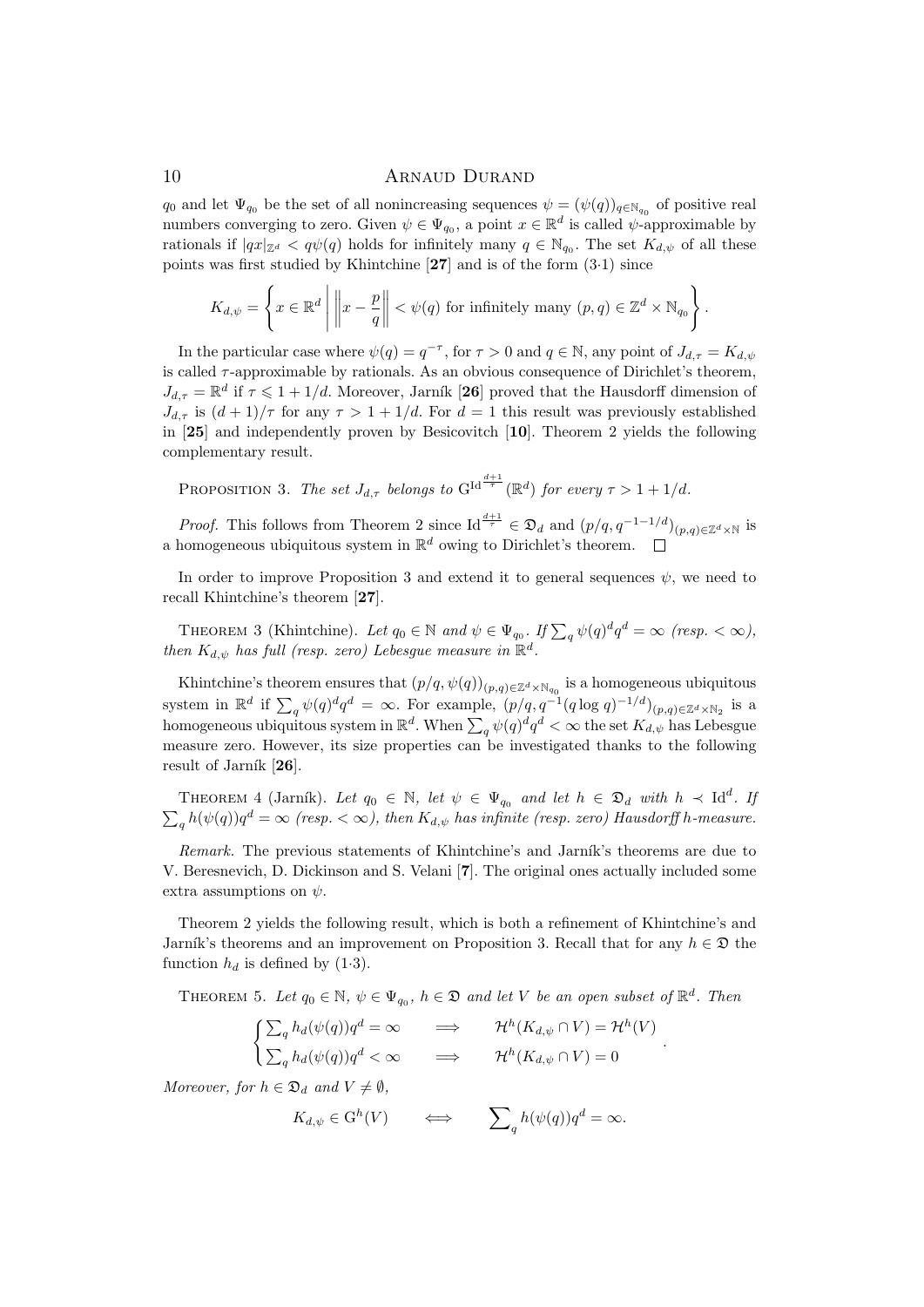*Proof.* Let us assume that  $\sum_{q} h_d(\psi(q))q^d < \infty$ . It is straightforward to check that  $\mathcal{H}^{h_d}(K_{d,\psi}\cap V)=0$  because

$$
K_{d,\psi} = \mathbb{Z}^d + \limsup_{q \to \infty} \bigcup_{p \in \{0, \dots, q-1\}^d} B\left(\frac{p}{q}, \psi(q)\right).
$$

Proposition 2 then ensures that  $\mathcal{H}^h(K_{d,\psi} \cap V) = 0$ .

Suppose that  $V \neq \emptyset$ ,  $h \in \mathfrak{D}_d$  and  $\sum_q h(\psi(q))q^d < \infty$ . There is a gauge function  $\overline{h} \in \mathfrak{D}_d$  with  $\overline{h} \prec h$  and  $\sum_q \overline{h}(\psi(q))q^d < \infty$ . Using  $\overline{h}$  rather than h above, we obtain  $\mathcal{H}^h(K_{d,\psi} \cap V) = 0.$  Theorem 1 implies that  $K_{d,\psi} \notin \mathcal{G}^h(V)$ .

Let us assume that  $V \neq \emptyset$ ,  $h \in \mathfrak{D}_d$  and  $\sum_q h(\psi(q))q^d = \infty$ . Let  $\tilde{h}$  be a nondecreasing function defined on  $[0, \infty)$  which coincides with h in a neighborhood of zero. As  $\psi$  tends to zero,  $\sum_{q} \tilde{h}(\psi(q))q^d = \infty$ . In addition,  $(\tilde{h}^{1/d}(\psi(q)))_{q \in \mathbb{N}_{q_0}}$  belongs to  $\Psi_{q_0}$ , so Khintchine's theorem implies that  $(p/q, \tilde{h}^{1/d}(\psi(q)))_{(p,q)\in\mathbb{Z}^d\times\mathbb{N}_{q_0}}$  is a homogeneous ubiquitous system in  $\mathbb{R}^d$ . Theorem 2 ensures that for any  $\varphi \in [(\tilde{h}^{1/d})^{-1}]$ , the set of all  $x \in \mathbb{R}^d$  such that  $||x-p/q|| < \varphi(\tilde{h}^{1/d}(\psi(q)))$  for infinitely many  $(p,q) \in \mathbb{Z}^d \times \mathbb{N}_{q_0}$  belongs to  $G^{\tilde{h}}(\mathbb{R}^d)$ . Since  $\varphi(\tilde{h}^{1/d}(r)) \leq r$  for every  $r > 0$  small enough, this set is included in  $K_{d,\psi}$ . Proposition 1 implies that  $K_{d,\psi} \in \mathcal{G}^h(V)$ .

Let  $h \in \mathfrak{D}$  with  $\sum_{q} h_d(\psi(q))q^d = \infty$ . Note that  $h_d \in \mathfrak{D}_d$  owing to Proposition 2. In order to show that  $\mathcal{H}^h(K_{d,\psi} \cap V) = \mathcal{H}^h(V)$ , we can obviously assume that V is nonempty. If  $h_d \prec \mathrm{Id}^d$ , there is a gauge function  $\underline{h} \in \mathfrak{D}_d$  with  $h_d \prec \underline{h}$  and  $\sum_q \underline{h}(\psi(q))q^d = \infty$ . Using  $\underline{h}$  instead of h above, we obtain  $K_{d,\psi} \in G^{\underline{h}}(V)$ . Theorem 1 then implies that  $\mathcal{H}^{h_d}(K_{d,\psi}\cap V) = \infty = \mathcal{H}^{h_d}(V)$ . Proposition 2 leads to  $\mathcal{H}^h(K_{d,\psi}\cap V) = \mathcal{H}^h(V)$ . This still holds if  $h_d \not\prec \text{Id}^d$ . Indeed, in this case,  $\sum_q \psi(q)^d q^d = \infty$  and  $\mathcal{H}^h$  coincides up to a multiplicative constant with the Lebesgue measure on the Borel subsets of  $\mathbb{R}^d$ , so the result follows from Khintchine's theorem.

Theorem 5 enables to study the size and large intersection properties of

$$
L_d = \left\{ x \in \mathbb{R}^d \setminus \mathbb{Q}^d \, \middle| \, \forall n \in \mathbb{N} \; \exists (p, q) \in \mathbb{Z}^d \times \mathbb{N}_2 \quad \left\| x - \frac{p}{q} \right\| < \frac{1}{q^n} \right\}.
$$

Note that  $L_1$  is the set of all Liouville numbers. Let  $h \in \mathfrak{D}$ . In dimension  $d = 1$ , L. Olsen and D. Renfro [31, 32] established that  $\mathcal{H}^h(L_d) = 0$  if  $h_d(r) = o(r^s)$  as  $r \to 0$  for some s > 0 and that  $\mathcal{H}^h(L_d \cap V) = \infty$  for every nonempty open subset V of  $\mathbb{R}^d$  otherwise. The following corollary ensures that this criterion is still valid if  $d \geqslant 2$  and additionally shows that  $L_d$  enjoys a large intersection property.

COROLLARY 4. Let  $h \in \mathfrak{D}$  and let V be a nonempty open subset of  $\mathbb{R}^d$ . Then

$$
\begin{cases}\n[\forall s > 0 & h_d(r) \neq o(r^s)] & \implies & \mathcal{H}^h(L_d \cap V) = \infty \\
[\exists s > 0 & h_d(r) = o(r^s)] & \implies & \mathcal{H}^h(L_d \cap V) = 0\n\end{cases}.
$$

Moreover, for  $h \in \mathfrak{D}_d$ ,

 $L_d \in G^h(V) \qquad \Longleftrightarrow \qquad [\forall s > 0 \quad h(r) \neq o(r^s)].$ 

*Proof.* Suppose that  $h_d(r) = o(r^s)$  for some  $s > 0$ . We can assume that  $s < d$ . Since

$$
L_d = (\mathbb{R}^d \setminus \mathbb{Q}^d) \cap \bigcap_{\tau > 0} \downarrow J_{d,\tau} \tag{4.1}
$$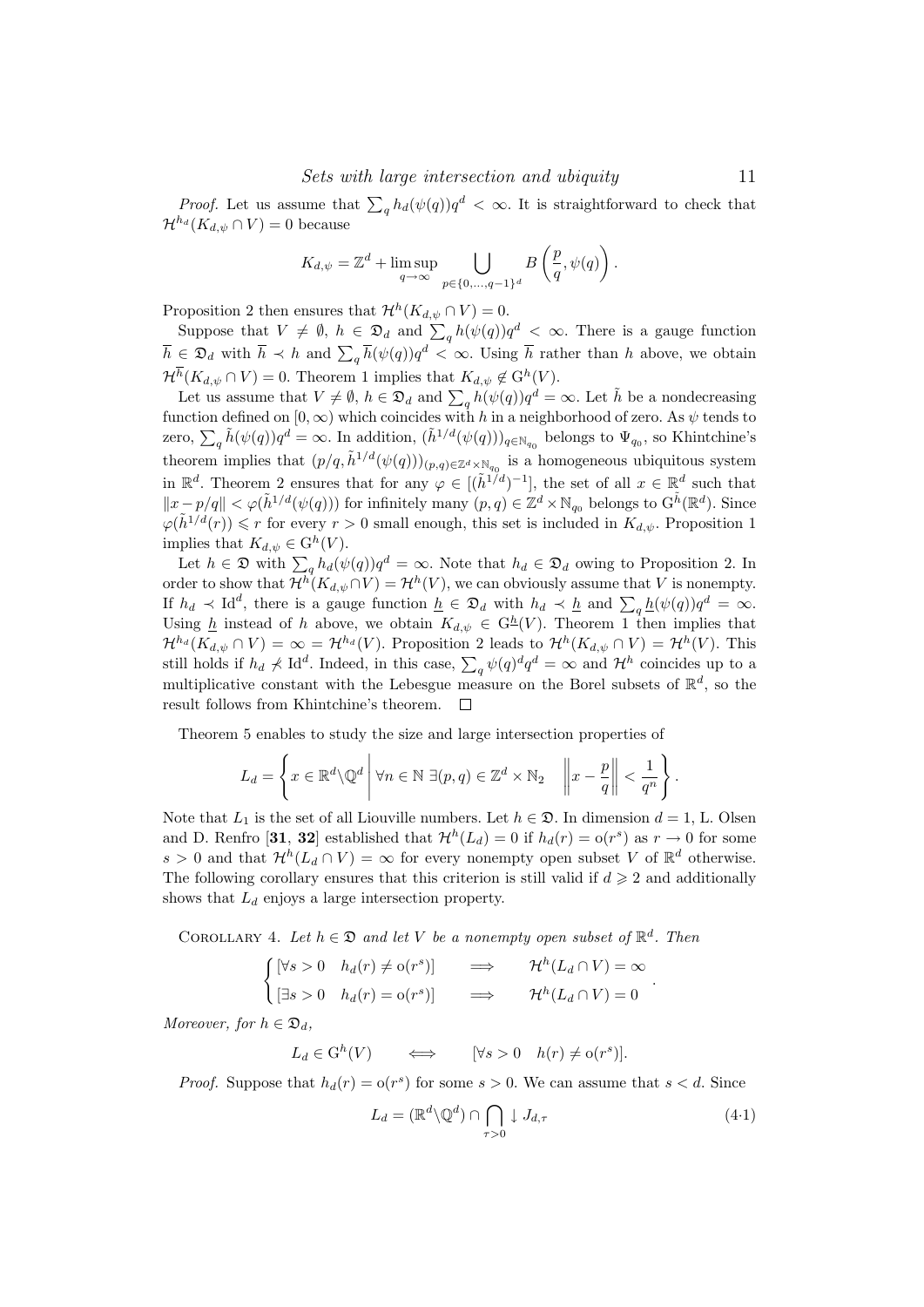we have  $L_d \subseteq J_{d,2(d+1)/s}$ . Moreover, Jarník's theorem ensures that  $\mathcal{H}^{\mathrm{Id}^s}(J_{d,2(d+1)/s}) = 0$ . As a result,  $\mathcal{H}^{h_d}(L_d) = 0$ . Proposition 2 yields  $\mathcal{H}^h(L_d \cap V) = 0$ .

Let us assume that  $h \in \mathfrak{D}_d$  and  $h(r) = o(r^s)$  for some  $s > 0$ . Using  $\bar{h}: r \mapsto \sqrt{h(r)}$ rather than h above, we obtain  $\mathcal{H}^h(L_d \cap V) = 0$ . Hence  $L_d \notin \mathcal{G}^h(V)$  by Theorem 1.

Conversely, assume that  $h \in \mathfrak{D}_d$  and  $h(r) \neq o(r^s)$  for all  $s > 0$ . Let  $\tau \in (0, \infty)$  and suppose that  $\sum_{q} h(q^{-\tau})q^d < \infty$ . It follows that  $u \mapsto h(u^{-\tau})u^d$  is integrable at infinity. Moreover, for  $r > 0$  small enough,

$$
\int_{\frac{1}{2r^{1/\tau}}}^{\infty} h(u^{-\tau}) u^d \mathrm{d}u \geqslant \int_{\frac{1}{2r^{1/\tau}}}^{\frac{1}{r^{1/\tau}}} h(u^{-\tau}) u^d \mathrm{d}u \geqslant \frac{1}{2^{d+1}} \cdot \frac{h(r)}{r^{\frac{d+1}{\tau}}}.
$$

Thus  $h(r) = o(r^{(d+1)/\tau})$ , which is a contradiction. Hence  $\sum_q h(q^{-\tau})q^d = \infty$ , so that  $J_{d,\tau} \in G^h(V)$  by Theorem 5. In addition, since  $\mathbb{R}^d \setminus \mathbb{Q}^d$  is a  $G_{\delta}$ -set of full Lebesgue measure in  $\mathbb{R}^d$ , it also belongs to  $G^h(V)$ , owing to Proposition 11 in Section 5. As the intersection in (4.1) can be written as a countable one,  $L_d \in G^h(V)$  by Theorem 1.

Let  $h \in \mathfrak{D}$  with  $h_d(r) \neq o(r^s)$  for all  $s > 0$ . Note that  $h_d \in \mathfrak{D}_d$  owing to Proposition 2. Furthermore, there is a function  $\underline{h} \in \mathfrak{D}_d$  with  $h_d \prec \underline{h}$  and  $\underline{h}(r) \neq o(r^s)$  for all  $s > 0$ . Using  $\underline{h}$  rather than h above, we obtain  $L_d \in \mathrm{G}^{\underline{h}}(V)$ . Hence  $\mathcal{H}^{h_d}(L_d \cap V) = \infty$  by virtue of Theorem 1. Proposition 2 yields  $\mathcal{H}^h(L_d \cap V) = \infty$ .

Let V denote a nonempty open subset of  $\mathbb{R}^d$  and, for any  $n \in \mathbb{N}$ , let  $f_n : V \to \mathbb{R}^d$  be a bi-Lipschitz mapping. Corollary 4 and Theorem 1 ensure that

$$
\tilde{L}_{d,f} = \bigcap_{n=1}^{\infty} f_n^{-1}(L_d) \in \mathcal{G}^h(V)
$$

for every  $h \in \mathfrak{D}_d$  such that  $h(r) \neq o(r^s)$  for all  $s > 0$ . In addition,  $\tilde{L}_{d,f}$  has infinite Hausdorff h-measure in every nonempty open subset  $U$  of  $V$ . A typical application is the following result.

COROLLARY 5. There are uncountably many ways to write every point in  $\mathbb{R}^d$  as the sum of two points in  $L_d$ .

This corollary generalizes a classical result of Erdős [18] which states that every real number can be written as the sum of two Liouville numbers.

## 4·2. Simultaneous inhomogeneous approximation

Let  $b \in \mathbb{R}^d$ ,  $q_0 \in \mathbb{N}$  and  $\psi \in \Psi_{q_0}$ . A classical generalization of the previous problem is to study the size and large intersection properties of the set  $K_{d,\psi}^b$  of all points  $x \in \mathbb{R}^d$  such that  $|qx - b|_{\mathbb{Z}^d} < q\psi(q)$  holds for infinitely many  $q \in \mathbb{N}_{q_0}$ . For  $b = 0$  this is obviously the set of all points that are  $\psi$ -approximable by rationals. In addition, it is straightforward to check that  $K_{d,\psi}^b$  is of the form  $(3.1)$  since

$$
K_{d,\psi}^b = \left\{ x \in \mathbb{R}^d \, \middle| \, \left\| x - \frac{b+p}{q} \right\| < \psi(q) \text{ for infinitely many } (p,q) \in \mathbb{Z}^d \times \mathbb{N}_{q_0} \right\}.
$$

W. Schmidt [34] established the analog of Khintchine's theorem:  $K_{d,\psi}^b$  has full (resp. zero) Lebesgue measure in  $\mathbb{R}^d$  if  $\sum_q \psi(q)^dq^d = \infty$  (resp. <  $\infty$ ). Moreover J. Levesley [29] proved the analog of the Jarník-Besicovitch theorem and Y. Bugeaud  $[14]$  established the analog of Jarník's theorem. By imitating the proof of Theorem 5 and using Schmidt's theorem instead of Khintchine's, it is straightforward to establish the following result.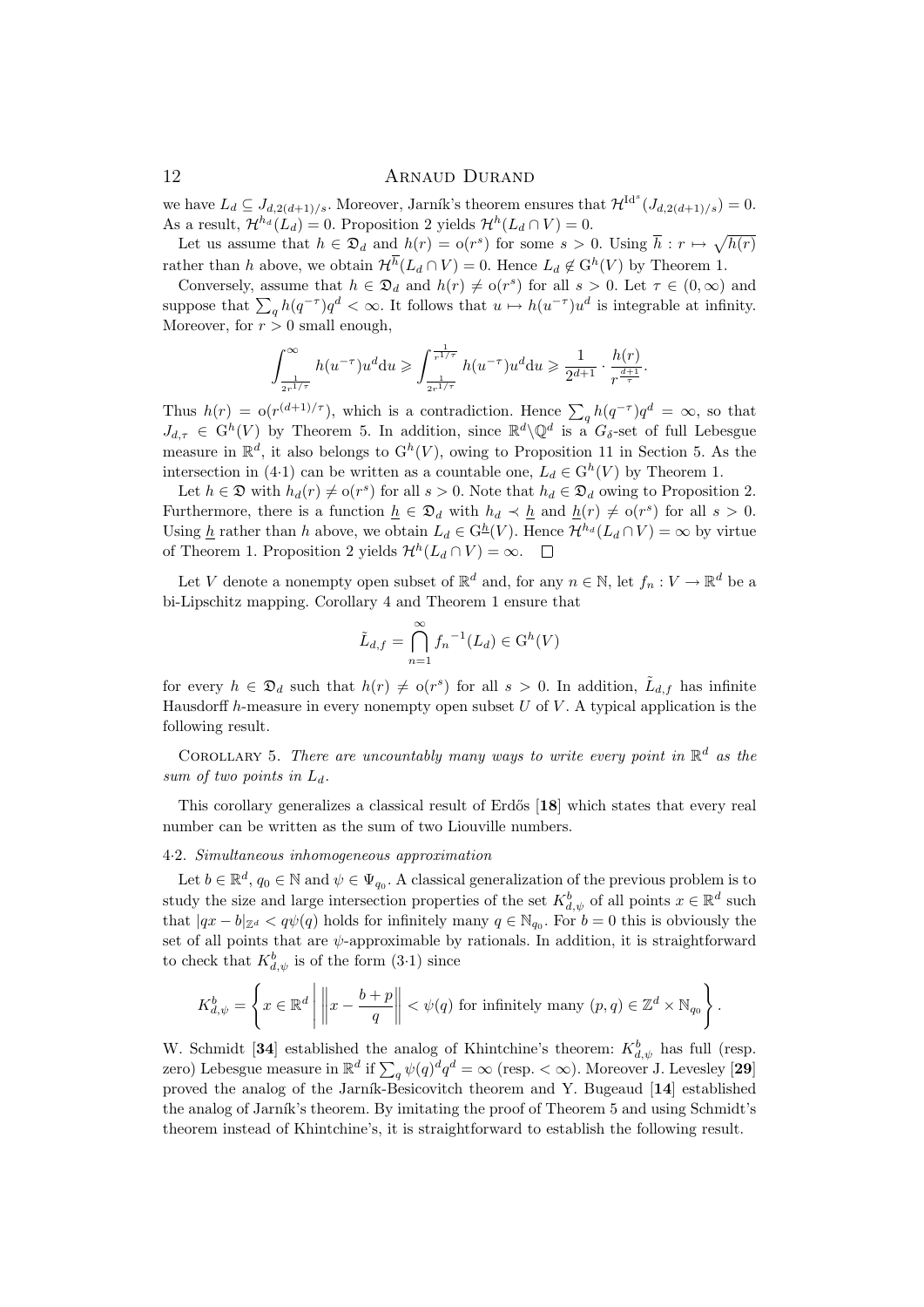THEOREM 6. Let  $b \in \mathbb{R}^d$ ,  $q_0 \in \mathbb{N}$ ,  $\psi \in \Psi_{q_0}$ ,  $h \in \mathfrak{D}$  and let V be an open subset of  $\mathbb{R}^d$ . Then

$$
\begin{cases} \sum_{q} h_d(\psi(q))q^d = \infty & \implies & \mathcal{H}^h(K^b_{d,\psi} \cap V) = \mathcal{H}^h(V) \\ \sum_{q} h_d(\psi(q))q^d < \infty & \implies & \mathcal{H}^h(K^b_{d,\psi} \cap V) = 0 \end{cases}.
$$

Moreover, for  $h \in \mathfrak{D}_d$  and  $V \neq \emptyset$ ,

$$
K_{d,\psi}^b \in \mathcal{G}^h(V) \qquad \Longleftrightarrow \qquad \sum_{q} h(\psi(q))q^d = \infty.
$$

Let  $(b_n)_{n\in\mathbb{N}}$  be a sequence in  $\mathbb{R}^d$ , let V be a nonempty open set and let  $h \in \mathfrak{D}$  with  $\sum_{q} h_d(\psi(q))q^d = \infty$ . If  $h_d \prec \mathrm{Id}^d$ , there is a gauge function  $\underline{h} \in \mathfrak{D}_d$  which satisfies  $h_d \prec \underline{h}$  and  $\sum_q \underline{h}(\psi(q))q^d = \infty$ . For each  $n \in \mathbb{N}$ , we have  $K_{d,\psi}^{b_n} \in \mathcal{G}^{\underline{h}}(V)$  by Theorem 6. Theorem 1 and Proposition 2 then yield

$$
\mathcal{H}^h\left(V\cap\bigcap_{n=1}^{\infty} K_{d,\psi}^{b_n}\right)=\mathcal{H}^h(V).
$$

This still holds if  $h_d \not\prec \text{Id}^d$ . Indeed, in this case,  $\sum_q \psi(q)^d q^d = \infty$  and  $\mathcal{H}^h$  coincides up to a multiplicative constant with the Lebesgue measure on the Borel subsets of  $\mathbb{R}^d$ , so the result follows from Schmidt's theorem. Moreover, taking  $h \in \mathfrak{D}_d$  with  $h \prec \mathrm{Id}^d$ ,  $V = \mathbb{R}^d$ and  $b_n = b$  for all  $n \in \mathbb{N}$ , we find out that the technical assumptions made by Y. Bugeaud in  $[14]$  to establish the analog of Jarník's theorem are unnecessary.

#### 4·3. Approximation with restrictions

G. Harman studied the approximation of real numbers by rationals whose numerator and denominator belong to a given subset of  $\mathbb{N}$ , see [23]. By way of illustration, let us assume that this subset is the set  $\mathbb P$  of all prime numbers. Let  $q_0 \in \mathbb N_2$ ,  $\psi \in \Psi_{q_0}$  and

$$
\Pi_{\psi} = \left\{ x \in [0, \infty) \middle| \left| x - \frac{p}{q} \right| < \psi(q) \text{ for infinitely many } (p, q) \in \mathbb{P} \times (\mathbb{P} \cap \mathbb{N}_{q_0}) \right\}.
$$

This set is of the form (3·1). Moreover, G. Harman [23] showed that it has full (resp. zero) Lebesgue measure in  $(0, \infty)$  if  $\sum_q \psi(q)q/(\log q)^2 = \infty$  (resp. <  $\infty$ ). The following result can easily be established by imitating the proof of Theorem 5 and using [23, Theorem 6.7] instead of Khintchine's theorem. Recall that for any gauge function  $h \in \mathfrak{D}$ , the function  $h_1$  is defined by  $(1·3)$ .

THEOREM 7. Let  $q_0 \in \mathbb{N}_2$ ,  $\psi \in \Psi_{q_0}$ ,  $h \in \mathfrak{D}$  and let V be an open subset of  $\mathbb{R}$ . Then

$$
\begin{cases} \sum_{q} h_1(\psi(q))q/(\log q)^2 = \infty & \implies & \mathcal{H}^h(\Pi_{\psi} \cap V) = \mathcal{H}^h((0, \infty) \cap V) \\ \sum_{q} h_1(\psi(q))q/(\log q)^2 < \infty & \implies & \mathcal{H}^h(\Pi_{\psi} \cap V) = 0 \end{cases}.
$$

Moreover, for  $h \in \mathfrak{D}_1$  and  $V \neq \emptyset$ ,

$$
\Pi_{\psi} \in G^{h}(V) \qquad \Longleftrightarrow \qquad \sum_{q} h(\psi(q))q/(\log q)^{2} = \infty \quad and \quad V \subseteq (0, \infty).
$$

Theorem 7 leads to [7, Theorem 14] which states that the set  $\Pi_{\psi} \cap [0,1]$  has infinite (resp. zero) Hausdorff h-measure for any gauge function  $h \in \mathfrak{D}_1$  such that  $h \prec$  Id and  $\sum_{q} h(\psi(q))q/(\log q)^2 = \infty$  (resp. <  $\infty$ ).

By adapting the proof of Theorem 5 and using the results of [23, Chapter 6], one can show that the statement of Theorem 7 remains valid if  $\Pi_{\psi}$  is replaced by the set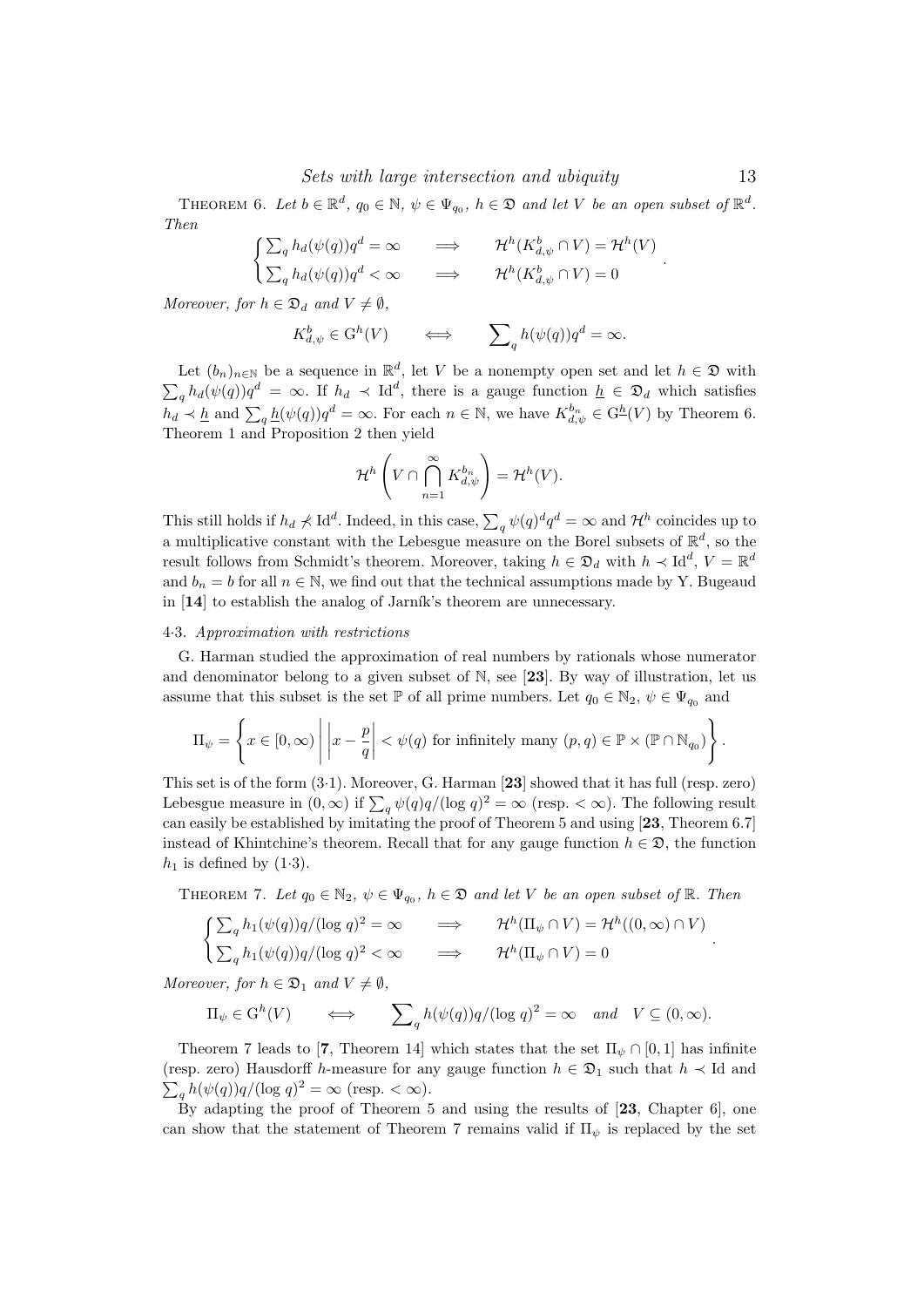of all positive real numbers that are  $\psi$ -approximable by rationals whose numerator and denominator are properly represented as the sum of two squares and if the considered series is  $\sum_q h_1(\psi(q))q/\log q$ . Likewise, the statement of Theorem 7 is still valid if  $\Pi_\psi$ is replaced by the set of all positive reals that are  $\psi$ -approximable by rationals whose numerator is prime and whose denominator is the sum of two squares (or vice versa) and if the considered series is  $\sum_{q} h(\psi(q))q/(\log q)^{3/2} = \infty$ . Furthermore, Theorem 2 along with [23, Theorem 6.2] implies that sets with large intersection still occur in the case where the numerator and the denominator of the rational approximates are restricted to more general subsets of N.

# 4·4. Approximation by real algebraic numbers and Koksma's classification of real transcendental numbers

Let A be the set of all real algebraic numbers and let  $H(a)$  denote the height of  $a \in A$ , that is, the maximum of the absolute values of the coefficients of its minimal defining polynomial over Z. Let  $h_0 \in \mathbb{N}$  and  $\psi \in \Psi_{h_0}$ . For each  $n \in \mathbb{N}$ , let  $\mathbb{A}_{n,h_0}$  denote the set of all real algebraic numbers of degree at most  $n$  and of height at least  $h_0$ . Any real number x is called  $\psi$ -approximable by real algebraic numbers of degree at most n if it lies in

$$
A_{n,\psi} = \left\{ x \in \mathbb{R} \mid |x - a| < \psi(H(a)) \text{ for infinitely many } a \in A_{n,h_0} \right\}.
$$

This set is clearly of the form  $(3.1)$ . The following result of V. Beresnevich [3, 7] is the analog of Khintchine's theorem for  $A_{n,\psi}$ .

THEOREM 8 (V. Beresnevich). Let  $n, h_0 \in \mathbb{N}$  and  $\psi \in \Psi_{h_0}$ . If  $\sum_h \psi(h)h^n = \infty$  (resp.  $< \infty$ ), then  $A_{n,\psi}$  has full (resp. zero) Lebesgue measure in  $\mathbb{R}$ .

V. Beresnevich, D. Dickinson and S. Velani [7], as well as Y. Bugeaud [12], established the analog of Jarník's theorem for  $A_{n,\psi}$ . In addition, Y. Bugeaud [15] showed that this set enjoys a large intersection property when  $\psi(h)$  is the product of a negative power of h and a logarithmic correction. The following theorem improves these results and can easily be established by imitating the proof of Theorem 5 and using Beresnevich's theorem instead of Khintchine's. Recall that for any  $q \in \mathcal{D}$ , the function  $q_1$  is defined as in  $(1-3)$ .

THEOREM 9. Let  $n, h_0 \in \mathbb{N}$ ,  $\psi \in \Psi_{h_0}$ ,  $g \in \mathfrak{D}$  and let V be an open subset of  $\mathbb{R}$ . Then

.

$$
\begin{cases} \sum_{h} g_1(\psi(h))h^n = \infty & \implies & \mathcal{H}^g(A_{n,\psi} \cap V) = \mathcal{H}^g(V) \\ \sum_{h} g_1(\psi(h))h^n < \infty & \implies & \mathcal{H}^g(A_{n,\psi} \cap V) = 0 \end{cases}
$$

Moreover, for  $q \in \mathfrak{D}_1$  and  $V \neq \emptyset$ ,

$$
A_{n,\psi} \in \mathcal{G}^g(V) \qquad \Longleftrightarrow \qquad \sum\nolimits_h g(\psi(h))h^n = \infty.
$$

From now on, we assume that  $\psi(h) = h^{-\omega-1}$  for each  $h \in \mathbb{N}$  and some  $\omega > -1$  and we let  $U_{n,\omega}^*$  denote the set  $A_{n,\psi}$ . Moreover, for every  $x \in \mathbb{R}$ , let  $\omega_n^*(x)$  be the supremum of all  $\omega$  such that  $x \in U_{n,\omega}^*$ . Koksma [28] introduced a classification of the real transcendental numbers  $x$  which is based on the quantity

$$
\omega^*(x) = \limsup_{n \to \infty} \frac{\omega_n^*(x)}{n}.
$$

In particular, a real transcendental number x is said to be an  $S^*$ -number if  $\omega^*(x) < \infty$ . In this case,  $\omega^*(x)$  is called the type of x, see [13, 15]. A theorem due to Sprindžuk [36]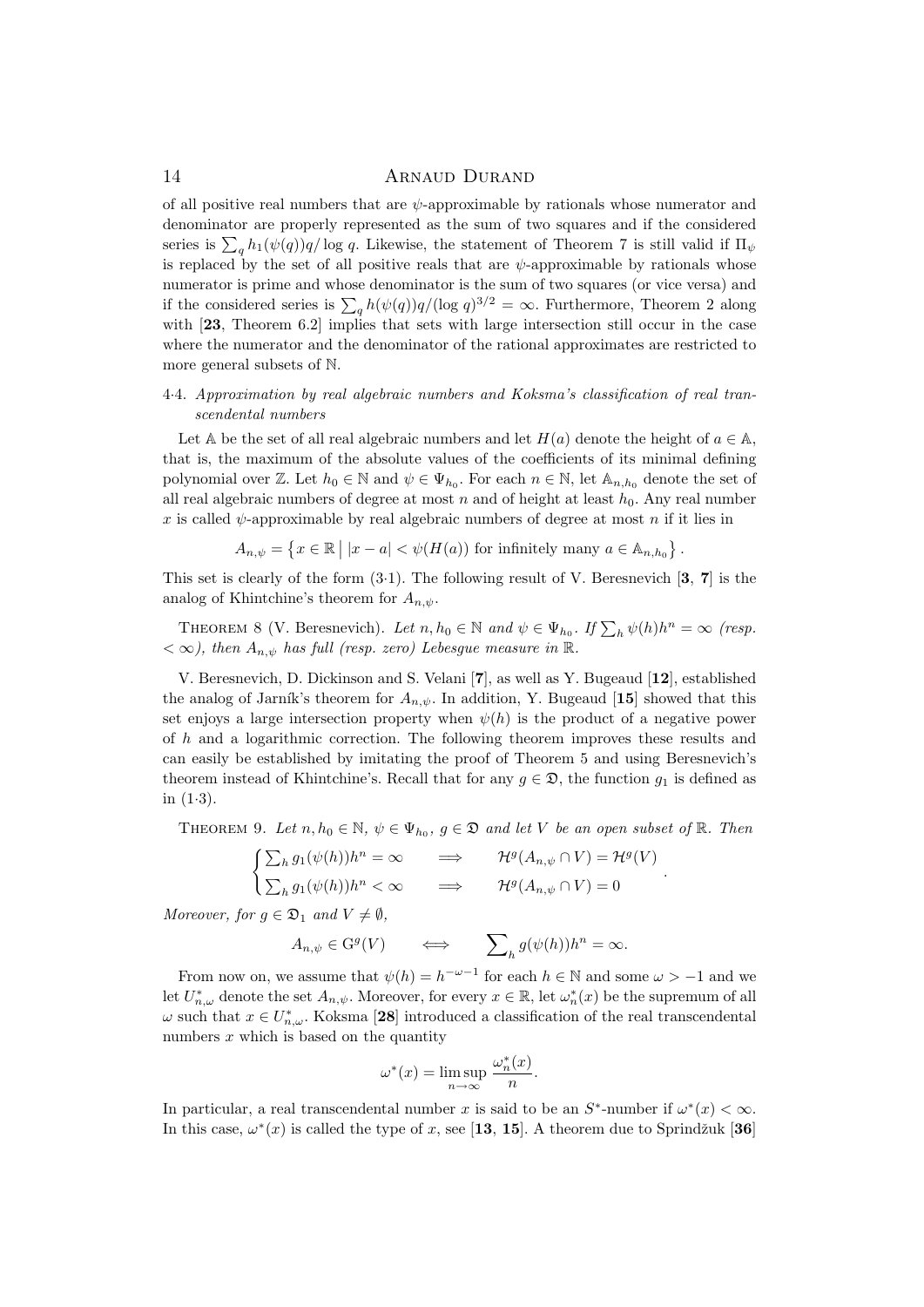together with a result of E. Wirsing [37] shows that Lebesgue-almost every real number x is an  $S^*$ -number with  $\omega_n^*(x) = n$  for every  $n \in \mathbb{N}$ . Thus the set

$$
\Omega'_{\tau} = \bigcap_{n=1}^{\infty} \{ x \in \mathbb{R} \mid \omega_n^*(x) \geqslant \tau(n+1) - 1 \}
$$

has full Lebesgue measure in R if  $\tau = 1$ . Moreover, A. Baker and W. Schmidt [2] established that dim  $\Omega'_{\tau} = 1/\tau$  for every  $\tau \in (1,\infty)$  and it is the lower bound on the dimension which is the hardest to obtain. As we shall explain, the following result is an improvement on this lower bound.

PROPOSITION 6. Let  $\tau \in [1,\infty)$  and  $g \in \mathfrak{D}_1$ . Assume that  $\sum_h g(1/h)h^{-1+1/\tau} = \infty$ . Then  $\Omega_\tau'$  belongs to  $\mathbf{G}^g(\mathbb{R}).$ 

Proof. Note that

$$
\Omega'_{\tau} = \bigcap_{n=1}^{\infty} \bigcap_{-1 < \omega < \tau(n+1)-1} \downarrow U^*_{n,\omega}.
$$

Let  $n \in \mathbb{N}$  and  $\omega \in (-1, \tau(n+1)-1)$ . A routine calculation shows that  $\sum_h g(h^{-\omega-1})h^n$ diverges so that  $U_{n,\omega}^* \in \mathrm{G}^g(\mathbb{R})$  by Theorem 9. We conclude using Theorem 1 since the previous decreasing intersection can be written as a countable one.  $\Box$ 

Let  $\tau \in [1,\infty)$ . On account of the previous proposition, the set  $\Omega'_{\tau}$  belongs to  $G^{\mathrm{Id}^{1/\tau}}(\mathbb{R})$ . Thus its dimension is at least  $1/\tau$ , as previously obtained by A. Baker and W. Schmidt. Proposition 6 yields the size and large intersection properties of the sets

$$
\tilde{\Omega}_{\tau} = \{ x \in \mathbb{R} \setminus \mathbb{A} \mid \omega^*(x) \geqslant \tau \} \quad \text{and} \quad \Omega_{\tau} = \{ x \in \mathbb{R} \setminus \mathbb{A} \mid \omega^*(x) = \tau \}
$$

as shown by the following result.

PROPOSITION 7. Let V be an open subset of  $\mathbb{R}$ , let  $\tau \in [1,\infty)$ , let  $g \in \mathfrak{D}$  and let

$$
\tau_g = \inf \{ t \in (0, \infty) \mid g_1(r) = o(r^{1/t}) \text{ as } r \to 0 \}.
$$

If  $\tau > \tau_g$ , then  $\mathcal{H}^g(\tilde{\Omega}_\tau \cap V) = \mathcal{H}^g(\Omega_\tau \cap V) = 0$ , else  $\mathcal{H}^g(\tilde{\Omega}_\tau \cap V) = \mathcal{H}^g(V)$ . In addition,  $\mathcal{H}^g(\Omega_\tau \cap V) = \mathcal{H}^g(V)$  if  $\tau = \tau_g$ . Furthermore, for  $g \in \mathfrak{D}_1$  and  $V \neq \emptyset$ , the set  $\tilde{\Omega}_\tau$  contains a set of  $G^g(V)$  if and only if  $\tau \leq \tau_g$ .

*Proof.* Assume that  $\tau > \tau_g$ . For  $\tau_g < \tau' < \tau'' < \tau$ ,

$$
\tilde{\Omega}_{\tau} \subseteq \bigcup_{n=1}^{\infty} U_{n,\tau''(n+1)-1}^*
$$

and  $g_1(r) = o(r^{1/\tau'})$ . Theorem 9 then ensures that  $\mathcal{H}^g(U^*_{n,\tau''(n+1)-1}) = 0$ . It follows that  $\mathcal{H}^g(\tilde{\Omega}_\tau) = 0.$  Hence  $\mathcal{H}^g(\tilde{\Omega}_\tau \cap V) = \mathcal{H}^g(\Omega_\tau \cap V) = 0.$ 

Let us suppose that  $g \in \mathfrak{D}_1$ ,  $V \neq \emptyset$  and  $\tau > \tau_g$ . There is a gauge function  $\overline{g} \in \mathfrak{D}_1$  such that  $\overline{g} \prec g$  and  $\tau > \tau_{\overline{g}}$ . Using  $\overline{g}$  instead of g above gives  $\mathcal{H}^{\overline{g}}(\tilde{\Omega}_{\tau} \cap V) = 0$ . Theorem 1 implies that  $\tilde{\Omega}_{\tau}$  cannot contain any set of  $\mathcal{G}^g(V)$ .

Assume that  $g \in \mathfrak{D}_1$ ,  $V \neq \emptyset$  and  $\tau \leq \tau_g$ . Thanks to Theorem 19 and Lemma 15 in [35], one easily checks that  $\Omega'_{\tau} \subseteq \tilde{\Omega}_{\tau}$ . In particular,  $\tilde{\Omega}_1$  contains the set  $\Omega'_1$ , which belongs to  $G<sup>g</sup>(V)$  by Proposition 6. If  $\tau > 1$ , note that

$$
\bigcap_{1 < \tau' < \tau} \downarrow \Omega'_{\tau'} \subseteq \tilde{\Omega}_{\tau}.
$$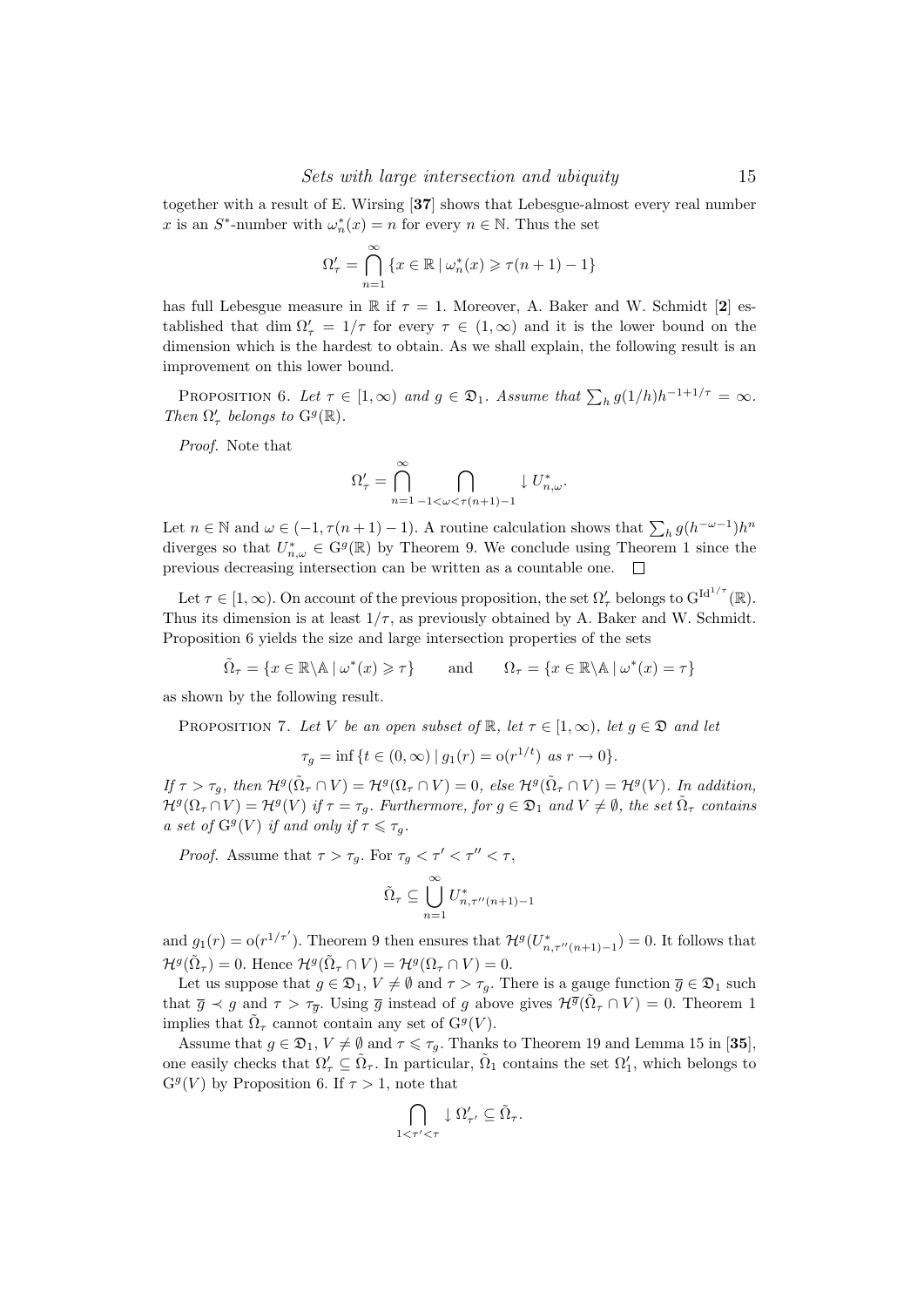For  $\tau' \in (1, \tau)$ , the series  $\sum_h g(1/h)h^{-1+1/\tau'}$  diverges. Otherwise,  $u \mapsto g(1/u)u^{-1+1/\tau'}$ would be integrable at infinity and, for  $r > 0$  small enough, we would have

$$
\frac{g(r)}{r^{1/\tau'}} \leqslant \frac{2^{1/\tau'}}{r} \int_r^{2r} \frac{g(s)}{s^{1/\tau'}} \, \text{d}s \leqslant 2^{1+1/\tau'} \int_{\frac{1}{2r}}^{\infty} g\left(\frac{1}{u}\right) u^{-1+1/\tau'} \text{d}u
$$

so that  $g(r) = o(r^{1/\tau'})$ , which would contradict the fact that  $\tau \leq \tau_g$ . Proposition 6 then leads to  $\Omega'_{\tau'} \in G^g(V)$ . As the previous decreasing intersection can be written as a countable one, Theorem 1 ensures that  $\tilde{\Omega}_{\tau}$  contains a set of  $G^{g}(V)$ .

Now assume that  $g \in \mathfrak{D}$  and  $\tau \leq \tau_g$ . To show that  $\mathcal{H}^g(\tilde{\Omega}_\tau \cap V) = \mathcal{H}^g(V)$ , we may suppose that  $V \neq \emptyset$  and  $g_1 \in \mathfrak{D}_1$ , owing to Proposition 2. If  $g_1 \prec \mathrm{Id}$ , there is a gauge function  $g \in \mathfrak{D}_1$  such that  $g_1 \prec g$  and  $\tau \leq \tau_g$ . Using g rather than g above, we obtain that  $\tilde{\Omega}_{\tau}$  contains a set of  $G^{\underline{g}}(V)$ . Theorem 1 and Proposition 2 then yield  $\mathcal{H}^g(\tilde{\Omega}_{\tau} \cap V) = \mathcal{H}^g(V)$ . This still holds if  $g_1 \nless 1$ d. Indeed, in this case,  $\tau = \tau_g = 1$  and  $\mathcal{H}^g$  coincides up to a multiplicative constant with the Lebesgue measure on the Borel subsets of R. Hence the result follows from the fact that  $\tilde{\Omega}_1$  contains  $\Omega'_1$ , which has full Lebesgue measure in R.

It remains to establish that  $\mathcal{H}^g(\Omega_\tau \cap V) = \mathcal{H}^g(V)$  if  $\tau = \tau_g$ . To this end, observe that the set of all real transcendental numbers x enjoying  $\omega^*(x) > \tau_g$  has Hausdorff g-measure zero, because it is included in

$$
\bigcup_{k=1}^{\infty} \uparrow \bigcup_{n=1}^{\infty} U_{n,(\tau_g+1/k)(n+1)-1}^*
$$

and because  $U_{n,(\tau_g+1/k)(n+1)-1}^*$  has g-measure zero by virtue of Theorem 9.  $\Box$ 

Proposition 7 leads to [2, Theorem 2] and [15, Theorem 3] which respectively state that dim  $\tilde{\Omega}_{\tau} = 1/\tau$  and dim  $\Omega_{\tau} = 1/\tau$  for any  $\tau \in [1, \infty)$ . In addition, it implies that  $\Omega_{\tau}$ has infinite  $1/\tau$ -dimensional Hausdorff measure.

# 4·5. Approximation of zero by values of integer polynomials and Mahler's classification of real transcendental numbers

Koksma's classification of real transcendental numbers is very close to that previously introduced by Mahler [30], where the real transcendental numbers  $x$  are grouped depending on the accuracy with which integer polynomials evaluated at x approach zero.

Before discussing Mahler's classification, let us consider a more general problem. For any  $n \in \mathbb{N}$ , let  $\mathbb{Z}_n[X]$  be the set of all integer polynomials of degree at most n. Let  $H(p)$  denote the height of  $p \in \mathbb{Z}_n[X]$ , that is, the maximum of the absolute values of its coefficients. Let  $h_0 \in \mathbb{N}$  and  $\psi \in \Psi_{h_0}$ . Let  $P_{n,\psi}$  be the set of all real numbers x such that

$$
|p(x)| < H(p)\psi(H(p))\tag{4.2}
$$

holds for infinitely many  $p \in \mathbb{Z}_n[X]$  with  $H(p) \geq h_0$ . V. Bernik [9] and V. Beresnevich [5] showed that  $P_{n,\psi}$  has Lebesgue measure zero if  $\sum_h \psi(h)h^n < \infty$ . In the opposite case, V. Beresnevich [3] established that  $P_{n,\psi}$  has full measure in R. To our knowledge, the size properties of  $P_{n,\psi}$  have not been studied any further.

We shall investigate the large intersection properties of  $P_{n,\psi}$ . Note that this set is not of the form (3.1) when  $n \ge 2$ . However, it is a  $G_{\delta}$ -set since

$$
P_{n,\psi} = \bigcap_{k=1}^{\infty} \downarrow \bigcup_{k'=k}^{\infty} \left\{ x \in \mathbb{R} \mid |p_{k'}(x)| < H(p_{k'})\psi(H(p_{k'})) \right\}
$$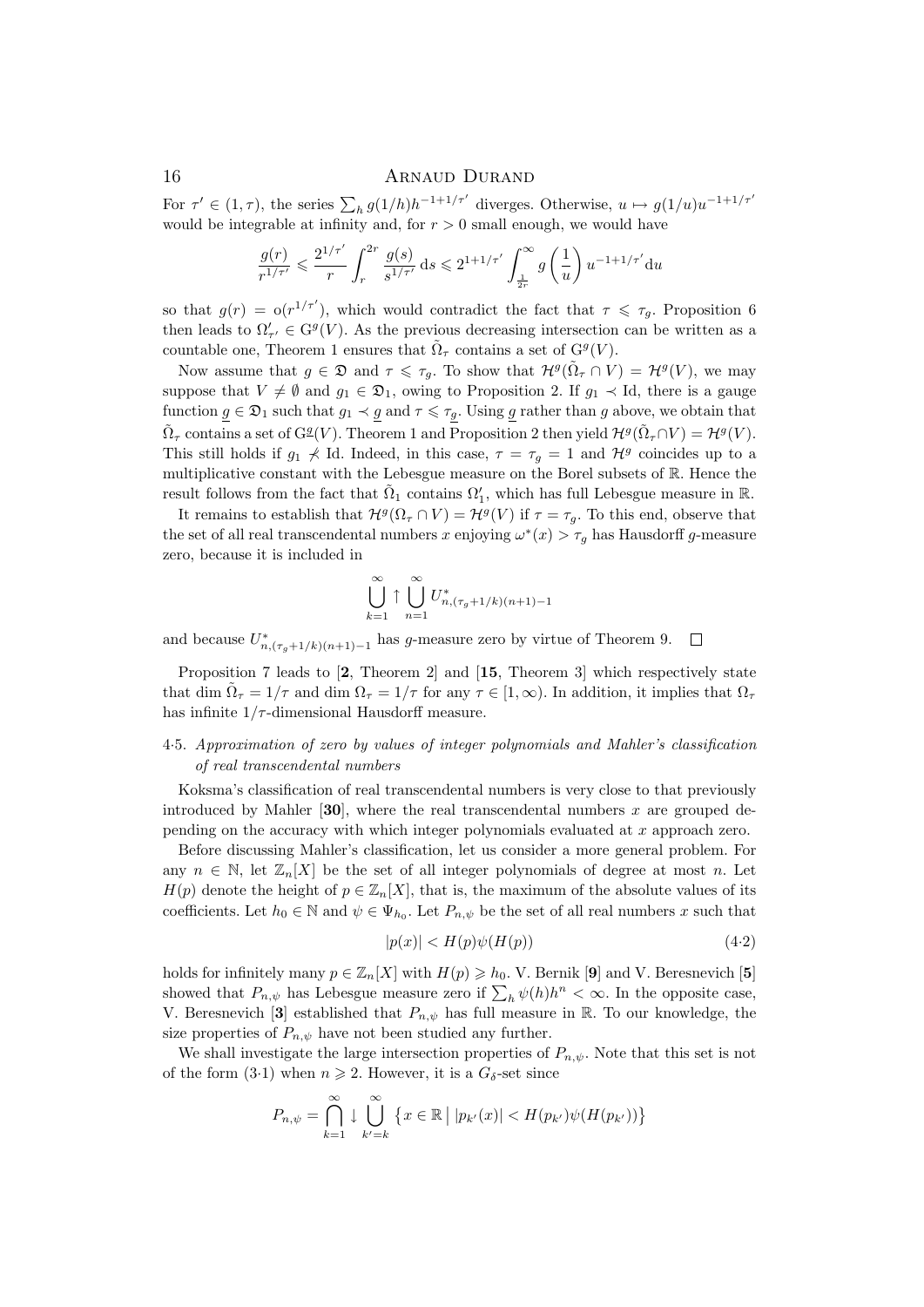for any enumeration  $(p_k)_{k \in \mathbb{N}}$  of the set of all integer polynomials of degree at most n and of height at least  $h_0$ .

THEOREM 10. Let  $n, h_0 \in \mathbb{N}$ ,  $\psi \in \Psi_{h_0}$ ,  $g \in \mathfrak{D}_1$  and let V be a nonempty open subset of R. Then

$$
\sum_{h} g(\psi(h))h^n = \infty \qquad \Longrightarrow \qquad P_{n,\psi} \in \mathcal{G}^g(V).
$$

*Proof.* Let  $r \in (0,\infty)$ ,  $\kappa = n^2(1+r)^{n-1} > 0$  and  $x \in A_{n,\psi/\kappa} \cap (-r,r)$ . There are infinitely many real algebraic numbers  $a \in A_{n,h_0}$  with  $|x - a| < \psi(H(a))/\kappa$ . As  $\psi$  tends to zero, we may assume that all these numbers enjoy  $|x-a| \leq 1$ . Let a be such an algebraic number and let  $p_a = \sum_q b_q X^q \in \mathbb{Z}_n[X]$  denote its minimal defining polynomial. We have

$$
p_a(x) = p_a(x) - p_a(a) = (x - a) \sum_{q=1}^{n} b_q \sum_{k=0}^{q-1} x^{q-1-k} a^k
$$

together with  $|x^{q-1-k}a^k| \leq r^{q-1-k}(1+r)^k \leq (1+r)^{n-1}$  for every  $k \in \{0, ..., q-1\}$  and  $q \in \{1, \ldots, n\}$ . Therefore

$$
|p_a(x)| \leqslant |x-a|H(p_a)\kappa < H(p_a)\psi(H(p_a)).
$$

Hence (4·2) holds for  $p = p_a$ . As a result, (4·2) holds for infinitely many  $p \in \mathbb{Z}_n[X]$  with  $H(p) \geqslant h_0$ . Thus  $x \in P_{n,\psi}$ . This yields  $A_{n,\psi/\kappa} \cap (-r,r) \subseteq P_{n,\psi}$ .

Since  $\sum_h g(\psi(h)/\kappa)h^n = \infty$  and  $\psi/\kappa$  is nonincreasing and converges to zero, Theorem 9 ensures that  $A_{n,\psi/\kappa} \in \mathrm{G}^g(V)$ . As a consequence,

$$
\mathcal{M}^f_\infty(P_{n,\psi}\cap U)\geqslant \mathcal{M}^f_\infty(A_{n,\psi/\kappa}\cap (-r,r)\cap U)\geqslant \mathcal{M}^f_\infty((-r,r)\cap U)
$$

for every gauge function  $f \in \mathfrak{D}_1$  with  $f \prec g$  and every open  $U \subseteq V$ . Finally, the increasing sets lemma [33, Theorem 52] for the outer net measure  $\mathcal{M}_{\infty}^{f}$  implies that the right-hand side tends to  $\mathcal{M}^f_{\infty}(U)$  as  $r \to \infty$ .

To link what precedes with Mahler's classification, we assume that  $\psi(h) = h^{-\omega-1}$  for all  $h \in \mathbb{N}$  and some  $\omega > -1$  and we let  $U_{n,\omega}$  denote the set  $P_{n,\psi}$ . In addition, for every  $x \in \mathbb{R}$ , let  $\omega_n(x)$  be the supremum of all  $\omega$  such that  $x \in U_{n,\omega}$ . Mahler's classification of the real transcendental numbers  $x$  is based on

$$
\omega(x) = \limsup_{n \to \infty} \frac{\omega_n(x)}{n}.
$$

In particular, a real number x is algebraic if and only if  $\omega(x) = 0$  and a real transcendental number x such that  $0 < \omega(x) < \infty$  is called an S-number. Dirichlet's principle ensures that every real transcendental number x satisfies  $\omega_n(x) \geq n$  for all  $n \in \mathbb{N}$  and Sprindžuk [36] established that Lebesgue-almost every real number  $x$  is an S-number with  $\omega_n(x) = n$  for all  $n \in \mathbb{N}$ .

Mahler's classification is closely related to Koksma's. Specifically, any S-number is an  $S^*$ -number and vice versa, see [35, Theorem 22]. Furthermore, for any real transcendental number x and every integer n, we have  $\omega_n^*(x) \leq \omega_n(x)$ , so that  $\omega^*(x) \leq \omega(x)$ . Proposition 7 then implies that

$$
\mathcal{H}^g(\{x \in V \backslash \mathbb{A} \mid \omega(x) \geqslant \tau\}) = \mathcal{H}^g(V).
$$

for every  $g \in \mathfrak{D}$ , every open set V and every real number  $\tau \in [1, \tau_q]$ . In particular, for any  $\tau \in [1,\infty)$ , the set of all real transcendental numbers x such that  $\omega(x) \geq \tau$  has infinite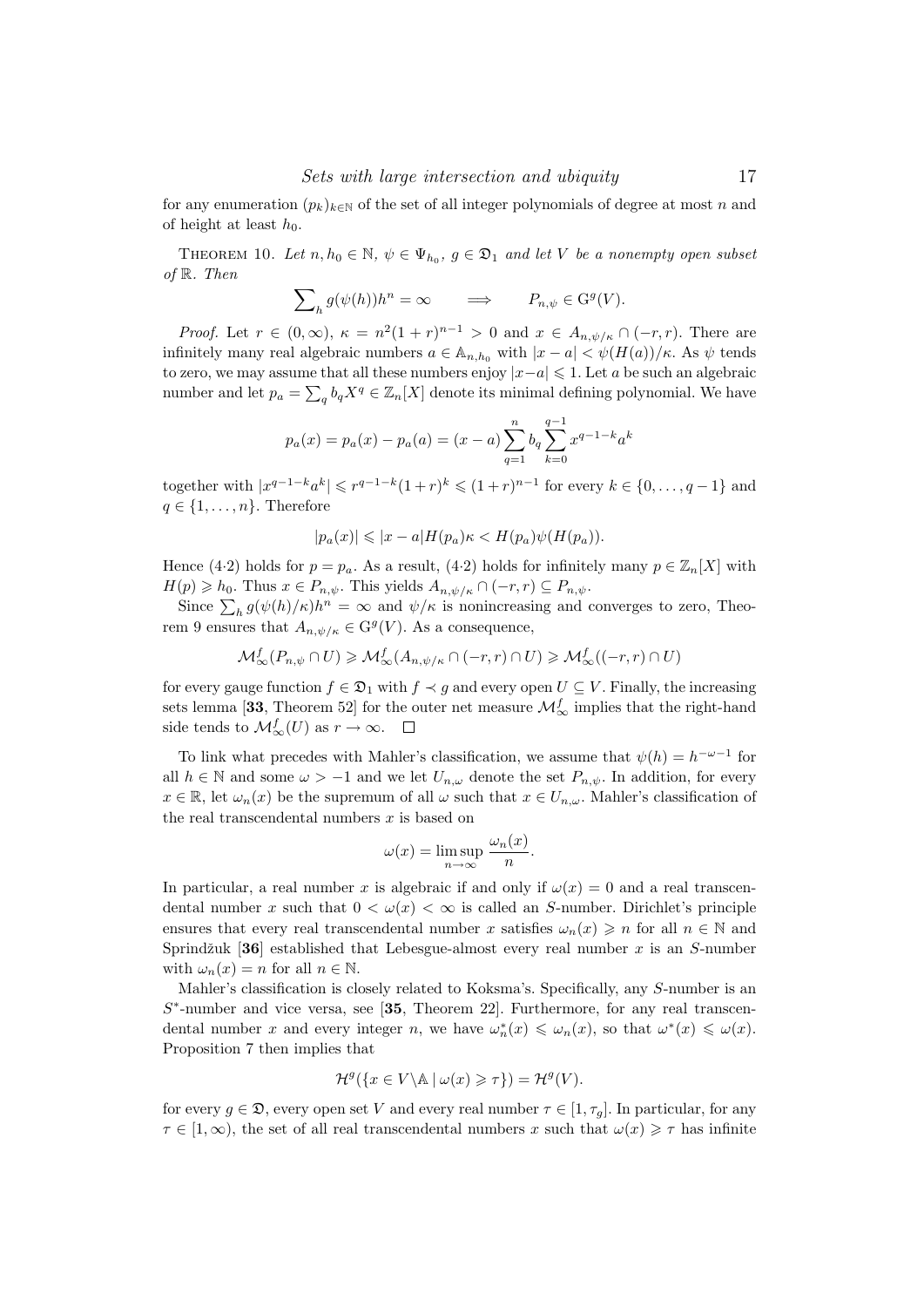$1/\tau$ -dimensional Hausdorff measure, thereby being of Hausdorff dimension at least  $1/\tau$ as previously stated by [2, Theorem 4].

## 5. Proof of Theorem 1

For  $\lambda \in \Lambda_c$  and  $F \subseteq \mathbb{R}^d$ , let  $R_c^{\lambda}(F)$  be the set of all sequences  $(\lambda_p)_{p \in \mathbb{N}}$  in  $\Lambda_c \cup \{\emptyset\}$  such that  $F \cap \lambda \subseteq \bigsqcup_p \lambda_p \subseteq \lambda$  (i.e. the sets  $\lambda_p$ ,  $p \in \mathbb{N}$ , are disjoint, contained in  $\lambda$  and cover  $F \cap \lambda$ ). Note that  $R_c^{\lambda}(F) \subseteq R_{c,h}(F \cap \lambda)$  for every  $\lambda \in \Lambda_{c,h}$  and every  $h \in \mathfrak{D}_d$ . We begin by establishing a series of lemmas and ancillary results.

LEMMA 8. Let  $h \in \mathfrak{D}_d$ . For every  $F \subseteq \mathbb{R}^d$  and every  $\lambda \in \Lambda_{c,h}$ ,

$$
\mathcal{M}^h_\infty(F\cap \lambda)=\inf_{(\lambda_p)_p\in \mathbb{N} \in R_c^\lambda(F)} \sum_{p=1}^\infty h(|\lambda_p|).
$$

*Proof.* Let  $F \subseteq \mathbb{R}^d$  and  $\lambda \in \Lambda_{c,h}$ . Recall that  $\mathcal{M}_{\infty}^h(F \cap \lambda)$  is given by (2.1). Let  $(\lambda_p)_{p\in\mathbb{N}}\in R_{c,h}(F\cap\lambda)$ . Let P be the set of all  $p\in\mathbb{N}$  such that  $\lambda_p\cap\lambda\neq\emptyset$  and  $\lambda_p\neq\lambda_{p'}$ for all  $p' < p$ . Then, let P' be the set of all  $p \in P$  such that  $\lambda_p \nsubseteq \lambda_{p'}$  for all  $p' \in P \setminus \{p\}$ . If  $P' = \{p_0\}$  for some  $p_0$  with  $\lambda_{p_0} \supseteq \lambda$ , let  $\lambda'_{p_0} = \lambda$ . If not, let  $\lambda'_{p} = \lambda_{p}$  for all  $p \in P'$ . In addition, let  $\lambda'_p = \emptyset$  for all  $p \notin P'$ . It is now easy to check that  $(\lambda'_p)_{p \in \mathbb{N}} \in R_c^{\lambda}(F)$  and  $\sum_p h(|\lambda'_p|) \leq \sum_p h(|\lambda_p|)$  because h is nondecreasing on  $(0, \varepsilon_h)$ . We conclude by taking the infimums in this inequality.  $\Box$ 

We shall express the  $\mathcal{M}_{\infty}^{h}$ -mass of small c-adic cubes and of their interior in terms of their diameter. Y. Bugeaud [15] asserted that  $\mathcal{M}_{\infty}^{h}(\lambda) = h(|\lambda|)$  for every dyadic cube  $\lambda$  of small diameter when the gauge function  $h$  is concave in a neighborhood of zero. However, most classical gauge functions do not satisfy this property. The following lemma shows that no assumption on the concavity of h is actually required.

LEMMA 9. Let  $h \in \mathfrak{D}_d$  and  $\lambda \in \Lambda_{c,h}$ . Then  $\mathcal{M}_{\infty}^h(\text{int}\lambda) = \mathcal{M}_{\infty}^h(\lambda) = h(|\lambda|)$ .

*Proof.* Let F denote the set of all  $x = (x_1, \ldots, x_d) \in \mathbb{R}^d$  such that  $x_p \neq kc^{-j}$  for all  $p \in \{1, ..., d\}, j \in \mathbb{N}$  and  $k \in \mathbb{Z}$ . We only have to show that  $\mathcal{M}_{\infty}^{h}(\text{int}\lambda) \geq h(|\lambda|)$ . We first assume that  $\mathcal{M}_{\infty}^h(\text{int}\lambda') < h(|\lambda'|)$  for every c-adic cube  $\lambda' \subseteq \lambda$ . As a result,  $\mathcal{M}_{\infty}^{h}(F \cap \lambda') < h(|\lambda'|)$  and, owing to Lemma 8, there exists  $(\nu_p^{\lambda'})_{p \in \mathbb{N}} \in R_c^{\lambda'}(F)$  with  $\sum_p h(|\nu_p^{\lambda'}|) \leq h(|\lambda'|)$  and  $\nu_p^{\lambda'} \subset \lambda'$  for all p. Consequently,  $\sum_p h(|\nu_p^{\lambda}|) = \alpha h(|\lambda|)$  for some  $\alpha \in (0,1)$  and it is straightforward to show by induction on  $j \geq \langle \lambda \rangle_c$  that there exists  $(\lambda_p^j)_{p \in \mathbb{N}} \in R_c^{\lambda}(F)$  such that  $\sum_p h(|\lambda_p^j|) \leq \alpha h(|\lambda|)$  and  $\langle \lambda_p^j \rangle_c \geq j$  or  $\lambda_p^j = \emptyset$  for all p. Furthermore,  $g(r) = h(r)/r^d$  is nonincreasing on  $(0, \varepsilon_h)$  and tends to  $\eta \in (0, \infty]$ as  $r \to 0$ , so  $g(|\lambda|) \leq \eta$  and for any  $\eta' \in (0, \eta)$  there is an integer  $j \geq \langle \lambda \rangle_c$  such that  $h(|\lambda'|) \geqslant \eta' |\lambda'|^d$  for all  $\lambda' \in \Lambda_c$  with  $\langle \lambda' \rangle_c \geqslant j$ . Thus

$$
\begin{aligned} \alpha h(|\lambda|) &\geq \sum_{p=1}^{\infty} h(|\lambda_p^j|) \geqslant \eta' \sum_{p=1}^{\infty} |\lambda_p^j|^d = \eta' \kappa \sum_{p=1}^{\infty} \mathcal{L}^d(\lambda_p^j) \\ &\geqslant \eta' \kappa \mathcal{L}^d(F \cap \lambda) = \eta' \kappa \mathcal{L}^d(\lambda) = \eta' |\lambda|^d \end{aligned}
$$

where  $\kappa = |[0,1)^d|^d$  and  $\mathcal{L}^d$  denotes the Lebesgue measure on  $\mathbb{R}^d$ . Letting  $\eta' \to \eta$ , we get  $g(|\lambda|) \geq \eta/\alpha$ , which is a contradiction.

Therefore, there is a c-adic cube  $\lambda' \subseteq \lambda$  such that  $\mathcal{M}_{\infty}^h(\text{int}\lambda') = h(|\lambda'|)$  and we can assume that  $\lambda' \subset \lambda$ . Let  $(\lambda_p)_{p \in \mathbb{N}} \in R_c^{\lambda}(\text{int}\lambda)$ . For each c-adic cube  $\mu \subseteq \lambda$  of generation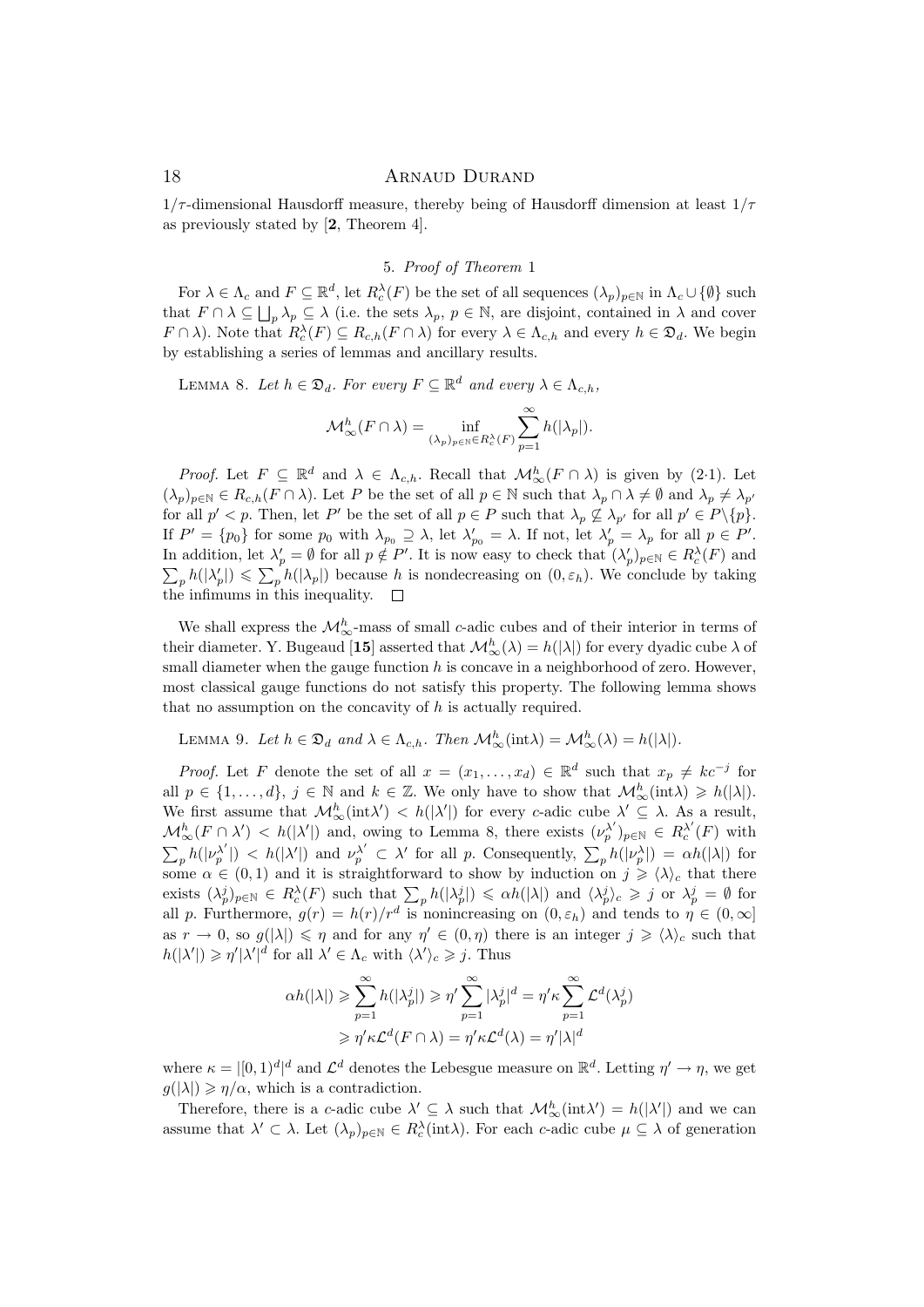$j' = \langle \lambda' \rangle_c$  that contains some nonempty  $\lambda_p$ , the set  $\mu \cap \text{int}\lambda$  is covered by the cubes  $\lambda_p$ enjoying  $\emptyset \neq \lambda_p \subseteq \mu$ , so that

$$
h(|\mu|) = h(|\lambda'|) = \mathcal{M}^h_{\infty}(\text{int}\lambda') = \mathcal{M}^h_{\infty}(\text{int}\mu) \leq \mathcal{M}^h_{\infty}(\mu \cap \text{int}\lambda) \leq \sum_{\lambda_p \subseteq \mu} h(|\lambda_p|).
$$

Therefore, these cubes  $\mu$  together with the cubes  $\lambda_p$  of generation at most  $j'-1$  yield a covering  $(\nu_p)_{p \in \mathbb{N}} \in R_c^{\lambda}(\text{int}\lambda)$  such that  $\sum_p h(|\nu_p|) \leq \sum_p h(|\lambda_p|)$  and  $\langle \nu_p \rangle_c \leq \gamma'$  or  $\nu_p = \emptyset$  for all p. Each c-adic cube  $\mu' \subseteq \lambda$  of generation  $j' - 1$  that strictly contains some nonempty  $\nu_p$  necessarily contains  $c^d$  cubes  $\nu_{j_1^{\mu'}}$ , ...,  $\nu_{j_{c}^{\mu'}}$  of generation  $j'$  and

$$
\sum_{q=1}^{c^d} h(|\nu_{j_q^{\mu'}}|) = c^d h\left(\frac{|\mu'|}{c}\right) = c^d \left(\frac{|\mu'|}{c}\right)^d g\left(\frac{|\mu'|}{c}\right) \geqslant |\mu'|^d g(|\mu'|) = h(|\mu'|)
$$

because g is nonincreasing on  $(0, \varepsilon_h)$  and  $\mu'/c \leq \mu' < \varepsilon_h$ . It follows that these cubes  $\mu'$ together with the cubes  $\nu_p$  of generation at most  $j'-1$  yield a covering  $(\nu_p')_{p \in \mathbb{N}} \in R_c^{\lambda}(\text{int}\lambda)$ such that  $\sum_p h(|\nu_p'|) \leqslant \sum_p h(|\lambda_p|)$  and  $\langle \nu_p' \rangle_c \leqslant j'-1$  or  $\nu_p' = \emptyset$  for all p. This process is iterated so as to end up with  $h(|\lambda|) \leq \sum_{p} h(|\lambda_p|)$ . We conclude thanks to Lemma 8.

The following lemma is a straightforward adaptation of [20, Lemma 1] so we just outline its proof.

LEMMA 10. Let  $h \in \mathfrak{D}_d$ ,  $F \subseteq \mathbb{R}^d$ ,  $C \in (0,1]$  and  $\rho \in (0,\varepsilon_h]$ . Let U be an open subset of  $\mathbb{R}^d$  such that  $\mathcal{M}_\infty^h(F \cap \lambda) \geqslant C\mathcal{M}_\infty^h(\lambda)$  for every c-adic cube  $\lambda \subseteq U$  enjoying  $|\lambda| < \rho$ . Then  $\mathcal{M}_{\infty}^h(F \cap U) \geqslant C\mathcal{M}_{\infty}^h(U)$ .

*Proof.* We may assume that  $U \neq \emptyset$ . Since U is open, it is the union of a family  $\Lambda_U$  of disjoint c-adic cubes of diameter less than  $\rho$ . Let  $(\lambda_p)_{p \in \mathbb{N}} \in R_{c,h}(F \cap U)$ . Let P be the set of all  $p \in \mathbb{N}$  such that  $\lambda_p \neq \lambda_{p'}$  for all  $p' < p$  and let P' be the set of all  $p \in P$  such that  $\lambda_p \nsubseteq \lambda_{p'}$  for all  $p' \in P \setminus \{p\}$ . Then, the sets  $\lambda_p$ ,  $p \in P'$ , are disjoint cubes which cover  $F \cap U$ . Let  $\lambda \in \Lambda_U$ . Recall that  $|\lambda| < \rho \leq \varepsilon_h$ . If  $P_\lambda = \{p \in P' \mid \lambda_p \subset \lambda\} \neq \emptyset$ , the cubes  $\mu_p, p \in P_\lambda$ , cover  $F \cap \lambda$  so

$$
Ch(|\lambda|) = C\mathcal{M}_{\infty}^h(\lambda) \leqslant \mathcal{M}_{\infty}^h(F \cap \lambda) \leqslant \sum_{p \in P_{\lambda}} h(|\lambda_p|)
$$

owing to Lemma 9. If  $P_{\lambda}$  is empty,  $\lambda \subseteq \lambda_p$  for some  $p \in P'' = P' \setminus \bigcup_{\lambda \in \Lambda_U} P_{\lambda}$ . The cubes  $\lambda \in \Lambda_U$  enjoying  $P_\lambda \neq \emptyset$  together with the cubes  $\lambda_p$ ,  $p \in P''$ , yield a covering which belongs to  $R_{c,h}(U)$  and implies that  $C\mathcal{M}_{\infty}^h(U) \leq \sum_{p} h(|\lambda_p|)$ . We conclude using (2.1).

The next proposition concerns the  $G_{\delta}$ -sets of full Lebesgue measure.

PROPOSITION 11. Let V be a nonempty open subset of  $\mathbb{R}^d$  and let F be a  $G_\delta$ -subset of  $\mathbb{R}^d$  of full Lebesgue measure in V. Then  $F \in G^h(V)$  for every  $h \in \mathfrak{D}_d$ .

*Proof.* Let  $h \in \mathfrak{D}_d$ , let  $\lambda \in \Lambda_{c,h}$  with  $\lambda \subseteq V$  and let  $(\lambda_p)_{p \in \mathbb{N}} \in R_c^{\lambda}(F)$ . Since the function  $r \mapsto h(r)/r^d$  is nonincreasing on  $(0, \varepsilon_h)$ , we have

$$
\sum_{p=1}^{\infty} h(|\lambda_p|) \geq \frac{h(|\lambda|)}{|\lambda|^d} \sum_{p=1}^{\infty} |\lambda_p|^d = \frac{h(|\lambda|)}{|\lambda|^d} \kappa \sum_{p=1}^{\infty} \mathcal{L}^d(\lambda_p)
$$

$$
\geq \frac{h(|\lambda|)}{|\lambda|^d} \kappa \mathcal{L}^d(F \cap \lambda) = \frac{h(|\lambda|)}{|\lambda|^d} \kappa \mathcal{L}^d(\lambda) = h(|\lambda|)
$$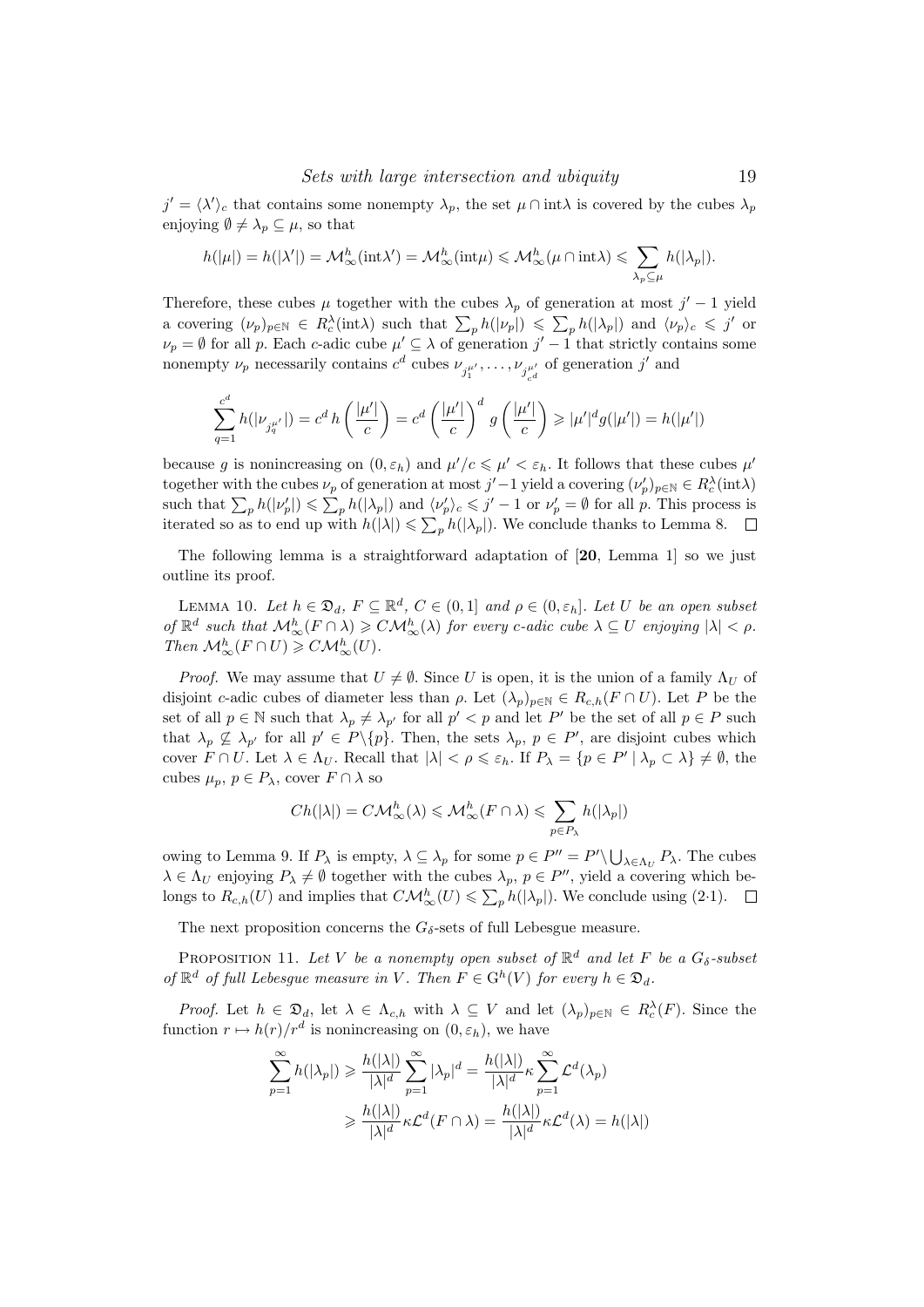where  $\kappa = |[0,1)^d|^d$ . Thus Lemma 8 and Lemma 9 give  $\mathcal{M}_\infty^h(F \cap \lambda) \geq h(|\lambda|) = \mathcal{M}_\infty^h(\lambda)$ . We conclude using Lemma 10.  $\Box$ 

The following lemma is reminiscent of Lemma 2 and Lemma 3 in [20] and involves Lipschitz images of sets.

LEMMA 12. Let  $h \in \mathfrak{D}_d$ , let V denote a nonempty open subset of  $\mathbb{R}^d$  and let f:  $V \to \mathbb{R}^d$  be a bi-Lipschitz mapping. Let  $F \subseteq \mathbb{R}^d$ ,  $C \in (0,1]$  and  $\rho \in (0,\varepsilon_h]$ . Assume that  $\mathcal{M}_{\infty}^h(F \cap U) \geqslant C\mathcal{M}_{\infty}^h(U)$  for every open set  $U \subseteq f(V)$  such that  $|U| < \rho$ . Then  $\mathcal{M}^g_\infty(f^{-1}(F) \cap U) = \mathcal{M}^g_\infty(U)$  for every open set  $U \subseteq V$  and every  $g \in \mathfrak{D}_d$  with  $g \prec h$ .

*Proof.* Let  $\psi: V \to \mathbb{R}^d$  denote a Lipschitz mapping. There exists  $n \in \mathbb{N}$  such that  $\|\psi(y) - \psi(x)\| \leq c^n \|y - x\|$  for all  $x, y \in V$ . Let  $\lambda \in \Lambda_c$ . Then  $\psi(V \cap \lambda)$ , which is of diameter at most  $c^n|\lambda|$ , is covered by K c-adic cubes of diameter  $c^n|\lambda|$ , where  $K \in \mathbb{N}$  only depends on the dimension d and the choice of  $\|\cdot\|$ . Hence it is covered by  $Kc^{nd}$  cubes of diameter  $|\lambda|$ . Using this, it is easy to show that  $\mathcal{M}^h_{\infty}(\psi(A)) \leqslant Kc^{nd}\mathcal{M}^h_{\infty}(A)$  for every  $A \subseteq V$ . Moreover, there are  $n_1, n_2 \in \mathbb{N}$  such that  $c^{-n_1} ||x-y|| \leq ||f(x)-f(y)|| \leq c^{n_2} ||x-y||$ for all  $x, y \in V$ . Let  $U \subseteq V$  be an open set and let  $\mu \subseteq U$  be a c-adic cube of diameter less than  $c^{-n_2}\rho$ . Then  $f(\text{int}\mu) \subseteq f(V)$  is an open set of diameter less than  $\rho$  and

$$
\mathcal{M}_{\infty}^{h}(\text{int}\mu) \leqslant K c^{n_1 d} \mathcal{M}_{\infty}^{h}(f(\text{int}\mu)) \leqslant \frac{K c^{n_1 d}}{C} \mathcal{M}_{\infty}^{h}(f(\text{int}\mu) \cap F).
$$

It follows that  $\mathcal{M}_{\infty}^h(\text{int}\mu \cap f^{-1}(F)) \geqslant C' \mathcal{M}_{\infty}^h(\text{int}\mu)$  where  $C' = CK^{-2}c^{-(n_1+n_2)d}$  and Lemma 9 gives  $\mathcal{M}_{\infty}^h(f^{-1}(F) \cap \mu) \geqslant C'h(|\mu|)$ . This is true for all  $\mu \subseteq U$  of diameter less than  $c^{-n_2}\rho$ , i.e. of generation at least j, say.

Let  $g \in \mathfrak{D}_d$  with  $g \prec h$ . Let  $\varphi = g/h$  and let  $\rho' > 0$  denote the supremum of all  $x \in (0, \min(\varepsilon_q, \varepsilon_h))$  such that  $\varphi$  is nonincreasing on  $(0, x)$ . Let  $\lambda \subseteq U$  be a c-adic cube of diameter less than  $\rho'$ . Since  $\varphi$  tends to infinity at zero, there is an integer  $j' \ge \max(\langle \lambda \rangle_c, j)$  such that  $\varphi(|\lambda'|) \ge \varphi(|\lambda|)/C'$  for all  $\lambda' \in \Lambda_c$  with  $\langle \lambda' \rangle_c \ge j'$ . Now let  $(\lambda_p)_{p \in \mathbb{N}} \in R_c^{\lambda}(f^{-1}(F))$ . For each p with  $\langle \lambda_p \rangle_c \leqslant j'-1$ , we have  $g(|\lambda_p|) \geqslant \varphi(|\lambda|)h(|\lambda_p|)$ . Meanwhile, for each cube  $\mu \subseteq \lambda$  of generation j' that is not contained in one of the previous  $\lambda_p$ ,  $f^{-1}(F) \cap \mu$  is covered by the nonempty sets  $\lambda_p$  enjoying  $\lambda_p \subseteq \mu$ , so that

$$
\sum_{\lambda_p\subseteq\mu}g(|\lambda_p|)\geqslant \frac{\varphi(|\lambda|)}{C'}\sum_{\lambda_p\subseteq\mu}h(|\lambda_p|)\geqslant \frac{\varphi(|\lambda|)}{C'}\mathcal{M}_{\infty}^h(f^{-1}(F)\cap\mu)\geqslant \varphi(|\lambda|)h(|\mu|).
$$

Therefore, these cubes  $\mu$  along with the cubes  $\lambda_p$  of generation at most  $j'-1$  yield a covering which belongs to  $R_{c,h}(\lambda)$  and implies that  $\varphi(|\lambda|) \mathcal{M}_{\infty}^h(\lambda) \leq \sum_p g(|\lambda_p|)$ . As a result,  $M_{\infty}^g(\lambda) \leq M_{\infty}^g(f^{-1}(F) \cap \lambda)$  by Lemma 8 and Lemma 9. We conclude using Lemma 10.  $\Box$ 

Lemma 12 leads to the following proposition.

PROPOSITION 13. Let  $h \in \mathfrak{D}_d$  and let V be a nonempty open subset of  $\mathbb{R}^d$ . Then  $G^h(V)$  depends on the choice of neither  $\|\cdot\|$  nor c.

*Proof.* Let  $c \geq 2$  and let  $\|\cdot\|_1$ ,  $\|\cdot\|_2$  be two norms on  $\mathbb{R}^d$ . The corresponding diameters and outer net measures are denoted by  $|\cdot|_1, |\cdot|_2$  and  $\mathcal{M}_{\infty,1}^h$ ,  $\mathcal{M}_{\infty,2}^h$  respectively. Let F be a  $G_{\delta}$ -set such that  $\mathcal{M}^g_{\infty,1}(F \cap U) = \mathcal{M}^g_{\infty,1}(U)$  for every open set  $U \subseteq V$  and every  $g \in \mathfrak{D}_d$  enjoying  $g \prec h$ . To show that the same is true for  $\mathcal{M}_{\infty,2}^g$ , let U be an open subset of V and let  $g \in \mathfrak{D}_d$  with  $g \prec h$ . Then  $f = \sqrt{gh} \in \mathfrak{D}_d$  and  $g \prec f \prec h$ .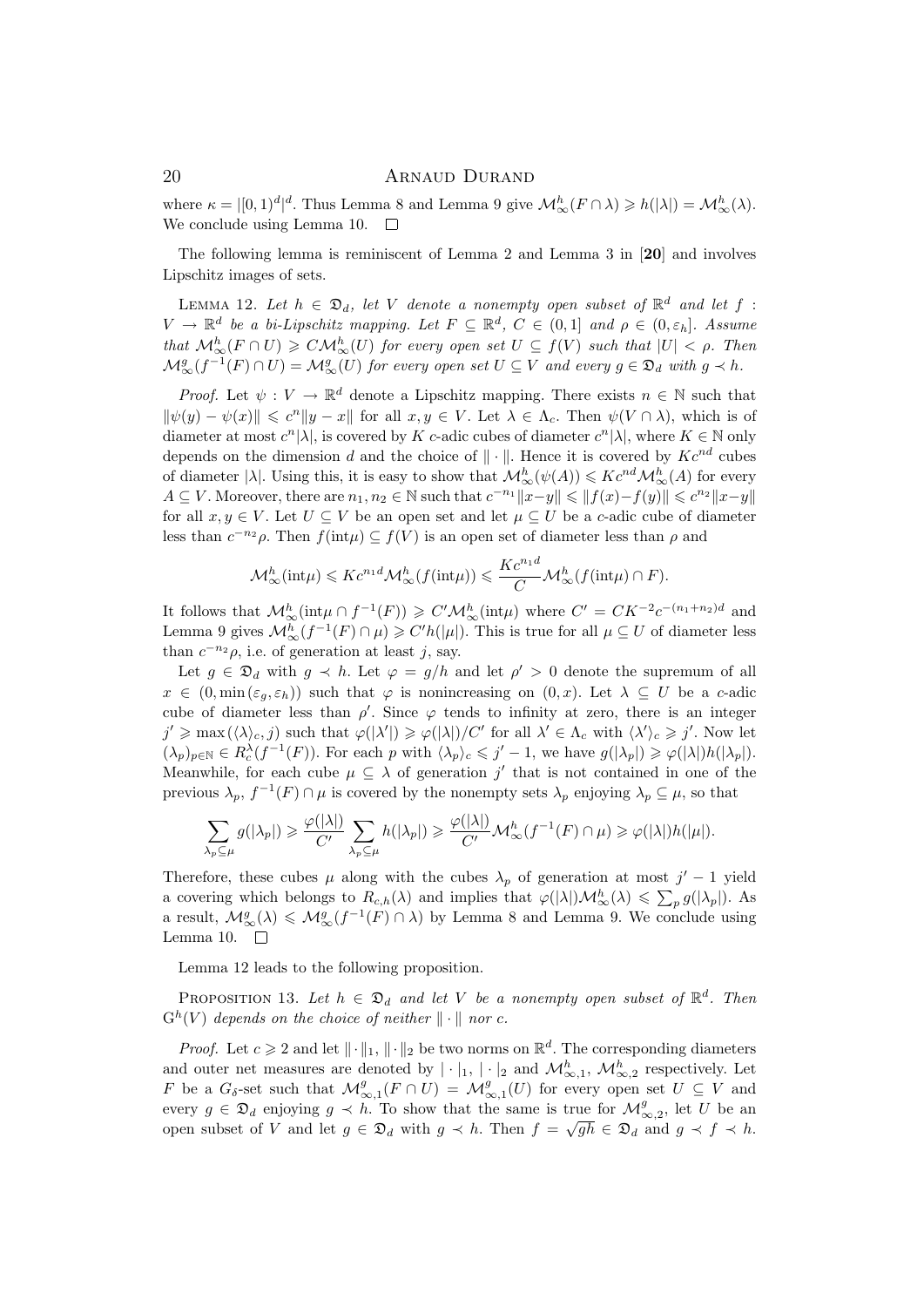Moreover, let  $\kappa = |[0,1)^d|_2/|[0,1)^d|_1$ . Thus  $|\lambda|_2 = \kappa |\lambda|_1$  for every c-adic cube  $\lambda$  and  $\min(1,\kappa)^d f(|\lambda|_1) \leqslant f(|\lambda|_2) \leqslant \max(1,\kappa)^d f(|\lambda|_1)$  if  $|\lambda|_2 < \varepsilon_f \min(1,\kappa)$  because  $f \in \mathfrak{D}_d$ . Let  $\lambda \subseteq U$  be such a cube and let  $(\lambda_p)_{p \in \mathbb{N}} \in R_c^{\lambda}(F)$ . Since  $|\lambda_p|_1 \leq |\lambda|_1 = |\lambda|_2/\kappa < \varepsilon_f$  for all p, we have

$$
\sum_{p=1}^{\infty} f(|\lambda_p|_2) \geqslant \min(1,\kappa)^d \sum_{p=1}^{\infty} f(|\lambda_p|_1) \geqslant \min(1,\kappa)^d \mathcal{M}_{\infty,1}^f(F \cap \lambda).
$$

In addition,  $f \prec h$  and int $\lambda \subseteq V$  is open, so  $\mathcal{M}^f_{\infty,1}(F \cap \text{int}\lambda) = \mathcal{M}^f_{\infty,1}(\text{int}\lambda)$ . Then Lemma 9 yields  $\mathcal{M}^f_{\infty,1}(F \cap \lambda) \geq f(|\lambda|_1)$  and  $f(|\lambda|_2) = \mathcal{M}^f_{\infty,2}(\lambda)$ . Thus

$$
\sum_{p=1}^{\infty} f(|\lambda_p|_2) \geqslant \left(\frac{\min(1,\kappa)}{\max(1,\kappa)}\right)^d \mathcal{M}_{\infty,2}^f(\lambda).
$$

It follows from Lemma 8 and Lemma 10 that

$$
\mathcal{M}^f_{\infty,2}(F \cap U) \geqslant \left(\frac{\min(1,\kappa)}{\max(1,\kappa)}\right)^d \mathcal{M}^f_{\infty,2}(U)
$$

and Lemma 12 leads to  $\mathcal{M}_{\infty,2}^g(F \cap U) = \mathcal{M}_{\infty,2}^g(U)$  for every open  $U \subseteq V$  since  $g \prec f$ .

Let us endow  $\mathbb{R}^d$  with the supremum norm  $\|\cdot\|_{\infty}$  and let  $c \geq 2$ . One easily checks that

$$
\forall h \in \mathfrak{D}_d \quad \forall A \subseteq \mathbb{R}^d \qquad \mathcal{H}_{\varepsilon_h}^h(A) \leqslant \mathcal{M}_{\infty}^h(A) \leqslant (3c^2)^d \mathcal{H}_{\varepsilon_h}^h(A) \tag{5.1}
$$

where  $\mathcal{H}_{\varepsilon_h}^h$  is the Hausdorff pre-measure defined in terms of coverings by sets of diameter less than  $\varepsilon_h$ . Let  $c_1, c_2 \geq 2$ . The corresponding outer net measures are denoted by  $\mathcal{M}_{\infty,1}^h$ ,  $\mathcal{M}^h_{\infty,2}$  respectively. Let us assume that  $\mathcal{M}^g_{\infty,1}(F \cap U) = \mathcal{M}^g_{\infty,1}(U)$  for every open set  $U \subseteq V$  and every  $g \in \mathfrak{D}_d$  satisfying  $g \prec h$  and show that the same is true for  $\mathcal{M}_{\infty,2}^g$ . Let  $g \in \mathfrak{D}_d$  with  $g \prec h$  and let  $f = \sqrt{gh}$ . As  $f \prec h$ , for every open  $U \subseteq V$ ,

$$
\mathcal{M}^f_{\infty,2}(F \cap U) \geq \mathcal{H}^f_{\varepsilon_f}(F \cap U) \geq (3c_1^2)^{-d} \mathcal{M}^f_{\infty,1}(F \cap U) = (3c_1^2)^{-d} \mathcal{M}^f_{\infty,1}(U)
$$
  

$$
\geq (3c_1^2)^{-d} \mathcal{H}^f_{\varepsilon_f}(U) \geq (9c_1^2 c_2^2)^{-d} \mathcal{M}^f_{\infty,2}(U)
$$

thanks to (5·1). We conclude by Lemma 12 since  $q \prec f$ .  $\Box$ 

We can now prove Theorem 1. We begin by establishing (iii). Let  $h \in \mathfrak{D}_d$  and let V be a nonempty open subset of  $\mathbb{R}^d$ . Let  $F \in G^h(V)$ . In particular  $\mathcal{M}^f_\infty(F) \geq \mathcal{M}^f_\infty(V) > 0$  for all  $f \in \mathfrak{D}_d$  satisfying  $f \prec h$ . Thanks to  $(5 \cdot 1)$  we have  $\mathcal{H}^f_{\varepsilon_f}(F) > 0$  if  $\mathbb{R}^d$  is endowed with the supremum norm, thus  $\mathcal{H}^f(F) > 0$ . This remains true if  $\mathbb{R}^d$  is endowed with any other norm. Hence for every  $g \in \mathfrak{D}_d$  enjoying  $g \prec h$ , we have  $\mathcal{H}^{\sqrt{gh}}(F) > 0$  so  $\mathcal{H}^g(F) = \infty$ .

Let us now establish (ii). Let  $f: V \to \mathbb{R}^d$  denote a bi-Lipschitz mapping, let F belong to  $G^h(f(V))$  and let  $g \in \mathfrak{D}_d$  with  $g \prec h$ . For every open  $U \subseteq f(V)$ , we have  $\mathcal{M}^{\sqrt{gh}}(F\cap U) = \mathcal{M}^{\sqrt{gh}}(U)$ , so Lemma 12 yields  $\mathcal{M}_{\infty}^g(f^{-1}(F)\cap U) = \mathcal{M}_{\infty}^g(U)$  for every open  $U \subseteq V$ . This holds for all  $g \in \mathfrak{D}_d$  with  $g \prec h$ , so the  $G_\delta$ -set  $f^{-1}(F)$  is in  $G^h(V)$ .

We end this section by proving (i). Let  $(\Phi_k)_{k \in \mathbb{N}}$  be a sequence of sets which belong to  $G^h(V)$ . Let  $g \in \mathfrak{D}_d$  such that  $g \prec h$  and let  $f = \sqrt{gh}$ . Imitating the proof of [20, Lemma 4] and using the increasing sets lemma [33, Theorem 52] for the outer net measure  $\mathcal{M}_{\infty}^f$ , it is easy to show that  $\mathcal{M}_{\infty}^f(\bigcap_k \Phi_k \cap U) \geqslant 3^{-d} \mathcal{M}_{\infty}^f(U)$  for every open set  $U \subseteq V$ . Because  $g \prec f$ , Lemma 12 yields  $\mathcal{M}_{\infty}^g(\bigcap_k \Phi_k \cap U) = \mathcal{M}_{\infty}^g(U)$  for every open  $U \subseteq V$ . This holds for all  $g \in \mathfrak{D}_d$  with  $g \prec h$  so  $\bigcap_k \Phi_k \in \mathcal{G}^h(V)$ .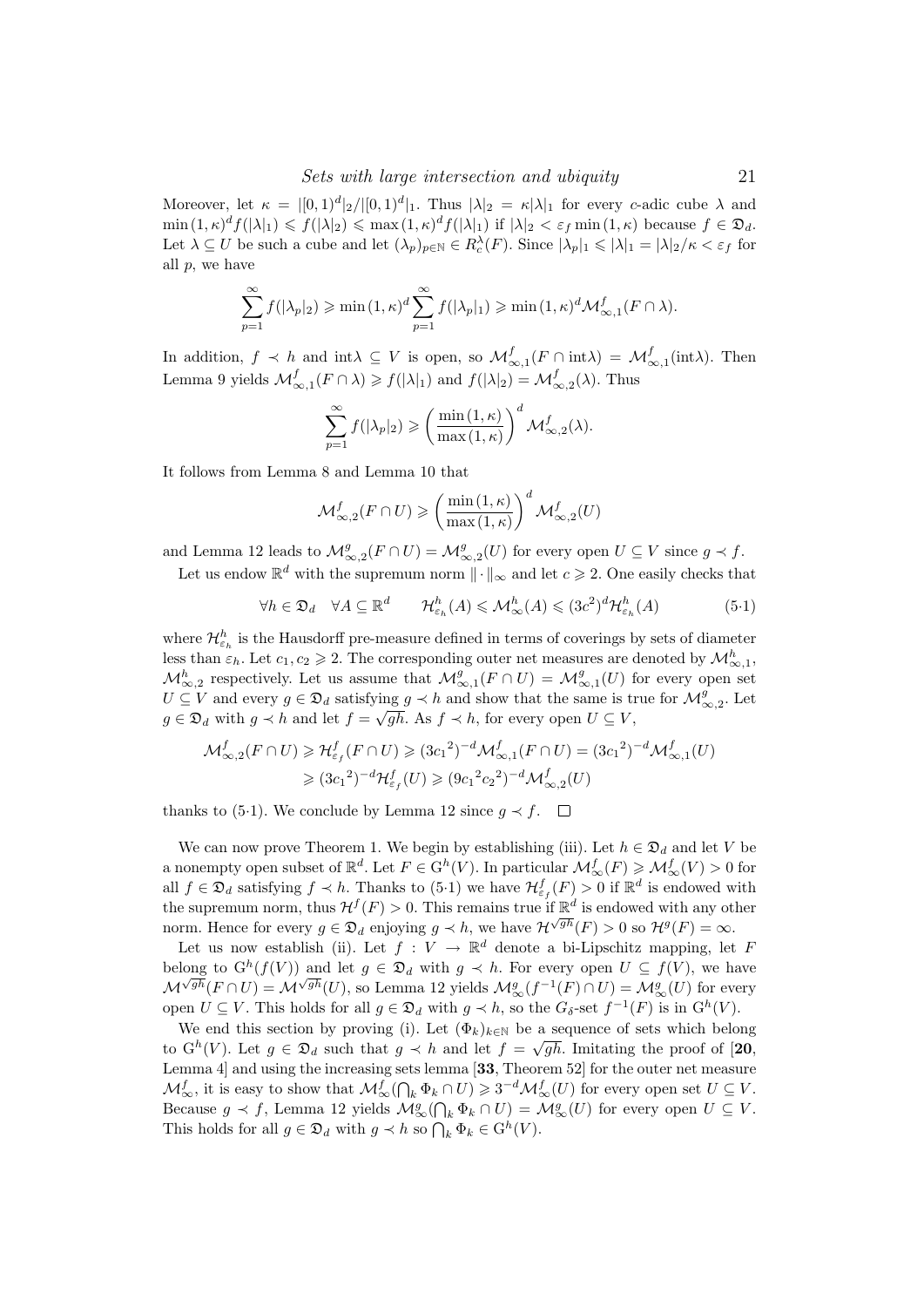## 6. Proof of Theorem 2

From now on, I is a denumerable set and V is a nonempty open subset of  $\mathbb{R}^d$ . We begin by establishing some preliminary results.

LEMMA 14. Let  $(x_i, r_i)_{i \in I} \in S_d(I)$  be a homogeneous ubiquitous system in V and let U be a nonempty bounded open subset of V. Then for all  $\rho > 0$  there is a finite subset I' of I such that the closed balls  $\bar{B}(x_i, r_i), i \in I'$ , are disjoint subsets of U which enjoy

$$
\sum_{i \in I'} \mathcal{L}^d \left( \bar{B}(x_i, r_i) \right) \geq \frac{\mathcal{L}^d(U)}{2 \cdot 3^d} \quad \text{and} \quad \forall i \in I' \quad r_i \leq \rho.
$$

*Proof.* Let  $\rho > 0$  and let  $I_{\rho,U}$  be the set of all  $i \in I$  such that  $x_i \in U$  and  $r_i \leq \rho$ . One easily checks that  $I_{\rho,U}$  is denumerable and  $(x_i,r_i)_{i\in I_{\rho,U}} \in \mathcal{S}_d(I_{\rho,U})$  is a homogeneous ubiquitous system in U. Let  $(i_n)_{n\in\mathbb{N}}$  be an enumeration of  $I_{\rho,U}$ . For  $\varepsilon > 0$  the set of all  $n \in \mathbb{N}$  satisfying  $r_{i_n} > \varepsilon$  is finite since it is included in the set of all  $i \in I_{\rho,U}$  enjoying  $x_i \in U$  and  $r_i > \varepsilon$ , while U is bounded. Hence  $r_{i_n}$  tends to zero as  $n \to \infty$  and, up to a reordering, we can assume that the sequence  $(r_{i_n})_{n\in\mathbb{N}}$  is nonincreasing. In addition  $(x_{i_n}, r_{i_n})_{n \in \mathbb{N}} \in \mathcal{S}_d(\mathbb{N})$  is a homogeneous ubiquitous system in U.

Note that every nonempty open set  $U' \subseteq U$  contains a ball  $\bar{B}(x_{i_n}, r_{i_n})$ . Thus we can let  $n_1$  be the smallest integer such that  $\bar{B}(x_{i_{n_1}}, r_{i_{n_1}}) \subseteq U$  and  $n_k$  be the smallest integer such that  $\bar{B}(x_{i_{n_k}}, r_{i_{n_k}}) \subseteq U \setminus (\bar{B}(x_{i_{n_1}}, r_{i_{n_1}}) \cup \ldots \cup \bar{B}(x_{i_{n_{k-1}}}, r_{i_{n_{k-1}}}))$  for every  $k \geqslant 2$ . Since  $r_{i_n} \downarrow 0$  we have

$$
U \cap \limsup_{n \to \infty} B(x_{i_n}, r_{i_n}) \subseteq \bigcup_{k=1}^{\infty} \bar{B}(x_{i_{n_k}}, \Im r_{i_{n_k}}).
$$

Note that the Lebesgue measure of the left-hand side is  $\mathcal{L}^d(U) < \infty$ . Thus the measure of  $\bigcup_{k=1}^{k_1} \bar{B}(x_{i_{n_k}}, 3r_{i_{n_k}})$  is at least  $\mathcal{L}^d(U)/2$  for some  $k_1 \in \mathbb{N}$ . To conclude, we let I' be the set of all  $i_{n_k}$  for  $k \in \{1, \ldots, k_1\}.$ 

Lemma 14 yields the following proposition.

PROPOSITION 15. Let  $(x_i, r_i)_{i \in I} \in S_d(I)$  be a homogeneous ubiquitous system in V. Then  $(x_i, \kappa r_i)_{i \in I}$  is a homogeneous ubiquitous system in V for any  $\kappa > 0$ .

*Proof.* Let  $\kappa > 0$ . Since  $(x_i, \kappa r_i)_{i \in I} \in S_d(I)$ , it remains to show that the set  $R_{\kappa}$  of all  $x \in \mathbb{R}^d$  such that  $||x - x_i|| < \kappa r_i$  for infinitely many  $i \in I$  has full Lebesgue measure in V. This is obvious if  $\kappa \geq 1$  so we assume that  $\kappa < 1$ .

Let  $U \subseteq V$  be a nonempty bounded open set and let  $j \in \mathbb{N}$ . By Lemma 14 there is a finite subset  $I_j$  of I such that the balls  $\bar{B}(x_i, r_i) \subseteq U, i \in I_j$ , are disjoint and enjoy  $\sum_{i\in I_j} \mathcal{L}^d(\overline{B}(x_i,r_i)) \geqslant \mathcal{L}^d(U)/(2\cdot 3^d)$  and  $r_i \leqslant 2^{-j}$ . Thus the Lebesgue measure of  $U \cap R_{\kappa}$ , which contains  $\limsup_j \bigcup_{i \in I_j} B(x_i, \kappa r_i)$ , is at least  $\kappa^d \mathcal{L}^d(U) / (2 \cdot 3^d)$ .

Let us assume that  $\mathcal{L}^d(V \backslash R_{\kappa}) > 0$ . Then  $\mathcal{L}^d(V_m \backslash R_{\kappa}) > 0$  for m large enough, where  $V_m = V \cap (-m, m)^d$ . Furthermore, there exists a compact set  $K \subseteq R_{\kappa} \cap V_m$  such that  $\mathcal{L}^d(R_\kappa \cap V_m \backslash K) < \kappa^d \mathcal{L}^d(V_m \backslash R_\kappa)/(2 \cdot 3^d)$ . Applying what precedes to the bounded open set  $U = V_m \backslash K$ , we obtain  $\mathcal{L}^d(R_\kappa \cap V_m \backslash K) \geq \kappa^d \mathcal{L}^d(V_m \backslash K)/(2 \cdot 3^d) \geq \kappa^d \mathcal{L}^d(V_m \backslash R_\kappa)/(2 \cdot 3^d)$ and we end up with a contradiction. Hence  $R_{\kappa}$  has full Lebesgue measure in V.  $\square$ 

We can now prove Theorem 2. Let  $(x_i, r_i)_{i \in I} \in S_d(I)$  be a homogeneous ubiquitous system in V, let  $h \in \mathfrak{D}_d$  and let  $\varphi : [0, \infty) \to \mathbb{R}$  be a nonnegative nondecreasing function that coincides with  $(h^{1/d})^{-1}$  in a neighborhood of the origin. In addition,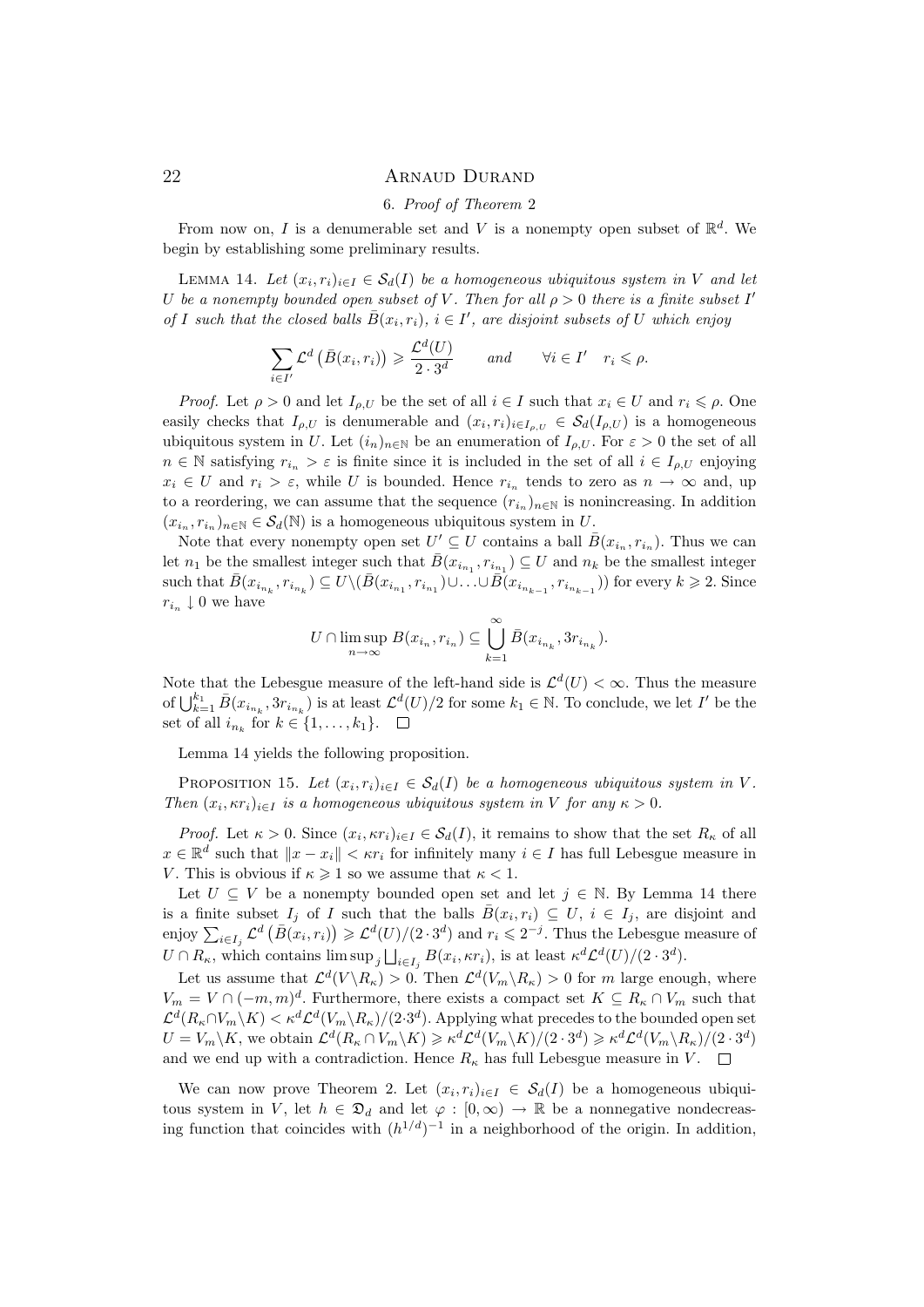let  $\varphi_h : [0, \infty) \to \mathbb{R}$  denote a nonnegative nondecreasing function that coincides with  $(h^{1/d})^{-1}$  on  $[0, h^{1/d}(\varepsilon_h^{-}))$ . Note that  $\varphi_h(h^{1/d}(r)) \leq r$  for every  $r \in [0, \varepsilon_h)$  and that  $h^{1/d}(\varphi_h(r)) \geq r$  for every  $r \in [0, h^{1/d}(\varepsilon_h^{-}))$ . Moreover,  $\varphi$  and  $\varphi_h$  coincide near zero, so that  $F_{\varphi} = F_{\varphi_h}$ . Hence it suffices to show that  $F_{\varphi_h} \in \mathcal{G}^h(V)$ .

Recall that  $r \mapsto h(r)/r^d$  is nonincreasing on  $(0, \varepsilon_h)$ . Let  $\eta$  denote its limit at zero. We first assume that  $\eta \leq 1$ . As a consequence,  $h^{1/d}(r) \leq r$  for every  $r \in [0, \varepsilon_h)$ . Thus  $r \leq h^{1/d}(\varphi_h(r)) \leq \varphi_h(r)$  for every  $r \in [0, h^{1/d}(\varepsilon_h^{-}))$ , so that  $F_{\text{Id}} \subseteq F_{\varphi_h}$ . Meanwhile,  $F_{\text{Id}}$  is a  $G_{\delta}$ -set of full Lebesgue measure in V so it belongs to  $G^{h}(V)$  by Proposition 11. Proposition 1(e) then gives  $F_{\varphi_h} \in G^h(V)$ .

From now on, we assume that  $\eta > 1$ . Let  $f \in \mathfrak{D}_d$  with  $f \prec h$ . There is a real number  $\rho \in (0, \min(\varepsilon_h, h^{1/d}(\varepsilon_h^-), \varepsilon_f)]$  such that  $0 < \varphi_h(r) \leq \varphi_h(h^{1/d}(r)) \leq r$  for all  $r \in (0, \rho)$ . Moreover,  $||x||_{\infty}/\kappa \leq ||x|| \leq \kappa ||x||_{\infty}$  for all  $x \in \mathbb{R}^d$  and some  $\kappa \geq 1$ . Note that  $(2/\kappa)^d \leq \mathcal{L}^d(B(0,1)) \leq (2\kappa)^d$ . Let us show that

$$
\mathcal{M}^f_{\infty}(F_{\varphi_h} \cap \lambda) \geq \frac{\mathcal{M}^f_{\infty}(\lambda)}{2 \cdot 48^d \kappa^{4d}} \tag{6.1}
$$

for every c-adic cube  $\lambda \subseteq V$  with  $|\lambda| < \rho$ . To this end, we build a generalized Cantor set  $K \subseteq F_{\varphi_h} \cap \lambda$  and a measure  $\pi$  supported on K. Let  $G_0 = {\overline{\lambda}}$  and  $\pi(\overline{\lambda}) = f(|\lambda|)$ .

Step 1. As  $f/h$  tends to infinity at zero, for some  $r > 0$  we have

$$
\forall r' \in (0, r] \qquad \frac{f(r')}{h(r')} \geqslant 2 \cdot 6^d \kappa^d \frac{f(|\lambda|)}{\mathcal{L}^d(\text{int}\lambda)}.\tag{6.2}
$$

Furthermore, owing to Lemma 14 there is a finite subset  $I'$  of  $I$  such that the balls  $\bar{B}(x_i, r_i), i \in I'$ , are disjoint subsets of int $\lambda$  which satisfy

$$
\sum_{i \in I'} \mathcal{L}^d \left( \bar{B}(x_i, r_i) \right) \geq \frac{\mathcal{L}^d(\text{int}\lambda)}{2 \cdot 3^d} \tag{6-3}
$$

and  $r_i \leq r$ . Let  $G_1 = {\overline{B}}(x_i, \varphi_h(r_i)/2), i \in I'$ . Each closed ball  $\beta \in G_1$  is associated with the open ball  $\tilde{\beta} = B(x_i, r_i)$ . Note that  $\beta \subseteq B(x_i, \varphi_h(r_i)) \subseteq \tilde{\beta} \subseteq \tilde{\beta} \subseteq \tilde{\text{int}} \lambda$  and  $|\tilde{\beta}| \leq 2h^{1/d}(|\beta|)$  because  $r_i < \rho$ . We set

$$
\forall \beta \in G_1 \qquad \pi(\beta) = \frac{\mathcal{L}^d(\tilde{\beta})}{\sum\limits_{\beta' \in G_1} \mathcal{L}^d(\tilde{\beta}')}\pi(\overline{\lambda}).
$$

Let  $\beta \in G_1$ . We have  $\mathcal{L}^d(\tilde{\beta}) \leq \kappa^d |\tilde{\beta}|^d \leq 2^d \kappa^d h(|\beta|)$ . Thus, using (6.2) and (6.3) together with the observation that  $|\beta| \leq |\tilde{\beta}|/2 \leq r$ , we obtain

$$
\pi(\beta) \leqslant 2 \cdot 6^d \kappa^d \frac{f(|\lambda|)}{\mathcal{L}^d(\text{int}\lambda)} h(|\beta|) \leqslant f(|\beta|).
$$

Step 2. As  $f/h$  tends to infinity at the origin, for some  $r > 0$  we have

$$
\forall r' \in (0, r] \qquad \frac{f(r')}{h(r')} \geqslant 2 \cdot 6^d \kappa^d \max_{\beta \in G_1} \frac{f(|\beta|)}{\mathcal{L}^d(\text{int}\beta)}.
$$
 (6.4)

Let  $\beta \in G_1$ . Lemma 14 yields a finite set  $I' \subseteq I$  such that the balls  $\bar{B}(x_i, r_i), i \in I'$ , are disjoint subsets of  $\text{int}\beta$  which enjoy  $\sum_{i\in I'} \mathcal{L}^d (\bar{B}(x_i, r_i)) \geq \mathcal{L}^d(\text{int}\beta)/(2 \cdot 3^d)$  and  $r_i \leq r$ . Let  $G_2^{\beta} = \{ \bar{B}(x_i, \varphi_h(r_i)/2), i \in I' \}$ . Each closed ball  $\gamma \in G_2^{\beta}$  is associated with an open ball  $\tilde{\gamma} = B(x_i, r_i)$ . We have  $\gamma \subseteq B(x_i, \varphi_h(r_i)) \subseteq \tilde{\gamma} \subseteq \tilde{\gamma} \subseteq \text{int}\beta$  and  $|\tilde{\gamma}| \leq 2h^{1/d}(|\gamma|)$ . Let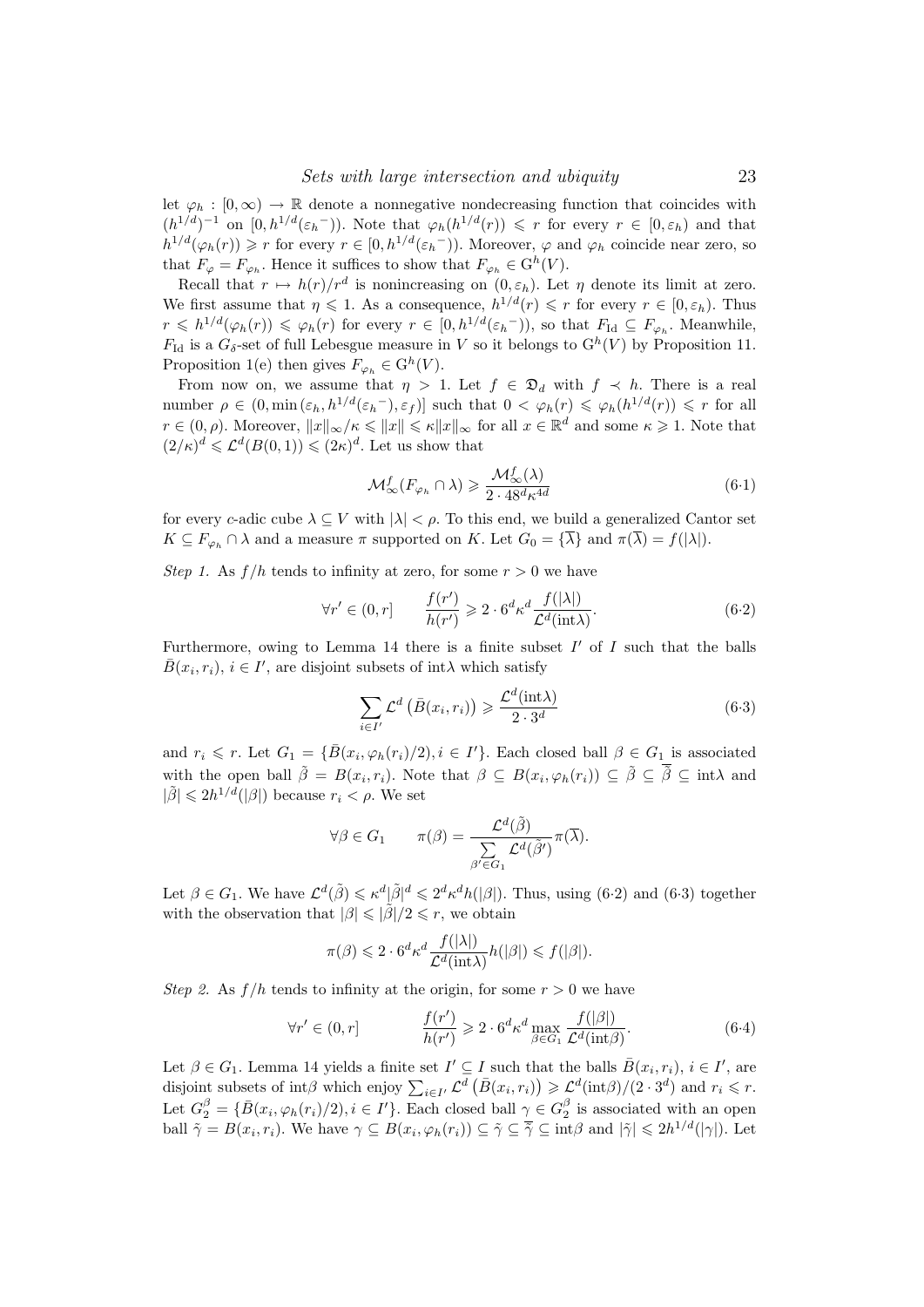$G_2 = \bigcup_{\beta \in G_1} G_2^{\beta}$ . We set

$$
\forall \beta \in G_1 \quad \forall \gamma \in G_2^{\beta} \qquad \pi(\gamma) = \frac{\mathcal{L}^d(\tilde{\gamma})}{\sum\limits_{\gamma' \in G_2^{\beta}} \mathcal{L}^d(\tilde{\gamma}')}\pi(\beta).
$$

Thanks to (6.4), the bound on  $\pi(\beta)$  we obtained at the previous step and the fact that  $\mathcal{L}^d(\tilde{\gamma}) \leqslant 2^d \kappa^d h(|\gamma|)$ , we get

$$
\pi(\gamma) \leqslant 2 \cdot 6^d \kappa^d \frac{f(|\beta|)}{\mathcal{L}^d(\text{int}\beta)} h(|\gamma|) \leqslant f(|\gamma|).
$$

Summing-up of the construction. Iterating this procedure, we construct recursively a sequence  $(G_q)_{q\geq 0}$  of collections of sets which have a  $\pi$ -mass and satisfy the following properties.

- (A) We have  $G_0 = {\overline{\lambda}}$  and  $\pi(\overline{\lambda}) = f(|\lambda|)$ . In addition, the set  $\overline{\lambda}$  contains a finite number of sets of  $G_1$ .
- (B) For every  $q \in \mathbb{N}$ , every  $\gamma \in G_q$  is a closed ball which contains a finite number of sets of  $G_{q+1}$ . Moreover, there are an open ball  $\tilde{\gamma}$ , a unique closed set  $\beta \in G_{q-1}$  and an index  $i \in I$  enjoying  $\gamma \subseteq B(x_i, \varphi_h(r_i)) \subseteq \tilde{\gamma} \subseteq \overline{\tilde{\gamma}} \subseteq \text{int}\beta$  and  $|\gamma| = \varphi_h(|\tilde{\gamma}|/2)$ . Furthermore, the closed balls  $\tilde{\gamma}$ ,  $\gamma \in G_q$ , are disjoint.
- (C) For every  $q \in \mathbb{N}$  and every  $\gamma \in G_q$  that is included in  $\beta \in G_{q-1}$ ,

$$
\pi(\gamma) = \frac{\mathcal{L}^d(\tilde{\gamma})}{\sum\limits_{\substack{\gamma' \in G_q \\ \gamma' \subseteq \beta}} \mathcal{L}^d(\tilde{\gamma}')}\pi(\beta) \leqslant \frac{2 \cdot 3^d}{\mathcal{L}^d(\text{int}\beta)} \mathcal{L}^d(\tilde{\gamma})\pi(\beta) \quad \text{and} \quad \pi(\gamma) \leqslant f(|\gamma|).
$$

Thus  $K = \bigcap_{q=0}^{\infty} \downarrow \bigcup_{\beta \in G_q} \beta$  is a generalized Cantor set included in  $F_{\varphi_h} \cap \lambda$  and  $\pi$  can be extended to all Borel subsets of  $\mathbb{R}^d$ , thanks to [21, Proposition 1.7]. We obtain a finite Borel measure supported on K with total mass  $\pi(K) = f(|\lambda|)$ .

Scaling properties of  $\pi$ . Let  $\mu$  be a c-adic subcube of  $\lambda$ . Let us give an upper bound on the  $\pi$ -mass of  $\mu$  in terms of its diameter. We can assume that  $\mu$  intersects K (if not,  $\pi(\mu) = 0$ ) and that  $\mu$  intersects at least two sets of  $G_{q+1}$  for some  $q \geq 0$  (otherwise, (C) would ensure that  $\pi(\mu) \leq \pi(\gamma_{q+1}) \leq f(|\gamma_{q+1}|) \to 0$  as  $q \to \infty$ , where  $\gamma_{q+1}$  denotes the unique set of  $G_{q+1}$  that intersects  $\mu$ ). Let  $\beta \in G_q$   $(q \geq 0)$  be the closed set of largest diameter  $|\beta|$  such that  $\mu$  intersects at least two closed balls of  $G_{q+1}$  that are included in β. Note that  $\pi(\mu) \leq \pi(\beta)$ . If  $|\mu| \geq |\beta|$ , using (A), (C) and the fact that f is nondecreasing on  $(0, \rho)$ , we have  $\pi(\mu) \leq \pi(\beta) \leq f(|\beta|) \leq f(|\mu|)$ .

We now assume that  $|\mu| < |\beta|$  and we let  $\gamma_1, \ldots, \gamma_n$   $(n \ge 2)$  denote the closed balls of  $G_{q+1}$  that intersect  $\mu$ . These balls are contained in  $\beta$  and (C) leads to

$$
\pi(\mu) = \sum_{m=1}^n \pi(\mu \cap \gamma_m) \leqslant \frac{2 \cdot 3^d}{\mathcal{L}^d(\text{int}\beta)} \pi(\beta) \sum_{m=1}^n \mathcal{L}^d(\tilde{\gamma}_m).
$$

Moreover, because of (B), the closed balls  $\overline{\tilde{\gamma}_m}$ ,  $m \in \{1, \ldots, n\}$ , are disjoint so that  $|\mu| \geq (|\tilde{\gamma}_m| - |\gamma_m|)/2$  for every m. Let  $y_m \in \mu \cap \gamma_m$ . The closed ball (in the sense of the supremum norm)  $\bar{B}_{\infty}(y_m,(|\tilde{\gamma}_m| - |\gamma_m|)/(8\kappa))$  is contained in  $\tilde{\gamma}_m$  and is the union of  $2^d$ closed cubes with edge length  $(|\tilde{\gamma}_m| - |\gamma_m|)/(8\kappa) \leq \frac{\mu}{4\kappa}$  and  $y_m$  as a vertex. Note that one of these cubes is included in  $\mu \cap \tilde{\gamma}_m$ . As a result,

$$
\mathcal{L}^d(\mu \cap \tilde{\gamma}_m) \geqslant \left(\frac{|\tilde{\gamma}_m| - |\gamma_m|}{8\kappa}\right)^d \geqslant \left(\frac{|\tilde{\gamma}_m|}{16\kappa}\right)^d \geqslant \frac{\mathcal{L}^d(\tilde{\gamma}_m)}{16^d\kappa^{2d}}
$$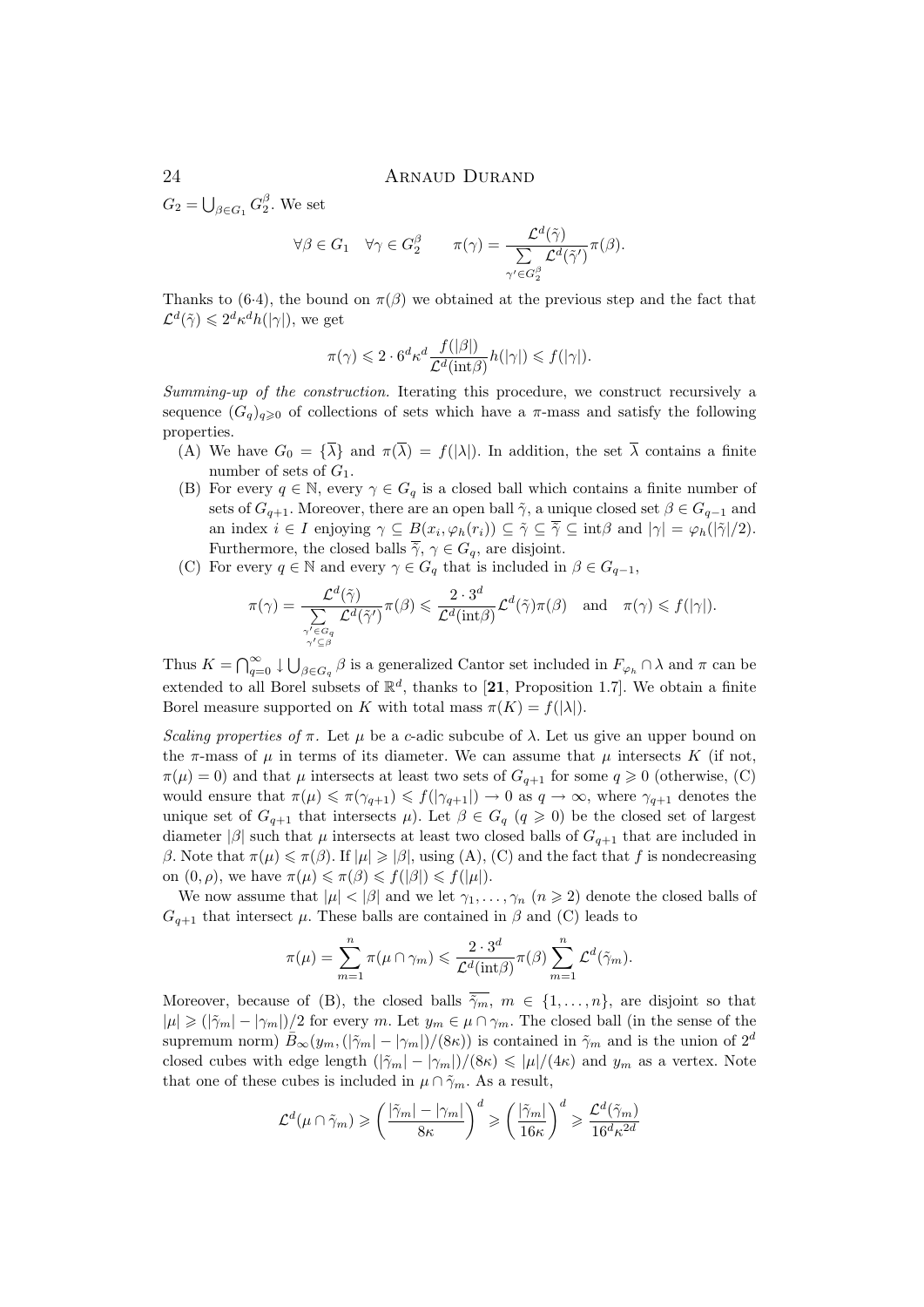since  $|\gamma_m| = \varphi_h(|\tilde{\gamma}_m|/2) \leq |\tilde{\gamma}_m|/2$  for  $|\tilde{\gamma}_m| < \rho$ . It follows that

$$
\pi(\mu) \leqslant \frac{2 \cdot 48^d \kappa^{2d}}{\mathcal{L}^d(\text{int}\beta)} \pi(\beta) \sum_{m=1}^n \mathcal{L}^d(\mu \cap \tilde{\gamma}_m) = \frac{2 \cdot 48^d \kappa^{2d}}{\mathcal{L}^d(\text{int}\beta)} \pi(\beta) \mathcal{L}^d \left(\mu \cap \prod_{m=1}^n \tilde{\gamma}_m\right)
$$
  

$$
\leqslant 2 \cdot 48^d \kappa^{2d} \pi(\beta) \frac{\mathcal{L}^d(\mu)}{\mathcal{L}^d(\text{int}\beta)}.
$$

Owing to (A) and (C) we have  $\pi(\beta) \leq f(|\beta|)$ . In addition, note that  $\mathcal{L}^d(\mu) \leq \kappa^d |\mu|^d$  and  $\mathcal{L}^d(\text{int}\beta) \geqslant |\beta|^d/\kappa^d$ . Recall also that  $|\mu| < |\beta| < \rho$  and that  $r \mapsto f(r)/r^d$  is nonincreasing on  $(0, \rho)$ . Hence  $\pi(\mu) \leq 2 \cdot 48^d \kappa^{4d} f(|\mu|)$ .

We can now prove (6.1). Let  $(\lambda_p)_{p \in \mathbb{N}} \in R_c^{\lambda}(F_{\varphi_h})$ . We have

$$
\sum_{p=1}^{\infty} f(|\lambda_p|) \geq \frac{1}{2 \cdot 48^d \kappa^{4d}} \sum_{p=1}^{\infty} \pi(\lambda_p) \geq \frac{1}{2 \cdot 48^d \kappa^{4d}} \pi\left(\bigcup_{p=1}^{\infty} \lambda_p\right) \geq \frac{\pi(F_{\varphi_h} \cap \lambda)}{2 \cdot 48^d \kappa^{4d}}.
$$

Since the set  $F_{\varphi_h} \cap \lambda$  contains K, its  $\pi$ -mass is at least  $\pi(K) = f(|\lambda|)$ . As a result,  $\sum_{p} f(|\lambda_p|) \geqslant f(|\lambda|)/(2 \cdot 48^d \kappa^{4d}).$  Lemma 9 additionally gives  $f(|\lambda|) = \mathcal{M}_{\infty}^f(\lambda)$  and Lemma 8 leads to (6.1). Thus, by Lemma 10,  $\mathcal{M}_{\infty}^f(F_{\varphi_h} \cap U) \geq \mathcal{M}_{\infty}^f(U)/(2 \cdot 48^d \kappa^{4d})$  for Lemma o reads to (0.1). Thus, by Lemma 10,  $\mathcal{M}_{\infty}^{\infty}(\mathcal{L}_{\varphi_h} + \mathcal{O}) \geq \mathcal{M}_{\infty}^{\infty}(\mathcal{O})/(\mathcal{L} \cdot 40 \ \hbar)$  for every open set  $U \subseteq V$ . Let  $g \in \mathfrak{D}_d$  with  $g \prec h$ . Then  $f = \sqrt{gh} \in \mathfrak{D}_d$  satisfies  $g \prec f \prec h$ It follows from the preceding inequality and Lemma 12 that  $\mathcal{M}_{\infty}^g(F_{\varphi_h} \cap U) = \mathcal{M}_{\infty}^g(U)$ for all open  $U \subseteq V$ . Hence the  $G_{\delta}$ -set  $F_{\varphi_h}$  is in  $\mathbb{G}^h(V)$ .

Acknowledgements. The author is grateful to Yann Bugeaud, Stéphane Jaffard and the anonymous referee for many useful comments.

### REFERENCES

- [1] J.-M. AUBRY and S. JAFFARD. Random wavelet series. Comm. Math. Phys. 227 (2002), no. 3, 483–514.
- [2] A. BAKER and W.M. SCHMIDT. Diophantine approximation and Hausdorff dimension. Proc. London Math. Soc. 21 (1970), no. 3, 1-11.
- [3] V.V. BERESNEVICH. On approximation of real numbers by real algebraic numbers. Acta Arith. 90 (1999), no. 2, 97–112.
- [4] V.V. Beresnevich. Application of the concept of regular systems of points in metric number theory. Vestsī Nats. Akad. Navuk Belarusī Ser. Fīz.-Mat. Navuk 1 (2000), 35– 39.
- [5] V.V. Beresnevich. On a theorem of V. Bernik in the metric theory of Diophantine approximation. Acta Arith. 117 (2005), no. 1, 71–80.
- [6] V.V. Beresnevich, V.I. Bernik and M.M. Dodson. Regular systems, ubiquity and Diophantine approximation. In A panorama of number theory or The view from Baker's garden (Cambridge Univ. Press, 2002), pp. 260–279.
- [7] V.V. Beresnevich, D. Dickinson and S.L. Velani. Measure theoretic laws for limsup sets. Mem. Amer. Math. Soc. 179 (2006), no. 846, 1–91.
- [8] V.V. Beresnevich and S.L. Velani. A mass transference principle and the Duffin-Schaeffer conjecture for Hausdorff measures. Ann. Math. (2) 164 (2006), no. 3, 971-992.
- [9] V.I. Bernik. The exact order of approximating zero by values of integral polynomials. Acta Arith. 53 (1989), no. 1, 17–28.
- [10] A.S. Besicovitch. Sets of fractional dimensions (IV): on rational approximation to real numbers. J. London Math. Soc. 9 (1934), 126–131.
- [11] Y. BUGEAUD. Approximation by algebraic integers and Hausdorff dimension. *J. London* Math. Soc. (2) **65** (2002), no. 3, 547–559.
- [12] Y. Bugeaup. Approximation par des nombres algébriques de degré borné et dimension de Hausdorff. J. Number Theory 96 (2002), no. 1, 174–200.
- [13] Y. Bugeaup. Approximation by Algebraic Numbers. Cambridge Tracts in Mathematics. no. 160 (Cambridge University Press, 2004).
- [14] Y. Bugeaup. An inhomogeneous Jarník theorem. J. Anal. Math. 92 (2004), 327–349.